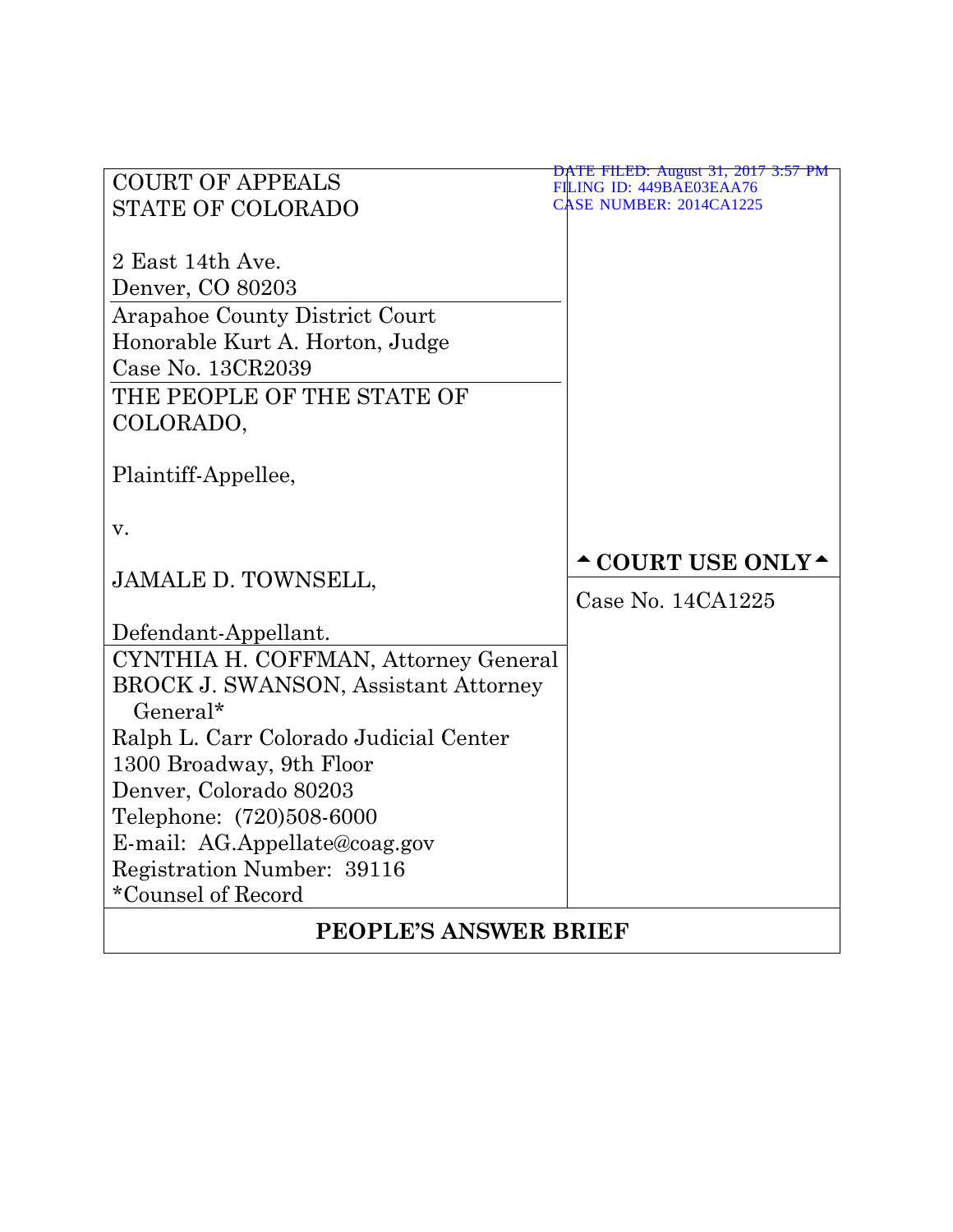# **CERTIFICATE OF COMPLIANCE**

I hereby certify that this brief complies with all requirements of C.A.R. 28 and C.A.R. 32, including all formatting requirements set forth in those rules. Specifically, the undersigned certifies that:

The brief complies with the applicable word limit set forth in C.A.R. 28(g). It contains 9,479 words.

The brief complies with the standard of review requirements set forth in C.A.R. 28(b). It contains, under a separate heading before the discussion of each issue, a statement indicating whether appellee agrees with appellant's statements concerning the standard of review and preservation for appeal, and if not, why not.

I acknowledge that my brief may be stricken if it fails to comply with any of the requirements of C.A.R. 28 and C.A.R. 32.

 **S/ Brock J. Swanson**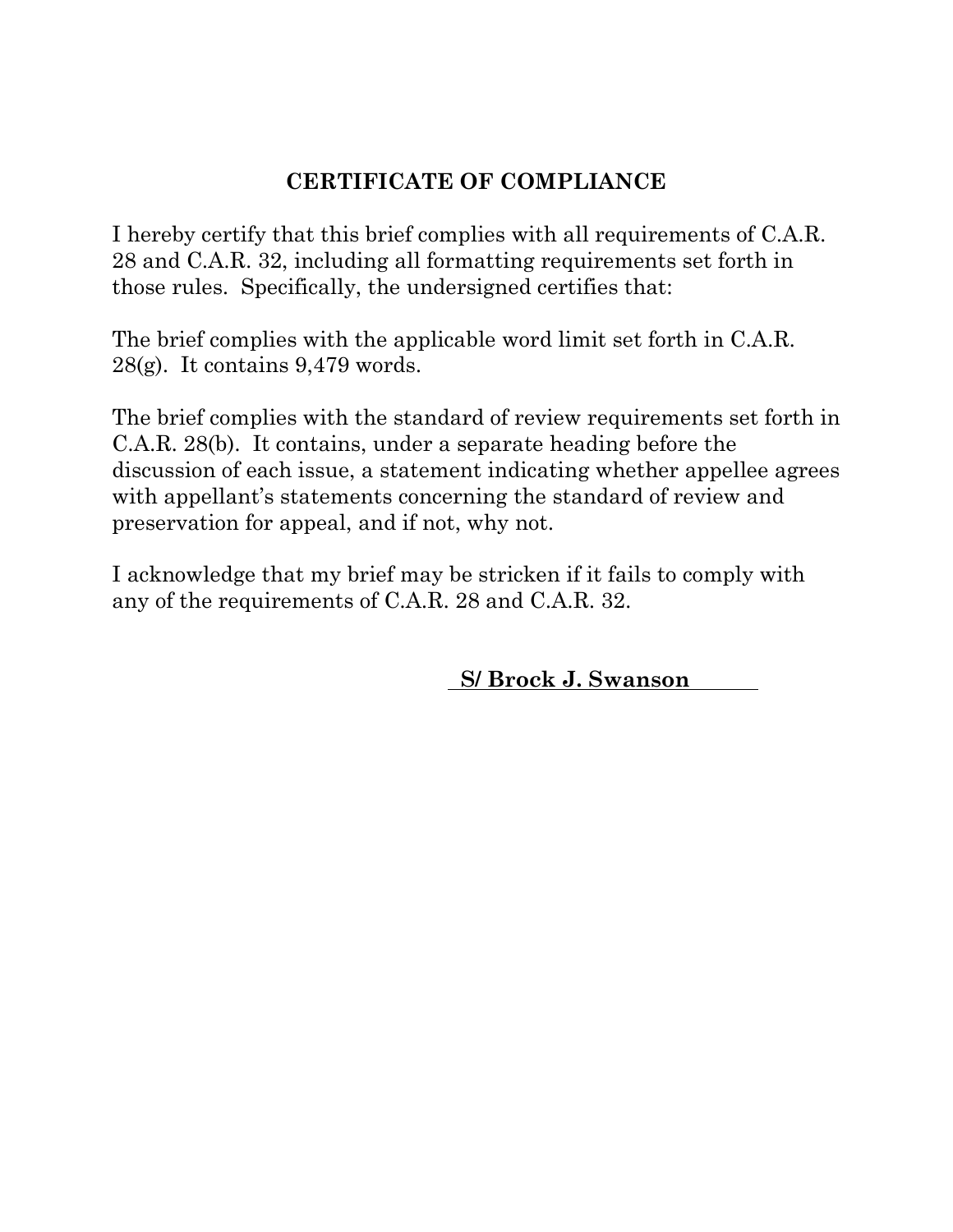# TABLE OF CONTENTS

| Ι.                                                                       |    |
|--------------------------------------------------------------------------|----|
|                                                                          |    |
|                                                                          |    |
|                                                                          |    |
| The trial court properly admitted expert testimony of DNA<br>$I_{\cdot}$ |    |
|                                                                          |    |
|                                                                          |    |
| The defendant abandoned any claim that there was a<br>$\Pi$ .            |    |
|                                                                          |    |
|                                                                          |    |
|                                                                          |    |
|                                                                          |    |
|                                                                          |    |
|                                                                          |    |
| III. The trial court properly denied the defendant's motion for a        |    |
|                                                                          |    |
|                                                                          |    |
|                                                                          | 25 |
|                                                                          |    |
|                                                                          |    |
|                                                                          |    |
|                                                                          |    |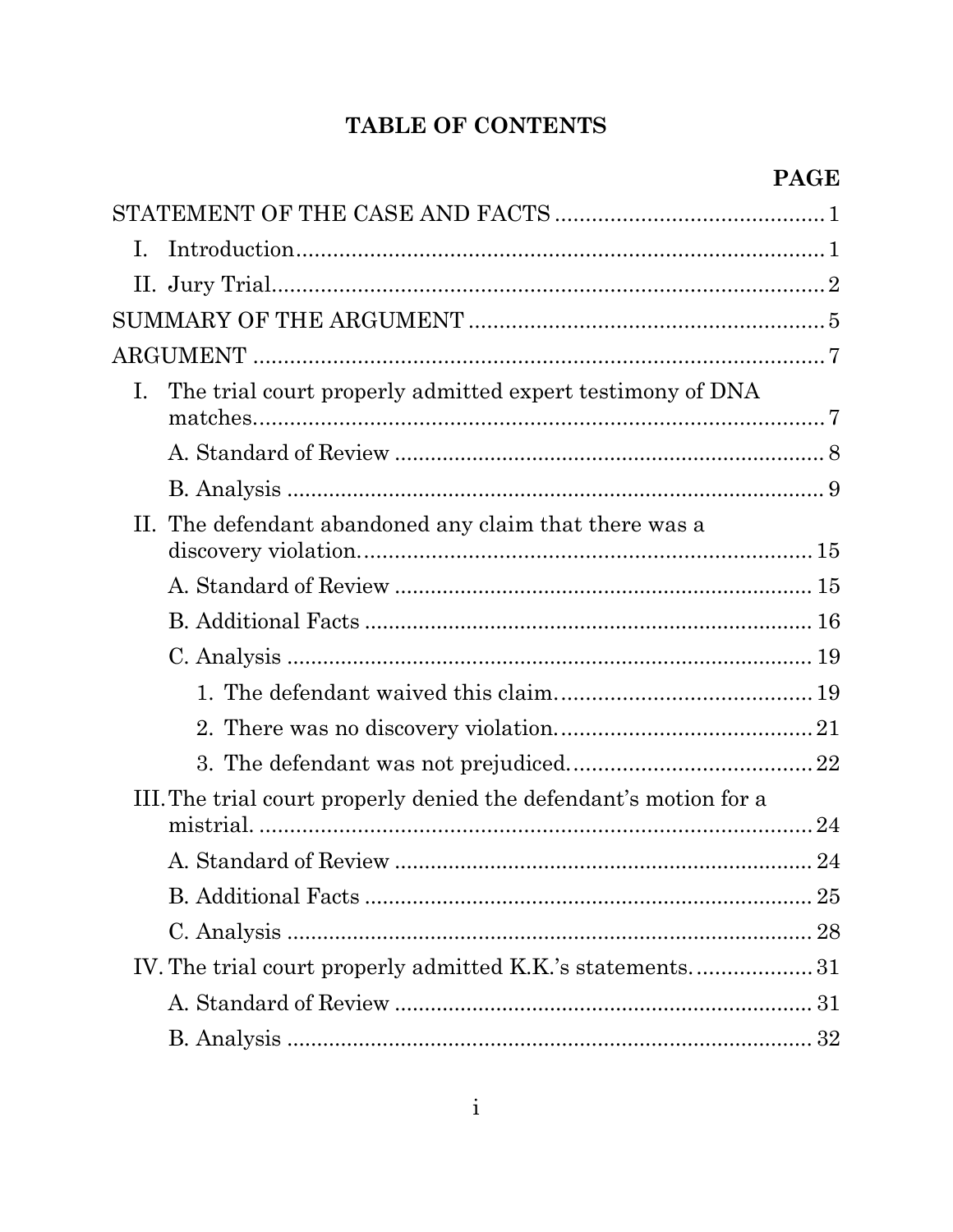# **TABLE OF CONTENTS**

| 1. The trial court properly found that K.K.'s initial<br>statements to the police were excited utterances33 |  |
|-------------------------------------------------------------------------------------------------------------|--|
|                                                                                                             |  |
| V. There was sufficient evidence that the defendant menaced                                                 |  |
|                                                                                                             |  |
|                                                                                                             |  |
| 1. There was sufficient evidence that the defendant                                                         |  |
| 2. There was sufficient evidence that the defendant                                                         |  |
| VI. The cumulative effect of the alleged errors did not deprive                                             |  |
|                                                                                                             |  |
|                                                                                                             |  |
| The trial court properly imposed consecutive sentences on<br>VII.                                           |  |
|                                                                                                             |  |
|                                                                                                             |  |
| 1. The sentences must run consecutively because there                                                       |  |
| 2. The convictions were not necessarily based on identical                                                  |  |
| 3. If the sentence cannot be affirmed, then the case                                                        |  |
|                                                                                                             |  |
|                                                                                                             |  |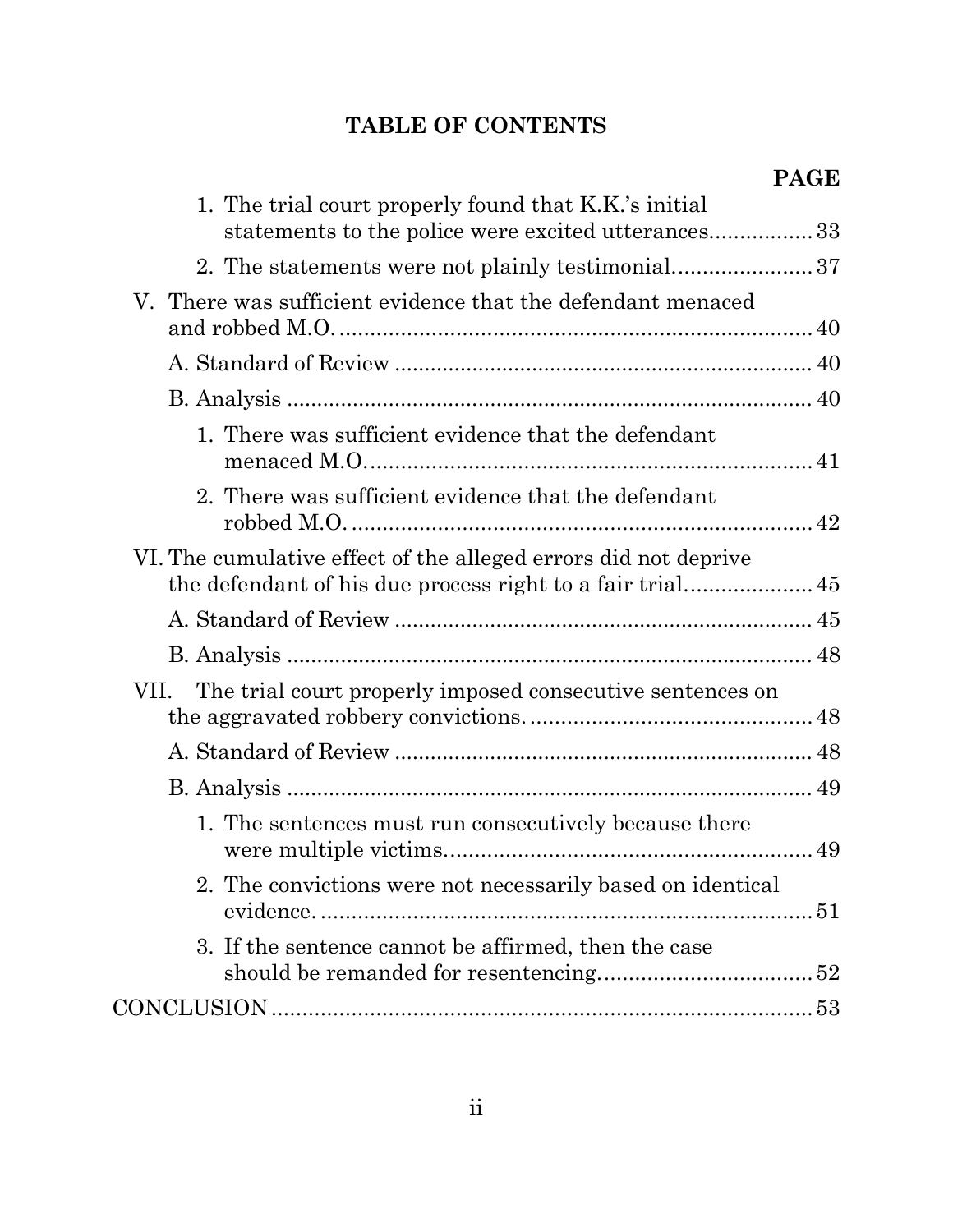# **CASES**

| Feldstein v. People, 159 Colo. 107, 410 P.2d 188 (1966)  19 |  |
|-------------------------------------------------------------|--|
|                                                             |  |
|                                                             |  |
|                                                             |  |
|                                                             |  |
|                                                             |  |
|                                                             |  |
|                                                             |  |
|                                                             |  |
|                                                             |  |
|                                                             |  |
|                                                             |  |
|                                                             |  |
|                                                             |  |
|                                                             |  |
| People v. Bartowsheski, 661 P.2d 235 (Colo. 1983) 42, 43    |  |
|                                                             |  |
| People v. Benton, 829 P.2d 451 (Colo. App. 1991) 43, 44     |  |
|                                                             |  |
|                                                             |  |
|                                                             |  |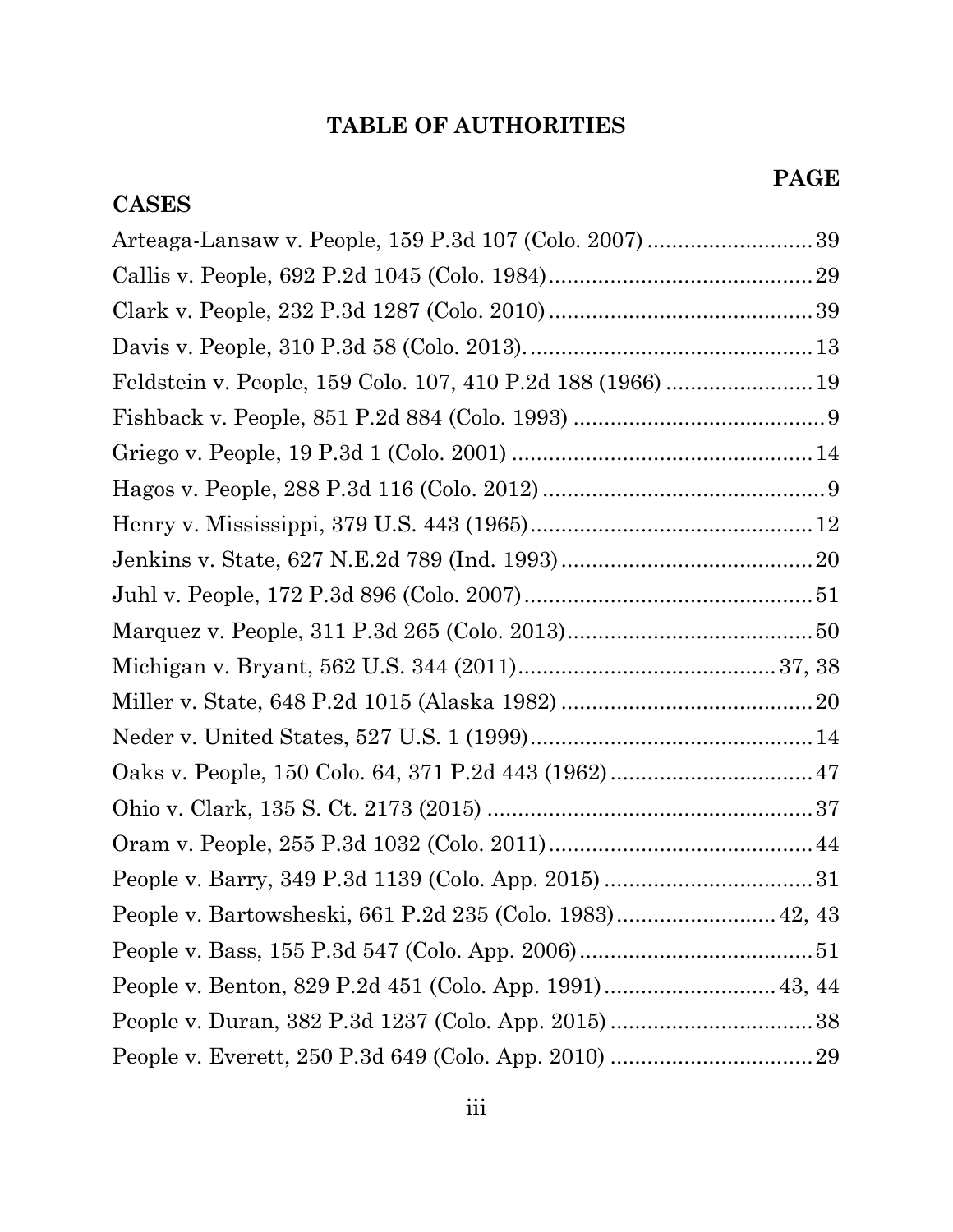| People v. Foster, 364 P.3d 1149 (Colo. App. 2013)  16, 28    |  |
|--------------------------------------------------------------|--|
|                                                              |  |
|                                                              |  |
|                                                              |  |
|                                                              |  |
|                                                              |  |
| People v. Greer, 262 P.3d 920 (Colo. App. 2011);  23, 31, 45 |  |
|                                                              |  |
|                                                              |  |
|                                                              |  |
|                                                              |  |
|                                                              |  |
|                                                              |  |
|                                                              |  |
|                                                              |  |
|                                                              |  |
|                                                              |  |
|                                                              |  |
|                                                              |  |
|                                                              |  |
| People v. Munoz-Casteneda, 300 P.3d 944 (Colo. App. 2012) 31 |  |
|                                                              |  |
|                                                              |  |
|                                                              |  |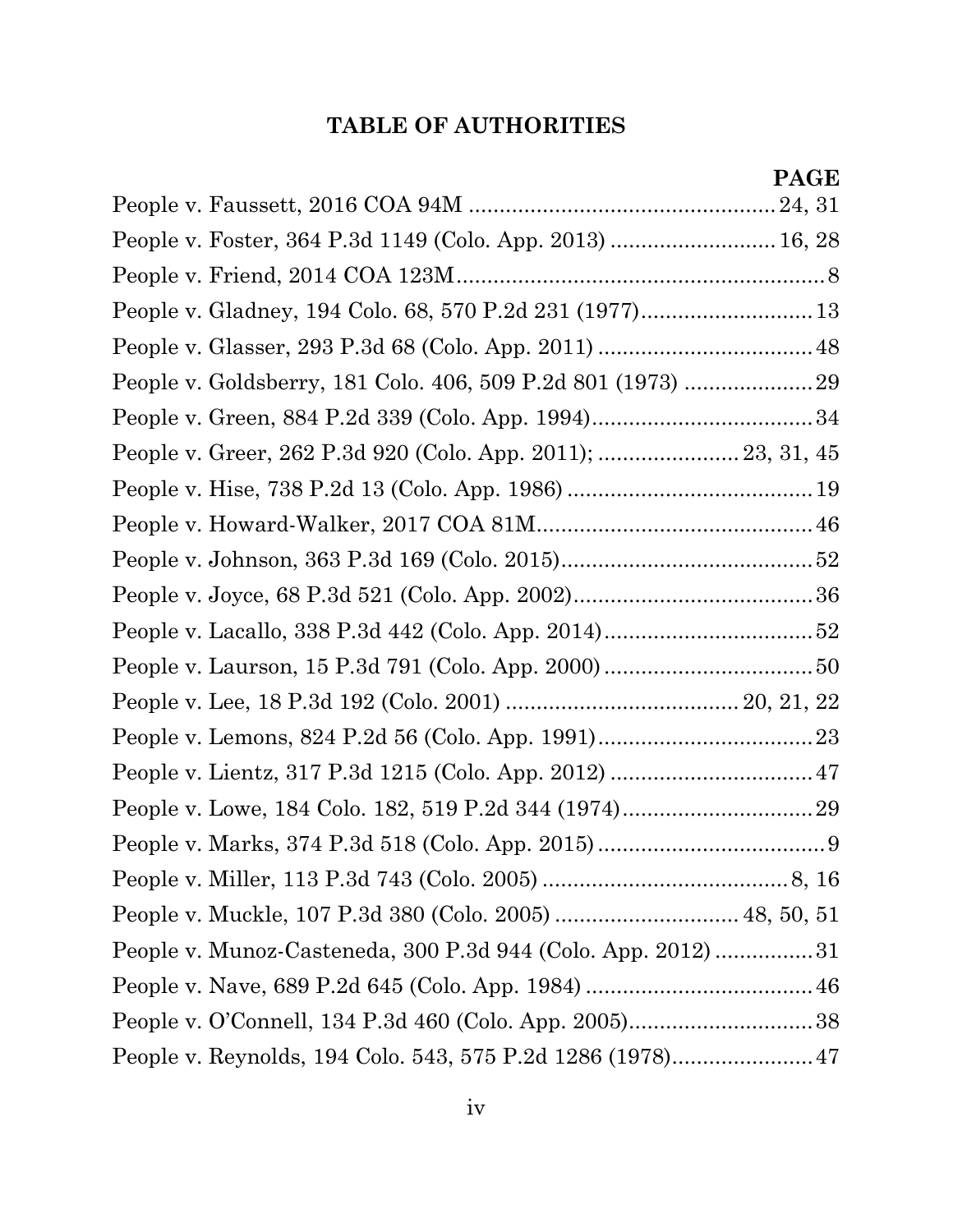| People v. Robles, 302 P.3d 269 (Colo. App. 2011) 16       |  |
|-----------------------------------------------------------|--|
|                                                           |  |
|                                                           |  |
|                                                           |  |
|                                                           |  |
|                                                           |  |
|                                                           |  |
|                                                           |  |
| People v. Tallwhiteman, 124 P.3d 827 (Colo. App. 2005) 19 |  |
|                                                           |  |
|                                                           |  |
|                                                           |  |
|                                                           |  |
|                                                           |  |
| People v. Warrick, 284 P.3d 139 (Colo. App. 2011)  14, 31 |  |
| People v. Whitman, 205 P.3d 371 (Colo. App. 2007)  45     |  |
|                                                           |  |
|                                                           |  |
|                                                           |  |
|                                                           |  |
|                                                           |  |
|                                                           |  |
|                                                           |  |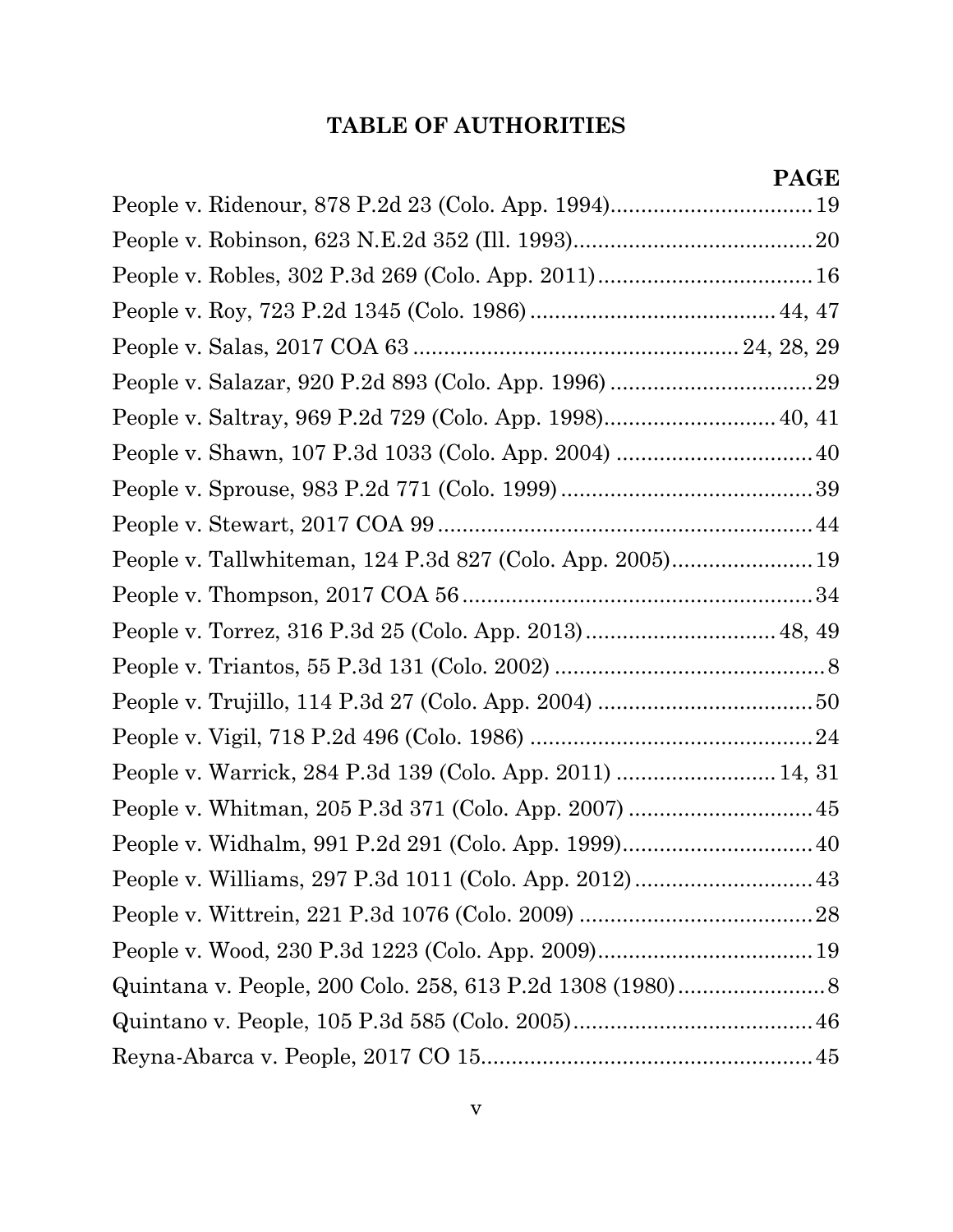| United States v. LeMoure, 474 F.3d 37 (1st Cir. 2007) 12, 13 |  |
|--------------------------------------------------------------|--|
|                                                              |  |
|                                                              |  |
|                                                              |  |
|                                                              |  |
|                                                              |  |
| Vanderpool v. Loftness, 300 P.3d 953 (Colo. App. 2012) 20    |  |
| <b>STATUTES</b>                                              |  |
|                                                              |  |
|                                                              |  |
|                                                              |  |
|                                                              |  |
| <b>RULES</b>                                                 |  |
|                                                              |  |
|                                                              |  |
|                                                              |  |
|                                                              |  |
|                                                              |  |
|                                                              |  |
|                                                              |  |
|                                                              |  |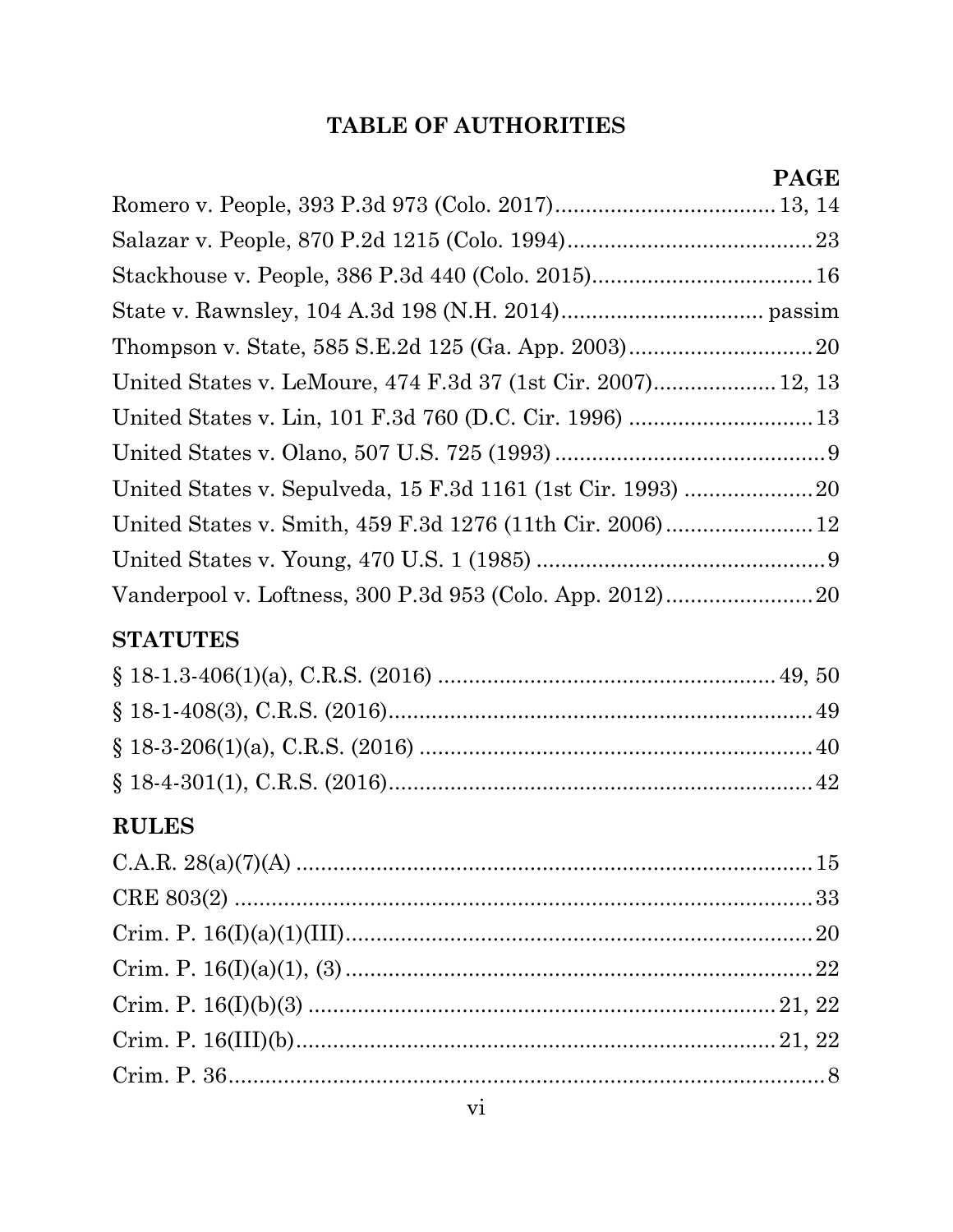# **OTHER AUTHORITIES**

| 3 W. LaFave et al., Criminal Procedure § 11.6(a), at 183-84 (3d ed. |  |
|---------------------------------------------------------------------|--|
|                                                                     |  |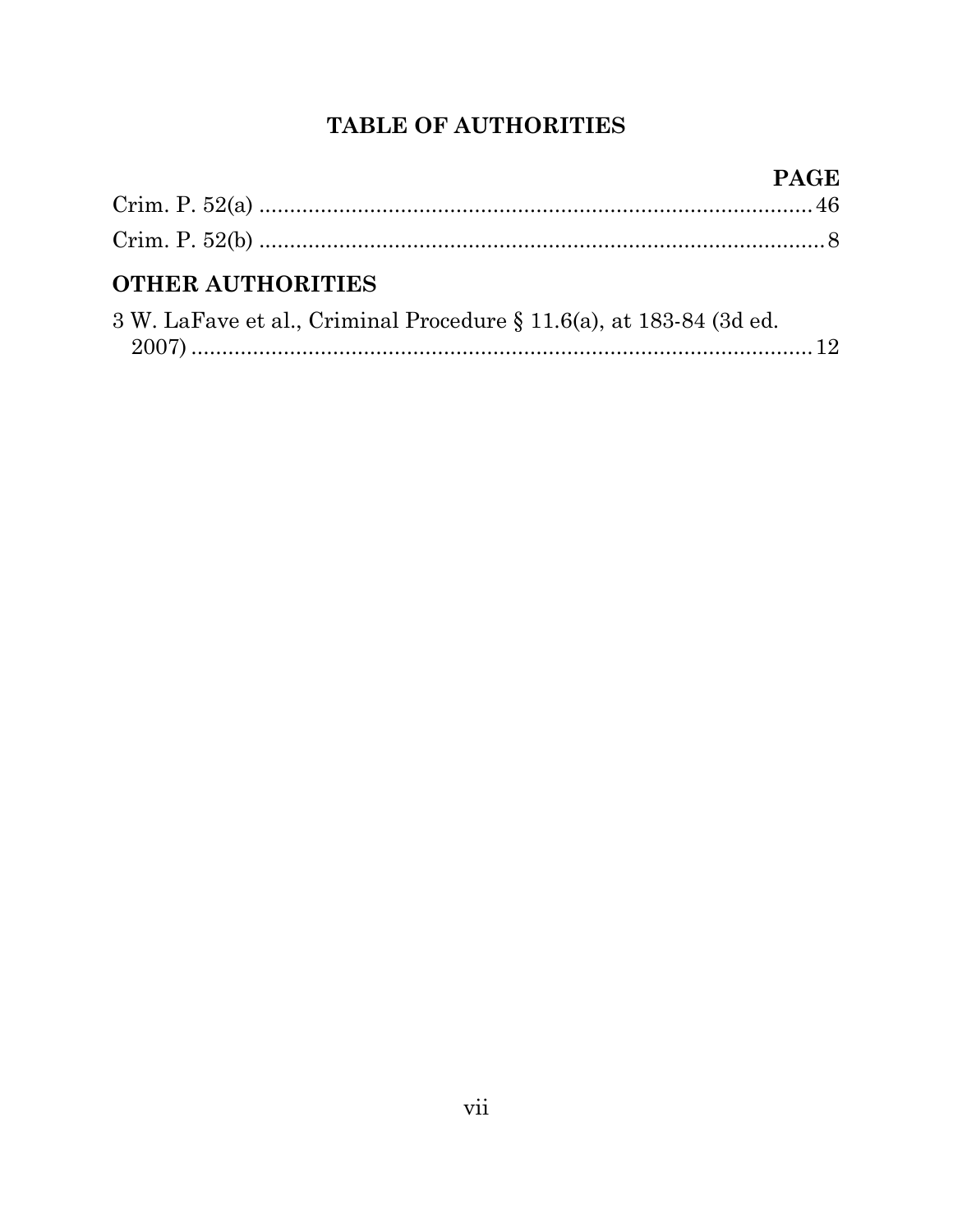### **STATEMENT OF THE CASE AND FACTS**

#### <span id="page-9-0"></span>**I. Introduction**

<span id="page-9-1"></span>The defendant, Jamale D. Townsell, appeals the judgement of conviction and sentence entered on jury verdicts finding him guilty of two counts of aggravated robbery, two counts of felony menacing, and one count of theft. He was sentenced to 32 years in prison.

On appeal, the defendant contends that (1) the trial court plainly erred in admitting evidence of DNA matches without statistical significance, (2) the trial court should have excluded some of the DNA matches because they were not timely disclosed, (3) the trial court abused its discretion in denying his motion for mistrial after a witness testified that the defendant was married in jail, (4) the trial court erred in admitting a victim's statements because they were hearsay and testimonial, (5) there was insufficient evidence that the defendant menaced or robbed one of the victims, (6) the cumulative effect of the alleged errors require reversal, and (7) the trial court erred in finding that it did not have discretion to impose concurrent sentences for his aggravated robbery convictions. Because the record and applicable law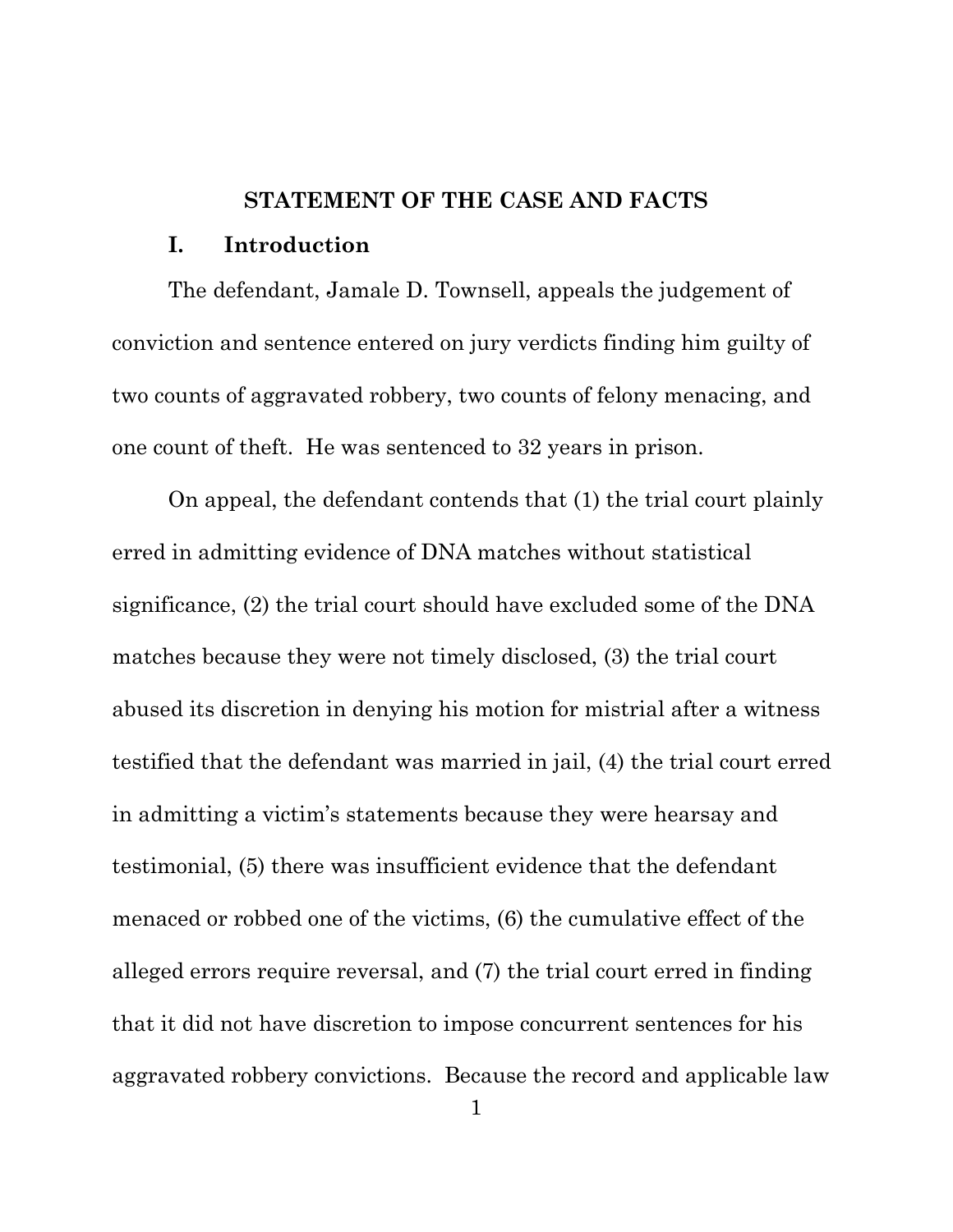support the judgment of conviction and sentence, they should be affirmed.

### **II. Jury Trial**

<span id="page-10-0"></span>The defendant was charged with two counts of aggravated robbery, two counts of felony menacing, theft, and possession of a weapon by a previous offender. CF, pp 3-6. The possession charge was bifurcated and not tried with the others.

At trial, the prosecution presented evidence of the following.

A man armed with a handgun and wearing a mask entered a bank. TR 3/12/14, pp 93-95, 162-66. Inside the lobby of the bank were M.O., a financial services consultant who was sitting at a desk, and K.K., a bank teller. TR 3/12/14, pp 92-93, 163-64. The man said, "nobody fucking move" and "give me the money bitch," and took all of the money from K.K.'s cash register, \$1,104. TR 3/12/14, pp 93-96, 139, 163-64. He also took a GPS tracker hidden in a pile of bills. *See, e.g.*, TR 3/12/14, pp 129-32. The robbery was recorded. Env 1, EX 1 (admitted and published at TR 3/12/14, pp 70-72, 75-76).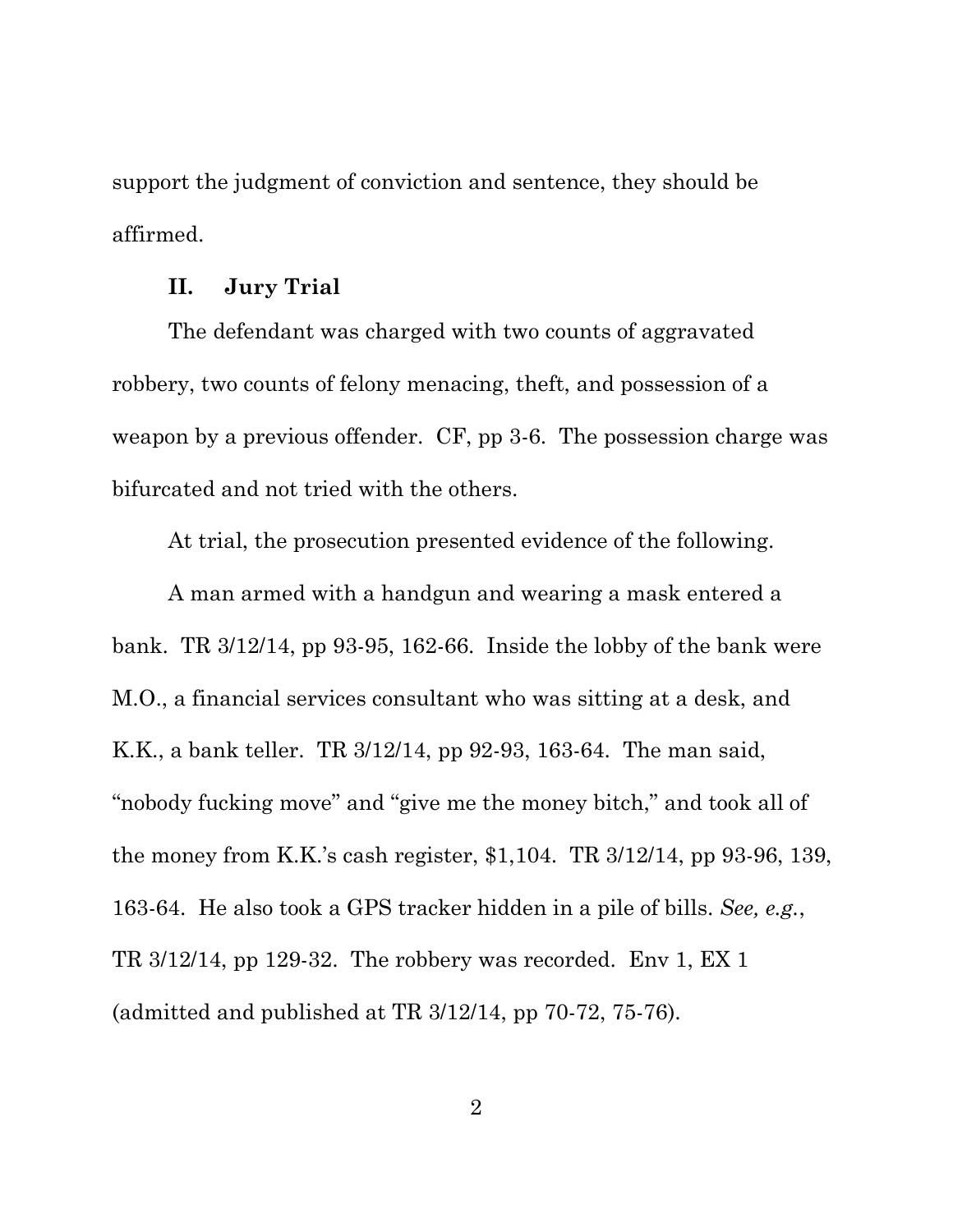Outside the bank, a witness suspected that the bank was being robbed and noted the make and plate number of the robber's car, which he provided to the police. TR 3/12/14, pp 37-39. That car was later found abandoned, but still running, a short distance from the bank. TR 3/13/14, pp 21-30. The car had been stolen. *See, e.g.*, TR 3/13/14, pp 46- 48.

Using the GPS tracker, the police apprehended the defendant's wife in her car. TR 3/12/14, pp 199-211; TR 3/13/14, pp 13-21. In the trunk was a handgun and a right shoe. TR 3/12/14, pp 208-12, 228-31; TR 3/13/14, pp 127-29. A short distance from the car, in the middle of the street, was the matching left shoe and a bag containing, among other things, the stolen money, the GPS tracker, a homemade mask, pantyhose, a red bandana, a cell phone, and other items matching those used by the robber. TR 3/12/14, pp 231-36; TR 3/13/14, pp 84-88, 102- 27.

DNA testing found the defendant's DNA on the right and left shoes, pantyhose, red bandana, and homemade mask. TR 3/17/14, pp 115-18. The defendant had called his wife both shortly before and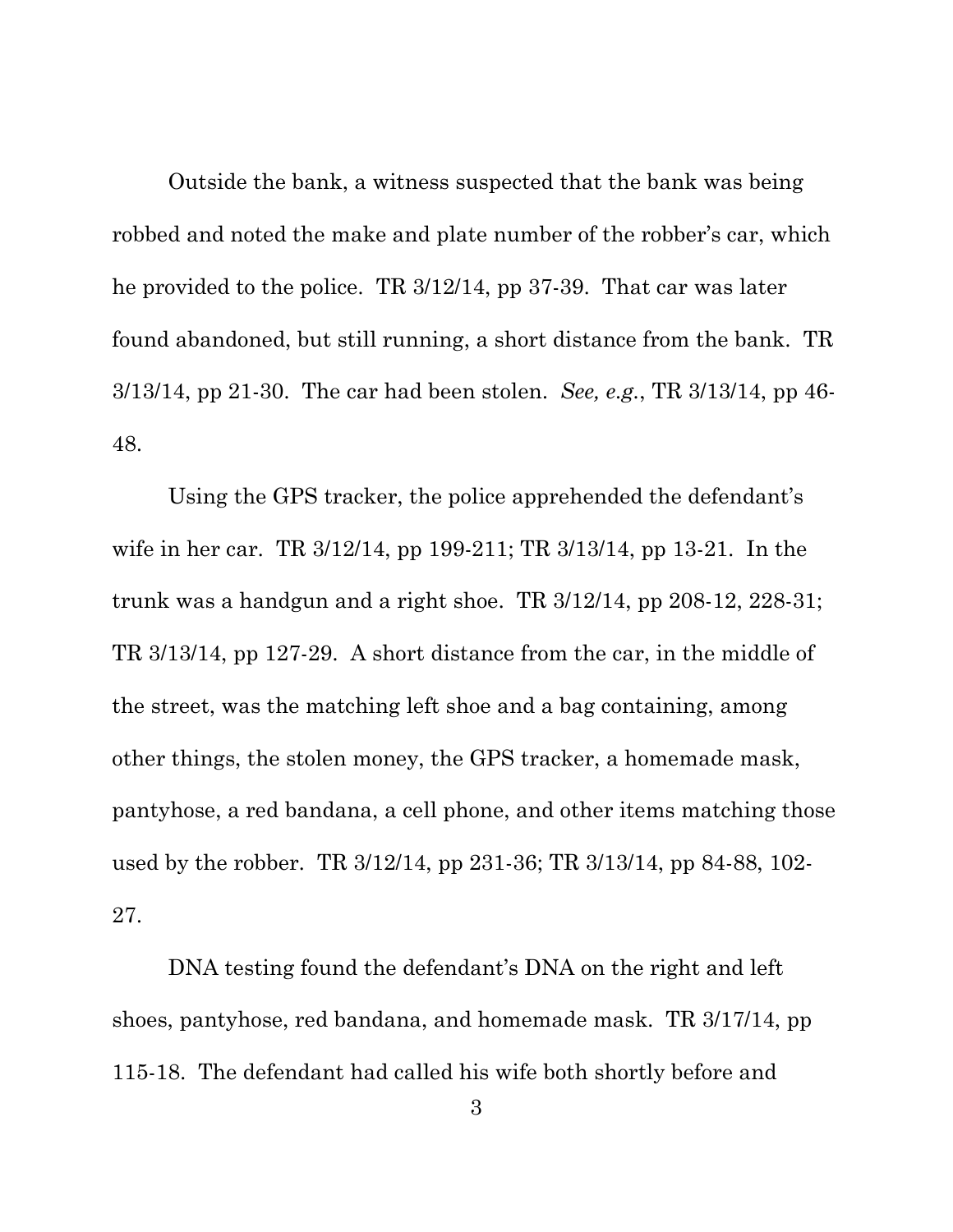shortly after the robbery, and an expert testified that the defendant's phone was in the area of the robbery when it occurred. TR 3/14/14, pp 69-93.

The defendant did not testify. He presented a defense arguing that the robbery was committed by his wife's brother, who better matched the height description given by witnesses, and that he could not have committed the offense based on evidence showing he was in other places before and after the robbery occurred. TR 3/12/14, pp 18-33 (opening statement); TR  $3/18/14$ , pp  $34-50$  (closing argument); CF, p  $294$ (theory-of-the-case instruction).

The jury found the defendant guilty. CF, pp 298-302; TR 3/18/14, pp 84-87. The trial court sentenced the defendant to 22 years in prison for aggravated robbery of K.K and to 10 years in prison for aggravated robbery of M.O., to run consecutively, and to 6 years in prison for menacing K.K., to 2 years in prison for menacing M.O., and to 18 months in jail for theft, to run concurrently. CF, pp 326-27; TR 5/12/14, pp 50-52.

This appeal followed.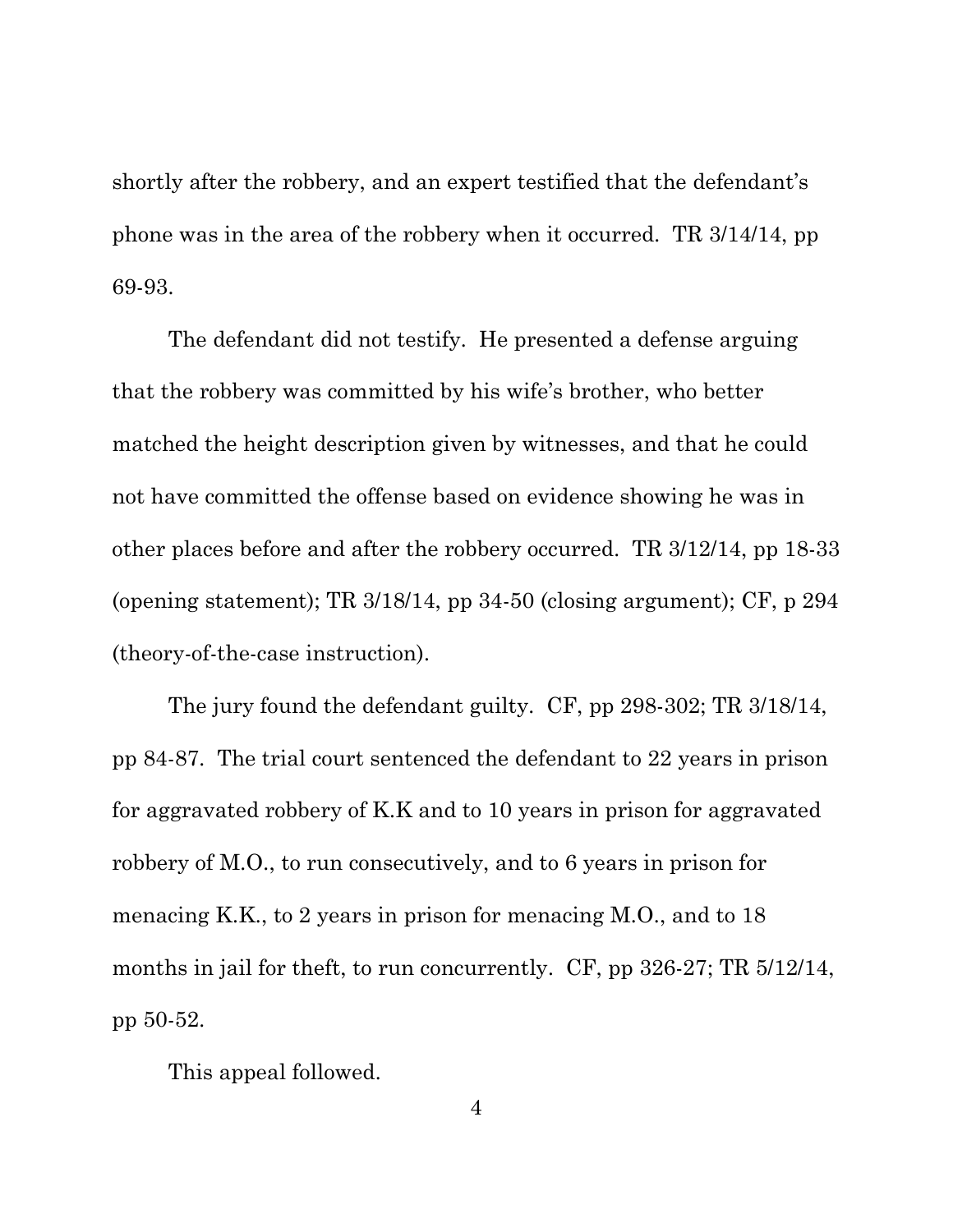Additional facts relevant to the defendant's contentions are set forth in the argument section below.

## **SUMMARY OF THE ARGUMENT**

<span id="page-13-0"></span>The trial court properly admitted expert testimony of DNA matches accompanied by testimony explaining the statistical significance of those matches. Even assuming any error, it does not warrant relief under the plain error standard because there was a strategic reason for counsel not to object, because the defendant did not dispute at trial that his DNA was found on the items, and because reversal on the grounds that the astronomical odds the defendant was not the source of the DNA found on the items were not adequately conveyed to the jury would impugn, rather than uphold, the dignity of the court.

The defendant abandoned any claim that there was a discovery violation related to the disclosure of the DNA matches by not securing a ruling after the trial court reserved ruling. In any event, there was no discovery violation because the matches were timely disclosed, and the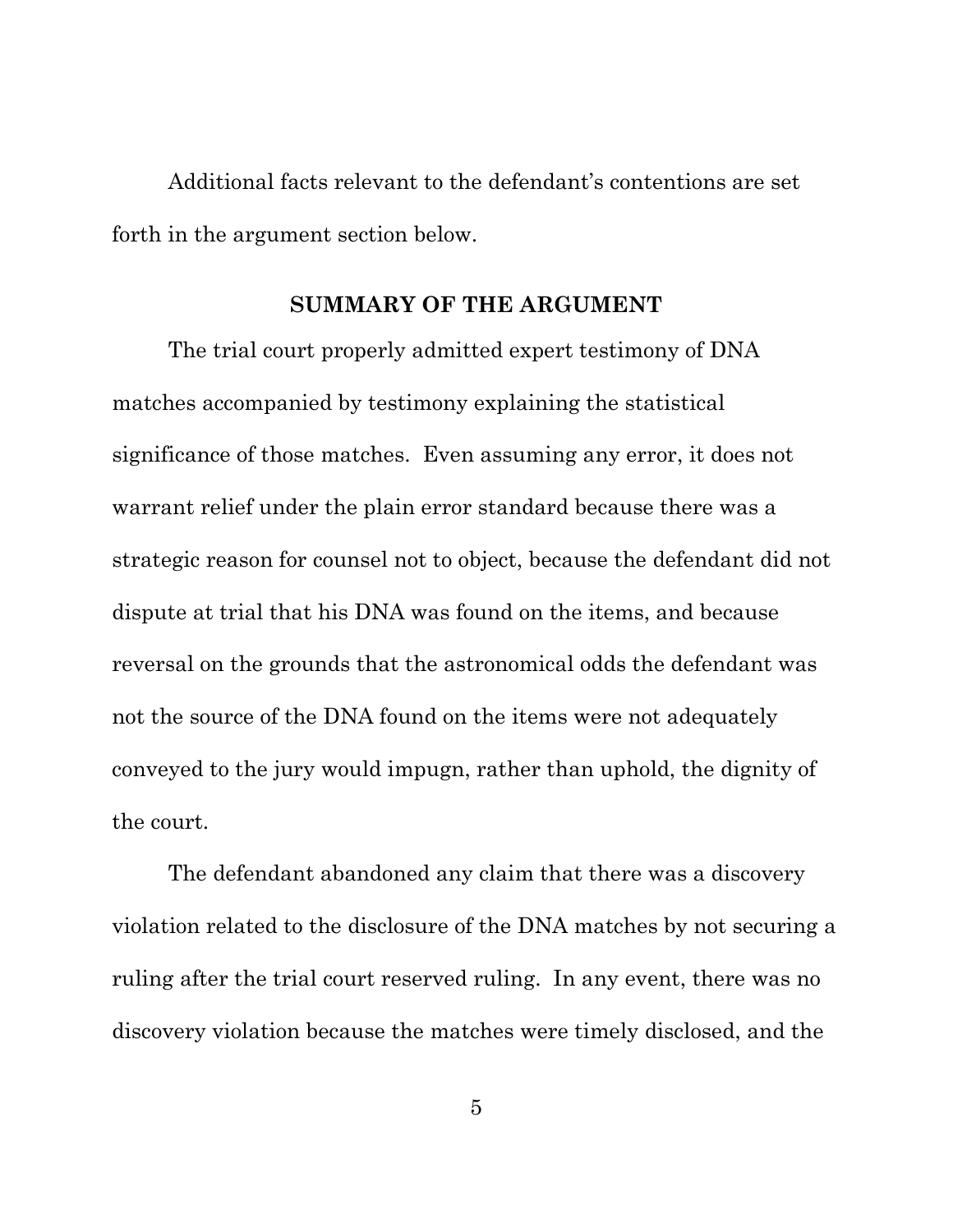defendant's failure to request a continuance discredits any claim of prejudice.

The trial court properly denied the defendant's motion for a mistrial after a witness testified that the defendant married his wife in jail. The defendant invited any error by eliciting that fact. In any event, the trial court properly concluded that a curative instruction was appropriate, and any error was not so prejudicial as to require a new trial.

The trial court properly admitted K.K.'s statements. The trial court properly found that they were not hearsay because they were excited utterances, and the defendant has not established that they were plainly testimonial. Rather, the record indicates that most, if not all, of the statements were not testimonial. To the extent any of the statements were improperly admitted, any error does not require reversal because they were cumulative, related to undisputed facts, or were exculpatory.

There was sufficient evidence that the defendant menaced and robbed M.O. The prosecution did not have to prove that the defendant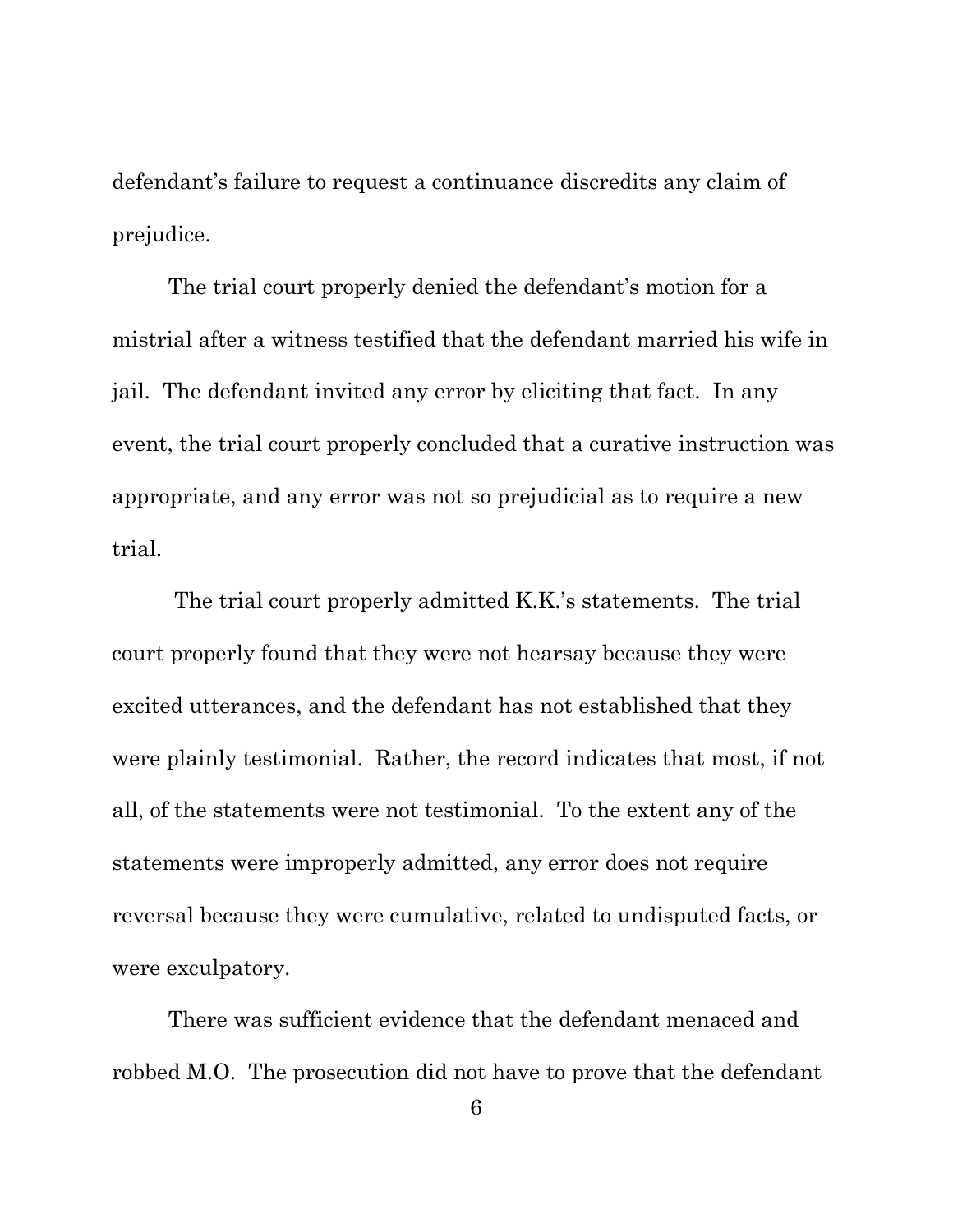knew M.O. was present, but even if did, there was sufficient evidence to support that inference. And the prosecution proved that the money was taken from the presence of M.O. because he was sufficiently close to the cash register and the robber that he, as a bank employee, could have retained control of the money on behalf of the bank if not for the threat posed by the defendant and his gun.

The cumulative effect of the alleged errors did not deprive the defendant of his due process right to a fair trial.

The trial court properly imposed consecutive sentences on the aggravated robbery convictions because there were multiple victims and because they were not necessarily supported by identical evidence.

#### **ARGUMENT**

## <span id="page-15-1"></span><span id="page-15-0"></span>**I. The trial court properly admitted expert testimony of DNA matches.**

The defendant contends that the trial court plainly erred in admitting the expert's opinion that the DNA found on the items used in the robbery matched the defendant's DNA. The People disagree.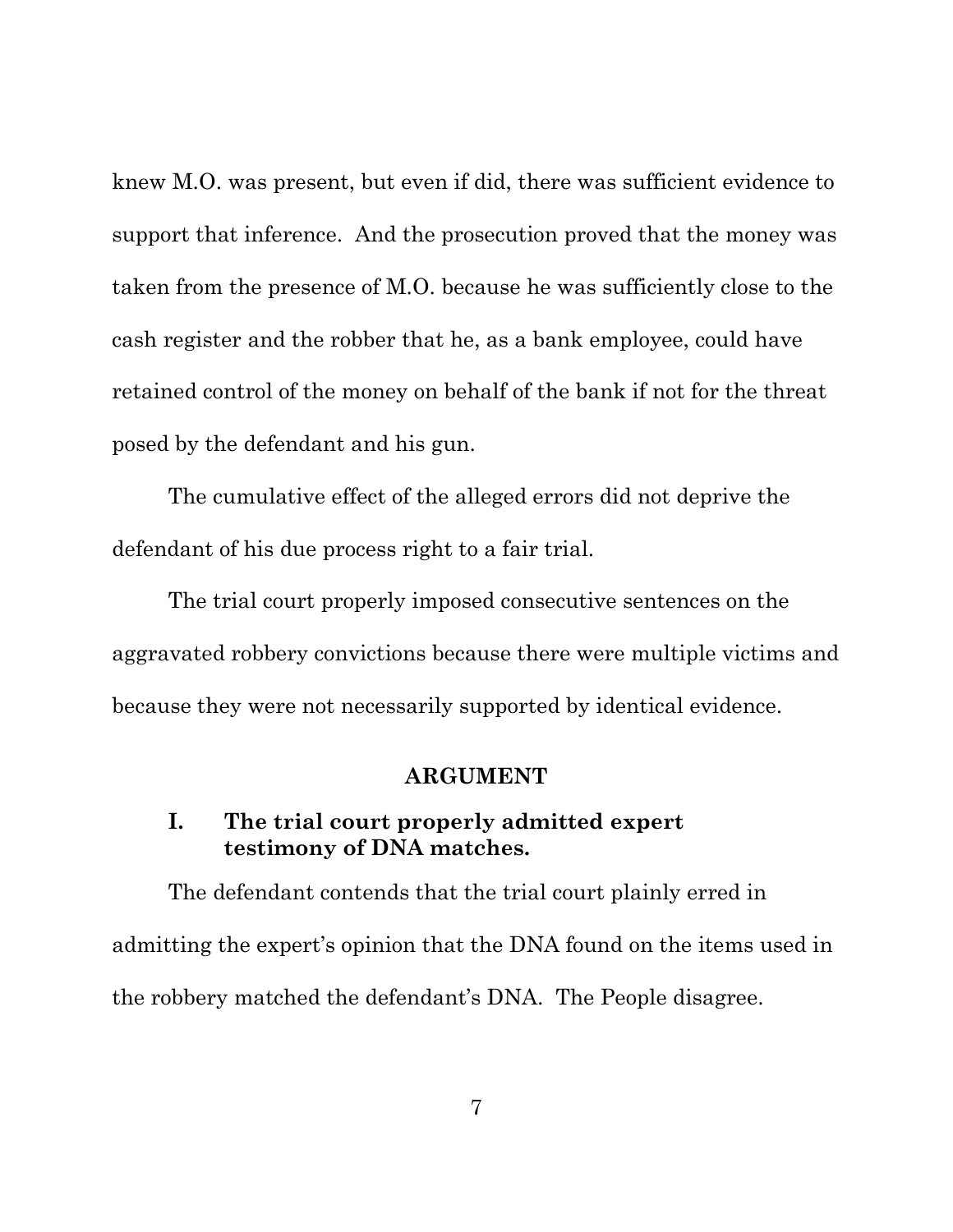### **A. Standard of Review**

<span id="page-16-0"></span>The People agree that this issue is not preserved.

An appellate court reviews the admission of expert testimony only for abuse of discretion. *People v. Friend*, 2014 COA 123M, ¶ 26. The trial court's decision will be disturbed only if it is manifestly erroneous. *Id.* 

The People also agree that unpreserved contentions are reviewed only for plain error. *See People v. Miller*, 113 P.3d 743, 748-49 (Colo. 2005). An appellate court may reverse under that standard only if the defendant shows that the trial court committed an obvious and substantial error that so undermined the fundamental fairness of the trial as to cast serious doubt on the reliability of the judgment of conviction. *Id.*

Whether to grant relief for a plain error is discretionary. *See* Crim. P. 52(b) (stating that plain errors "*may* be noticed" (emphasis added)); *People v. Triantos*, 55 P.3d 131, 134 (Colo. 2002) ("[U]se of the term 'may' is indicative of a grant of discretion or choice among alternatives."); *Quintana v. People*, 200 Colo. 258, 259, 613 P.2d 1308,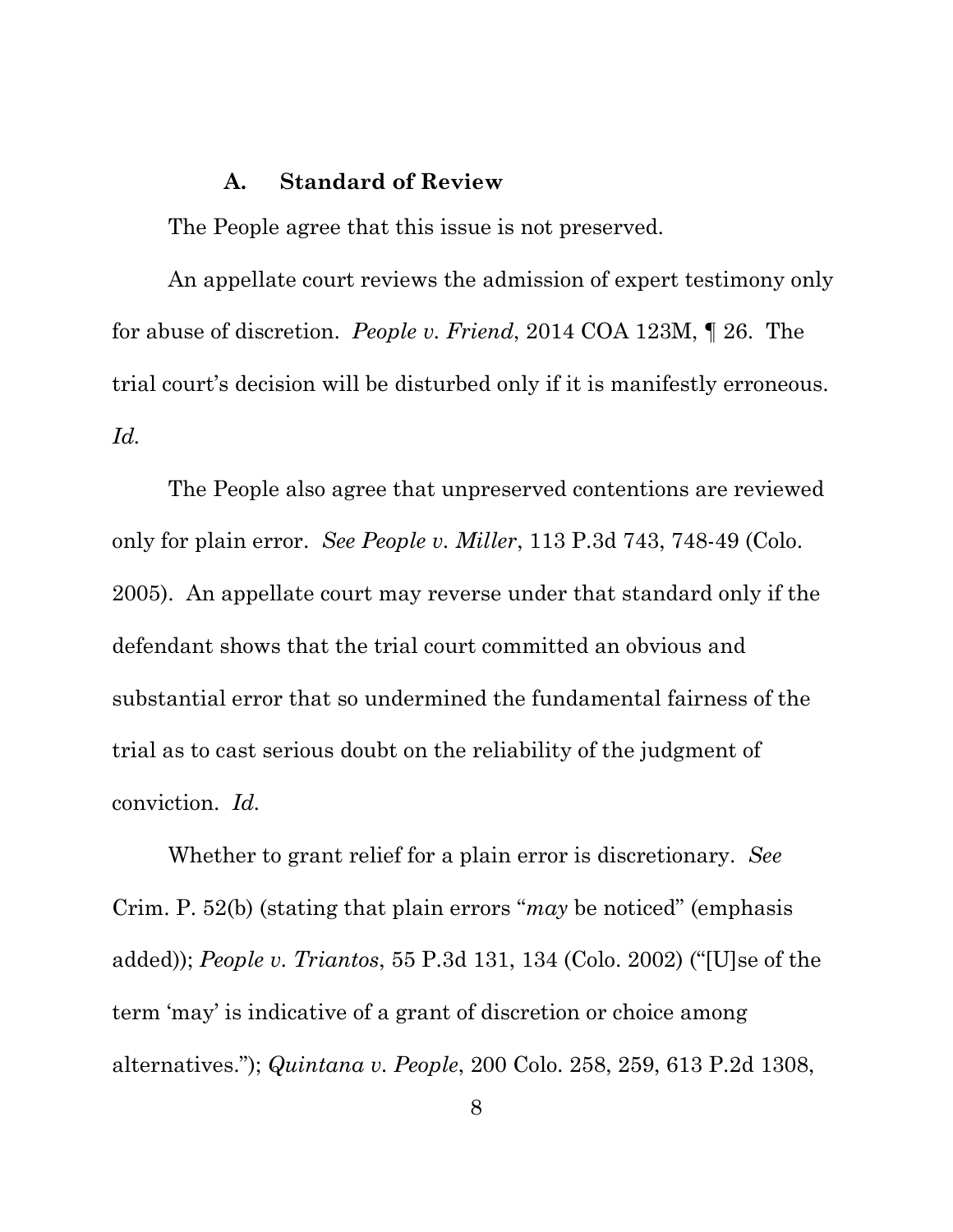1309 (1980) (holding that use of the term "may" in Crim. P. 36 "indicates that the decision to correct the error is discretionary rather than mandatory"); *see also, e.g.*, *United States v. Olano*, 507 U.S. 725, 735 (1993). A reviewing court should exercise that discretion only if the error "seriously affect[ed] the fairness, integrity or public reputation of judicial proceedings.'" *Hagos v. People*, 288 P.3d 116, 120 (Colo. 2012) (quoting *United States v. Young*, 470 U.S. 1, 15 (1985)); *accord Olano*, 507 U.S. at 736.

#### **B. Analysis**

<span id="page-17-0"></span>To be relevant and admissible, evidence that a DNA comparison resulted in a match must ordinarily be accompanied by an explanation of the significance of that match. *See Fishback v. People*, 851 P.2d 884, 893 n.18 (Colo. 1993), *abrogated on other grounds by People v. Shreck*, 22 P.3d 68 (Colo. 2001); *People v. Marks*, 374 P.3d 518, 524 (Colo. App. 2015). The defendant asserts that the trial court plainly erred because it admitted the matches without any evidence of their statistical significance. He is incorrect.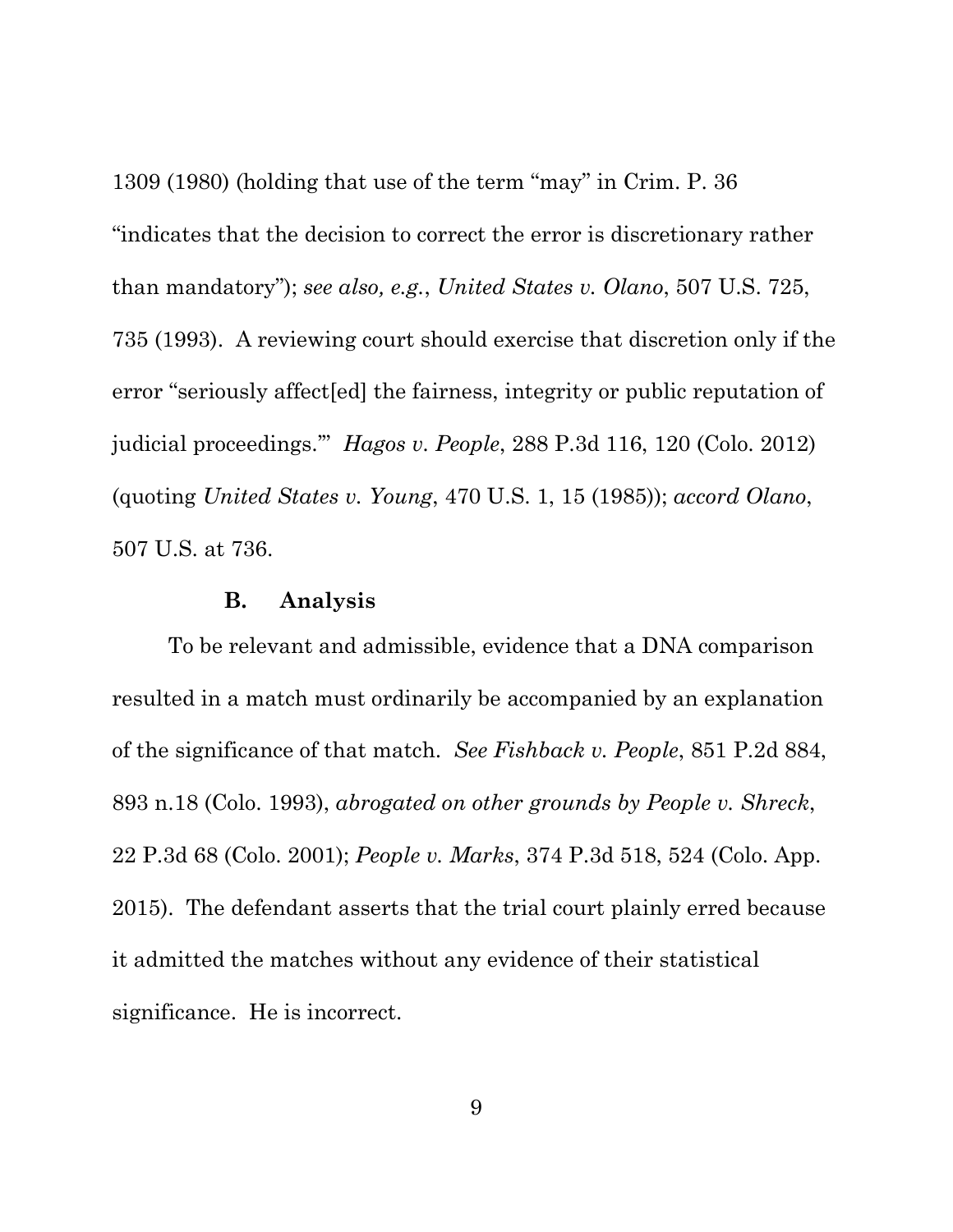Without objection, a laboratory agent from the Colorado Bureau of Investigation was qualified as an expert in forensic DNA analysis. TR 3/17/14, pp 94-95. She explained that, if two profiles matched, she performed "statistical calculations analysis to see how rare that profile is or how often I would find that profile in the population." TR 3/17/14, pp 99-100. She further explained that if that statistical analysis showed that a profile was so rare that it would not be found in more than 1 in 300 billion people, she could say that the individual was the source of the profile:

> So we can get statistics that are very rare, and so low that we can call it source attribution. And what that means is if we get a statistic that is less than 1 in 300 billion, we can say that individual contributed that DNA, so they are the source from a DNA profile for that particular item.

TR 3/17/14, p 101:6-11.

The expert then testified that the defendant's profile both matched *and* was the source for the DNA profiles developed on the right and left shoes, pantyhose, red bandana, and dark knit hat with holes in it. TR 3/17/14, pp 115-18. Thus, the expert communicated to the jury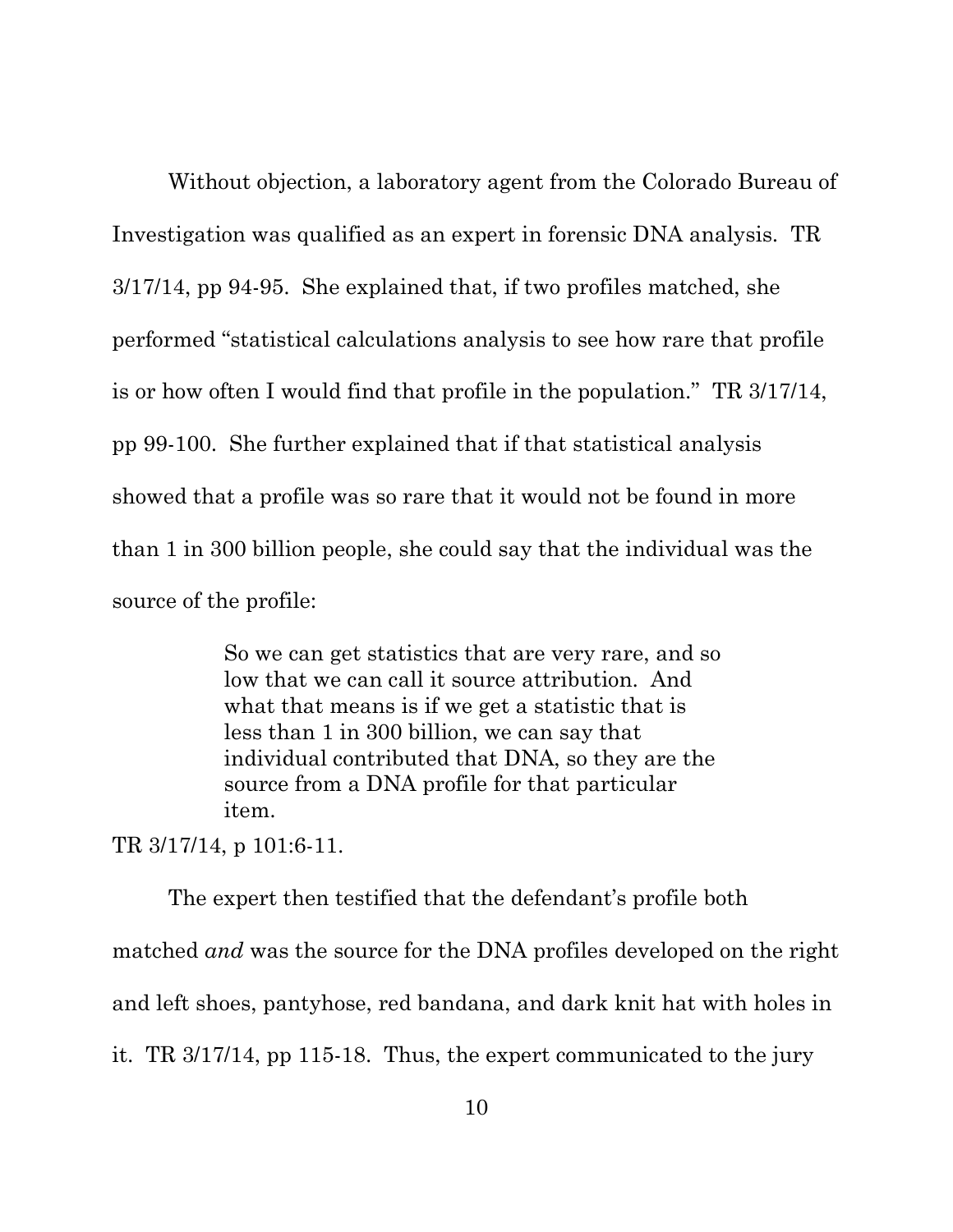that each of those matches involved a profile that only 1 in 300 billion

or more people would be expected to have. Indeed, the expert

specifically noted that even for the lone match where not all of the loci

in the profile were able to be compared, the statistical significance

remained greater than 1 in 300 billion:

Q And what was the result of that comparison?

A It was a match at 13 of the 15 locations, and I can say Mr. Townsell was the source of the DNA profile from the left shoe as well.

Q And even though you had 13 loci to compare on People's Number 34, you are still able to make that identification statement?

A Yes, I am. I still get a statistic that is more rare than 1 in 300 billion.

TR 3/17/14 p 116:13-21.

Because the expert informed the jury of the statistical significance

of each match, the testimony was properly admitted.

Even assuming arguendo the trial court in some way erred, it did

not plainly error.

For unpreserved evidentiary claims, "[w]hat is often overlooked in

the rote application of the plain error standard is that, without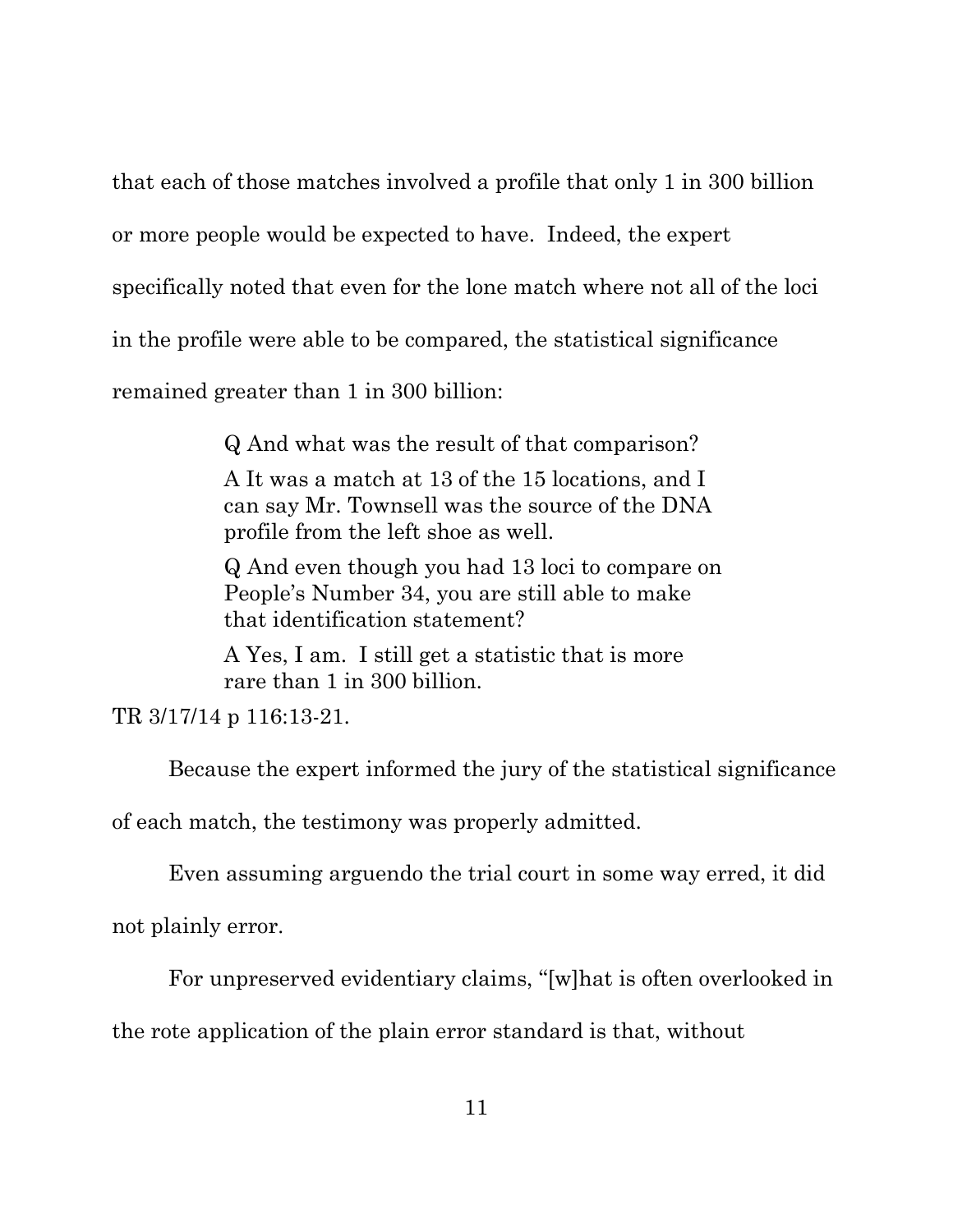objection, it is almost impossible to conclude that the trial court committed error at all." *State v. Rawnsley*, 104 A.3d 198, 202 (N.H. 2014) (quoting *United States v. Smith*, 459 F.3d 1276, 1299-300 (11th Cir. 2006) (Tjoflat, J., concurring)). "It is one thing to say that evidence, if objected to, should have been excluded; it is quite another to say that admission of evidence over no objection is error in some abstract sense." Id. (quotation omitted). "The problem with the second scenario is that defense counsel can waive evidentiary restrictions, and often has legitimate strategic reasons for doing so." *Id.* (quotation omitted). "Under those circumstances, reviewing admission of evidence for plain error can serve to transform defense counsel's strategic decisions into trial court errors." *Id.* (quotation omitted). "In this way, trial counsel's sound strategy becomes plain error at appellate counsel's urging." *Id.* (quotation omitted).

"The decision of whether to object to inadmissible evidence is an aspect of trial strategy that counsel may make on behalf of a defendant." *Id.*; *see also, e.g.*, 3 W. LaFave et al., Criminal Procedure § 11.6(a), at 183-84 (3d ed. 2007); *Henry v. Mississippi*, 379 U.S. 443, 451-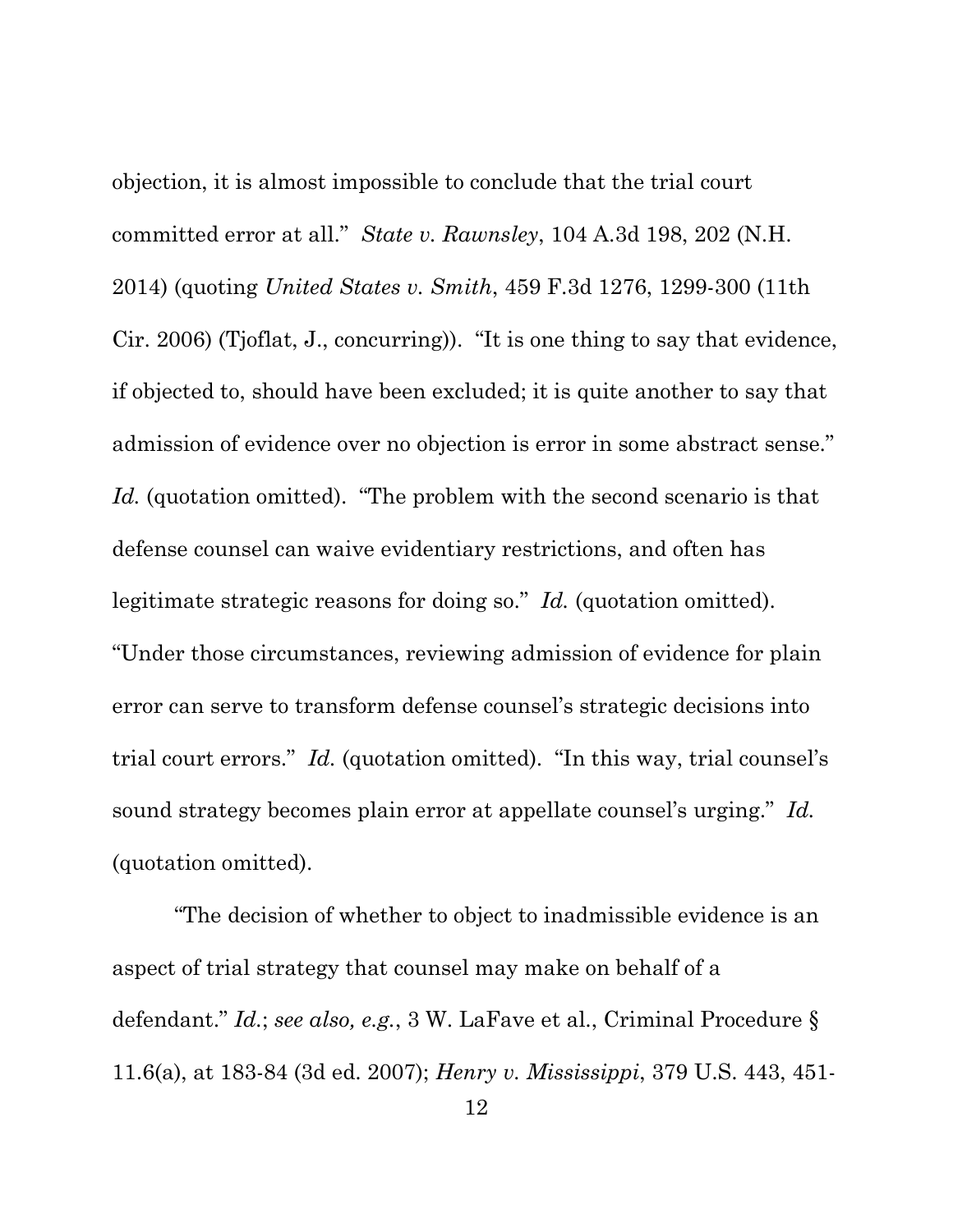52 (1965). The trial court "is not required to act sua sponte to override seemingly plausible strategic choices on the part of counselled defendants." *United States v. LeMoure*, 474 F.3d 37, 44 (1st Cir. 2007) (quotation omitted). Thus, where defense counsel "may have had strategic reasons for not objecting" to the challenged evidence, the trial court does not plainly err in failing to intervene sua sponte. *Rawnsley*, 104 A.3d at 202; *see also, e.g.*, *LeMoure*, 474 F.3d at 44; *United States v. Lin*, 101 F.3d 760, 770 (D.C. Cir. 1996); *cf. Romero v. People*, 393 P.3d 973, 976-77 (Colo. 2017) (holding that, because "[t]here are many reasons a defendant may want a jury to have unfettered access to recordings," a trial court does not plainly err in failing to restrict access sua sponte); *People v. Gladney*, 194 Colo. 68, 72, 570 P.2d 231, 234 (1977) (holding that failing to give a limiting instruction sua sponte is not reversible error because "Defense counsel, for strategic or tactical reasons, may consider that such an instruction would be more harmful than beneficial"), *reaffirmed in Davis v. People*, 310 P.3d 58, 63-64 (Colo. 2013).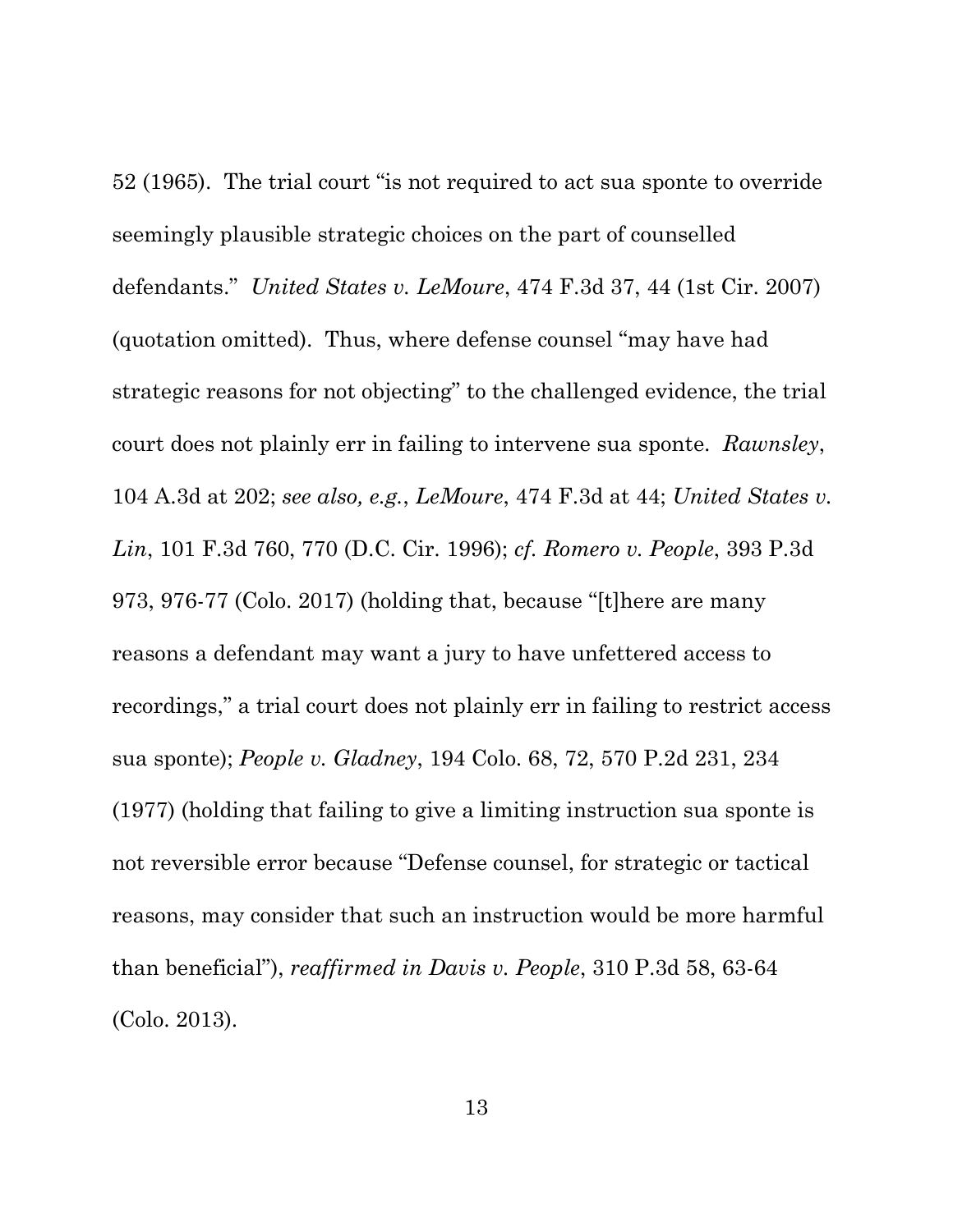Here, an objection would only have led to further clarifying the astronomical odds that the DNA matches could be attributed to someone else. Defense counsel could have strategically concluded that the prudent course was not to emphasize that fact. Because there was a potential strategic motivation for not objecting, the trial court did not obviously err in failing to intervene sua sponte. *See, e.g.*, *Romero*, 393 P.3d at 977; *Rawnsley*, 104 A.3d at 201-02.

Any error also did not undermine the fundamental fairness of the trial because the defendant did not dispute that his DNA was on the items; rather, he argued that his wife and brother-in-law had used the defendant's clothes to commit the robbery. *See, e.g.*, TR 3/18/14, p 40:18-20 (closing argument); *cf. Neder v. United States*, 527 U.S. 1, 17 (1999) (stating that an erroneous jury instruction that omits an element of the crime is harmless if the element was uncontested); *Griego v. People*, 19 P.3d 1, 8 (Colo. 2001) (following *Neder*); *People v. Warrick*, 284 P.3d 139, 147 (Colo. App. 2011) (no plain error in allowing officer's testimony that the defendant was the person shown in a photograph where the defendant did not dispute the point).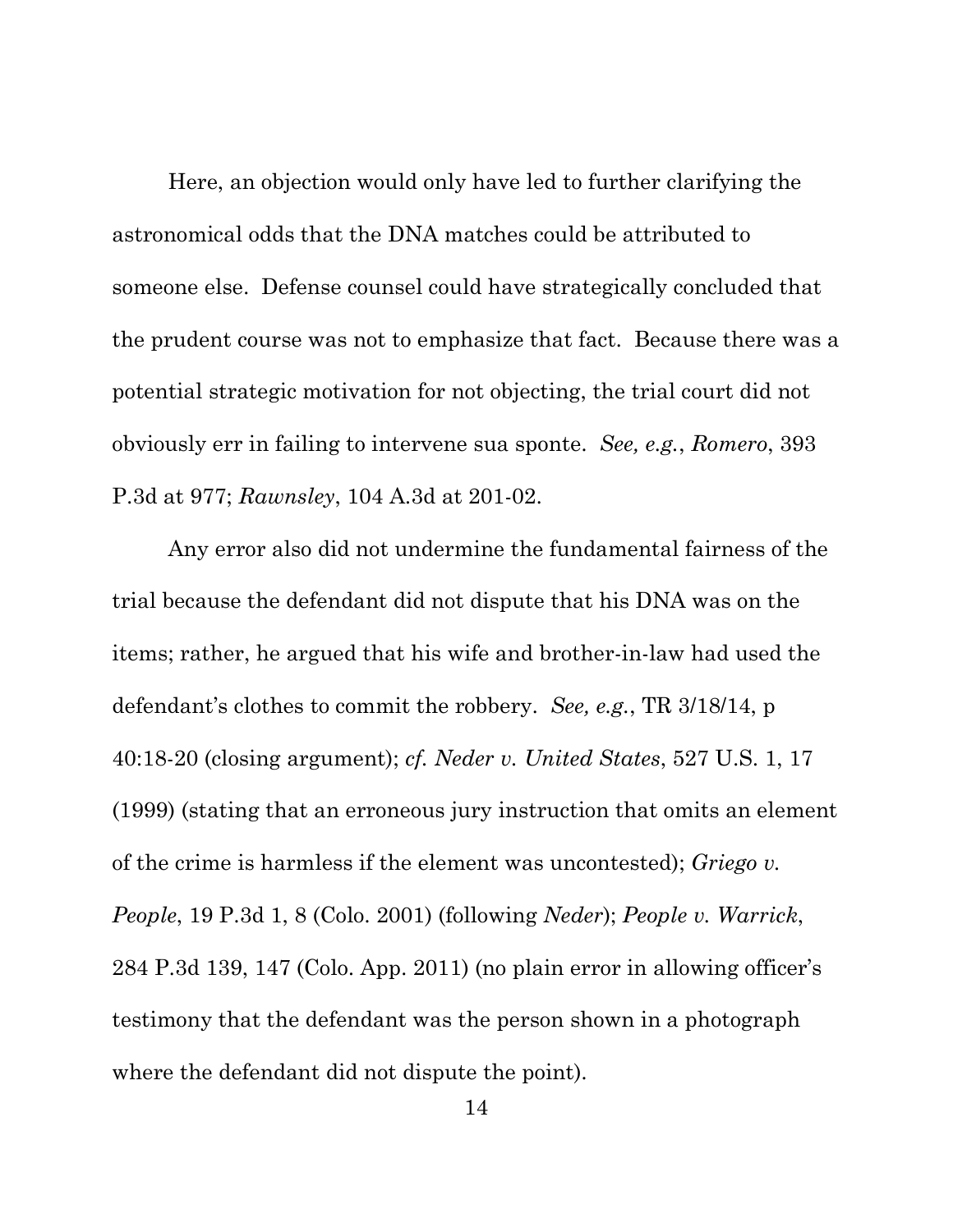And, in any event, exercising this Court's discretion to reverse under plain error because the astronomical odds that the defendant was not the source of the DNA found on the items was not adequately conveyed to the jury would impugn, rather than uphold, the dignity of the court. To the extent that information was not conveyed, it could only have inured to the benefit of the defendant.

## <span id="page-23-0"></span>**II. The defendant abandoned any claim that there was a discovery violation.**

The defendant contends that the DNA matches for the shoes, red bandana, and dark knit hat should not have been admitted at trial because they were not timely disclosed. The People disagree.

### **A. Standard of Review**

<span id="page-23-1"></span>The People disagree that this issue is preserved. While the defendant asserted that the DNA matches had not been timely disclosed, *see, e.g.*, TR 3/14/14, pp 6-9, 19-20, he never secured a final ruling from the trial court. *See, e.g.*, C.A.R. 28(a)(7)(A) (requiring an appellant who is asserting that an issue was preserved to indicate "the precise location in the record where the issue was raised *and where the*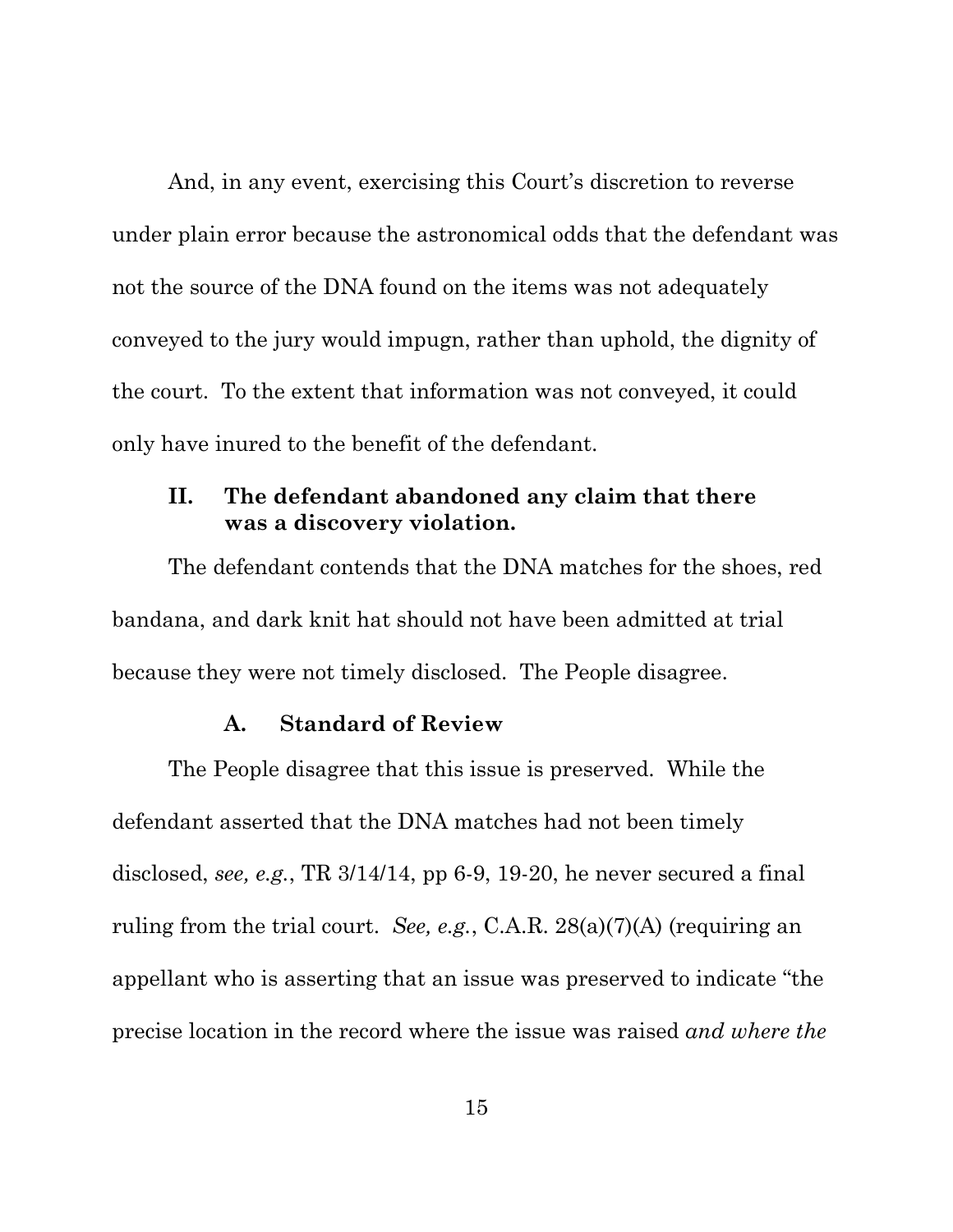*court ruled*" (emphasis added)). As discussed below, the issue is therefore not only unpreserved, but abandoned and waived.

Whether the defendant waived any error is a question of law addressed de novo. *See, e.g.*, *Stackhouse v. People*, 386 P.3d 440, 442 (Colo. 2015); *People v. Foster*, 364 P.3d 1149, 1155 (Colo. App. 2013). If reviewable, the People agree that an appellate court reviews the trial court's resolution of discovery issues only for abuse of discretion. *See People v. Robles*, 302 P.3d 269, 273 (Colo. App. 2011), *aff'd* 302 P.3d 229 (Colo. 2013). The trial court's ruling will be disturbed only if it was manifestly arbitrary, unreasonable, or unfair. *Id.* The ruling will not be disturbed unless the defendant establishes that he suffered prejudice. *Id.* Because this issue was not preserved, reversal is permitted only if the trial court plainly erred. *Miller*, 113 P.3d at 749- 50.

#### **B. Additional Facts**

<span id="page-24-0"></span>Because the defendant asserted his rights under the Uniform Mandatory Disposition of Detainers Act, CF, p 17, the trial proceeded on an expedited basis and began less than four months after the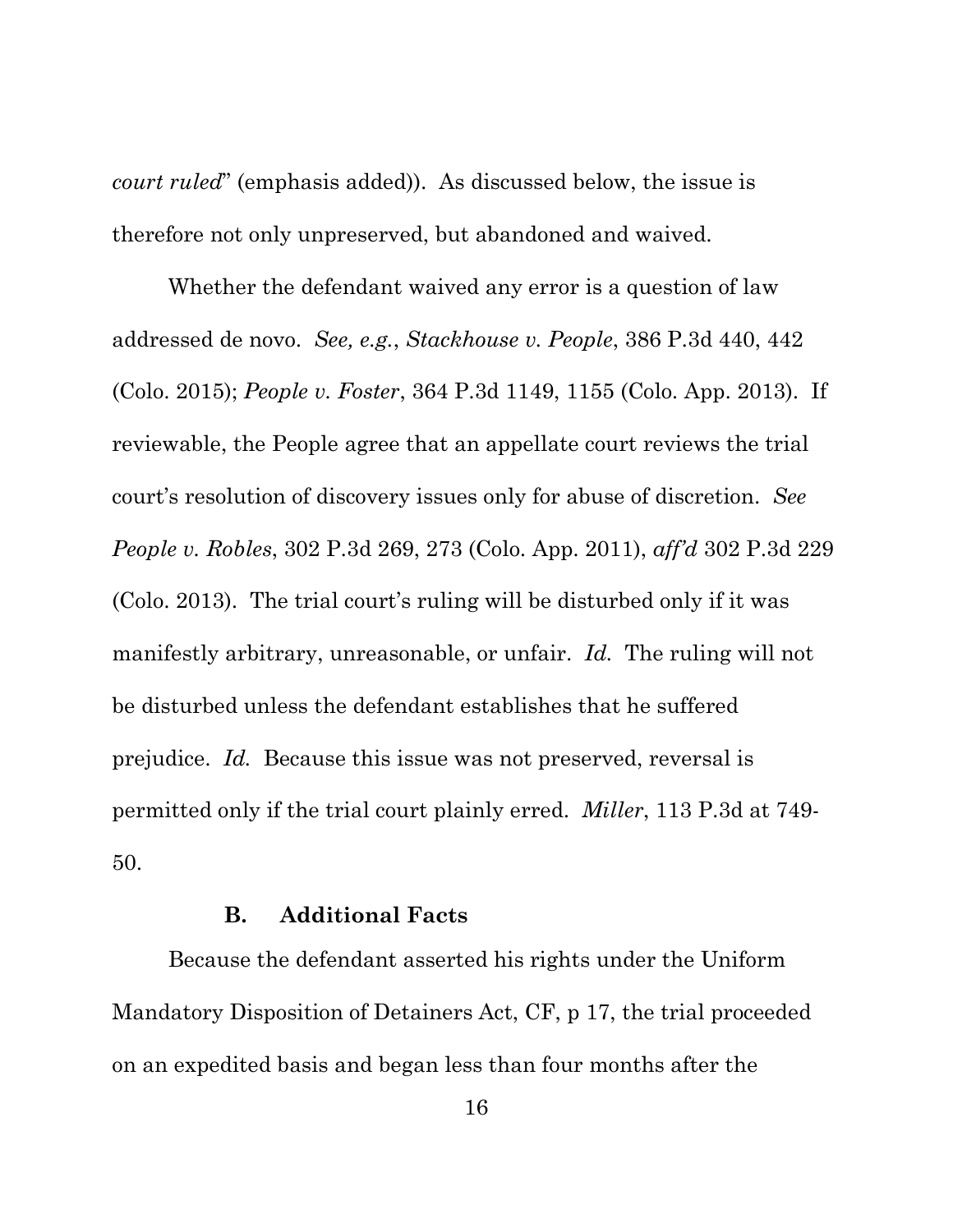defendant first appeared in court, CF, pp 360-64. After the third day of trial, the defendant asserted that, although the DNA matches for the right and left shoes, red bandana, and dark knit hat with holes in it had been disclosed several weeks prior to trial, the disclosure had not occurred 35 days prior to trial.<sup>[1](#page-25-0)</sup> TR  $3/13/14$ , p  $199:4$ -16; TR  $3/14/14$ , pp 6-9, 19-20. The defendant stated that he was not alleging the prosecution had acted in bad faith. TR 3/14/14, p 9:5-6. The defendant requested that the DNA evidence be excluded. TR 3/14/14, p 9:7-8. The defendant did not request a continuance or any other alternative sanction.

The prosecution responded by indicating that the matches had been disclosed in reports that were provided well in advance of trial which showed that the same DNA profile had been developed from all of those items and that when the profile from one of those items, the pantyhose, had been entered into the CODIS database, it had matched the defendant's profile. TR 3/14/14, pp 12-16; *see also* Supp CF, pp 33-

l

<span id="page-25-0"></span><sup>&</sup>lt;sup>1</sup> The defendant conceded that the DNA match for the pantyhose had been timely disclosed.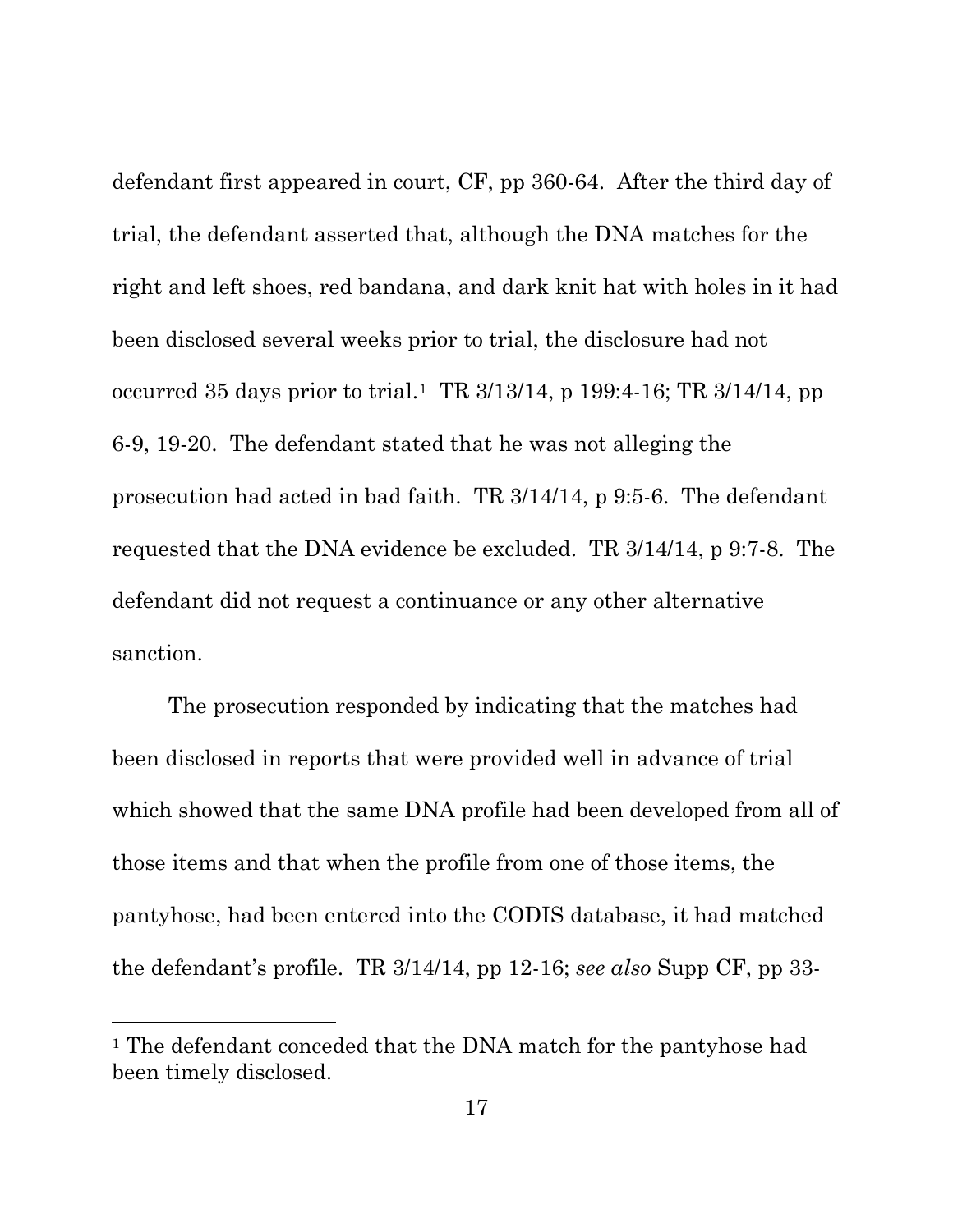39 (DNA Reports dated August 26, 2013). The prosecution explained that, to avoid referencing CODIS, it had then obtained a DNA sample directly from the defendant and had that sample compared to the items to confirm those results. TR 3/14/14, pp 12-14. That confirmation report was not completed until within 35 days of trial and was immediately disclosed to the defendant when it was completed. TR 3/14/14, pp 13-14; *see also* Supp CF, pp 40-42 (DNA Report dated February 14, 2014). The prosecution noted that the defendant had never requested a continuance, that a continuance could have been granted to give the defendant 35 days prior to trial without requiring the defendant to waive any of his speedy trial rights, and that the defendant had instead waited until after the third day of trial to raise the issue. TR 3/14/14, pp 24, 36-37.

The trial court reviewed the DNA reports and stated that they appeared to support the prosecution's position that the matches had been timely disclosed. TR 3/14/14, pp 33-34. The parties continued to argue the issue. TR 3/14/14, pp 34-37. The trial court reserved ruling so that it could further review the reports. TR 3/14/14, p 35:14-16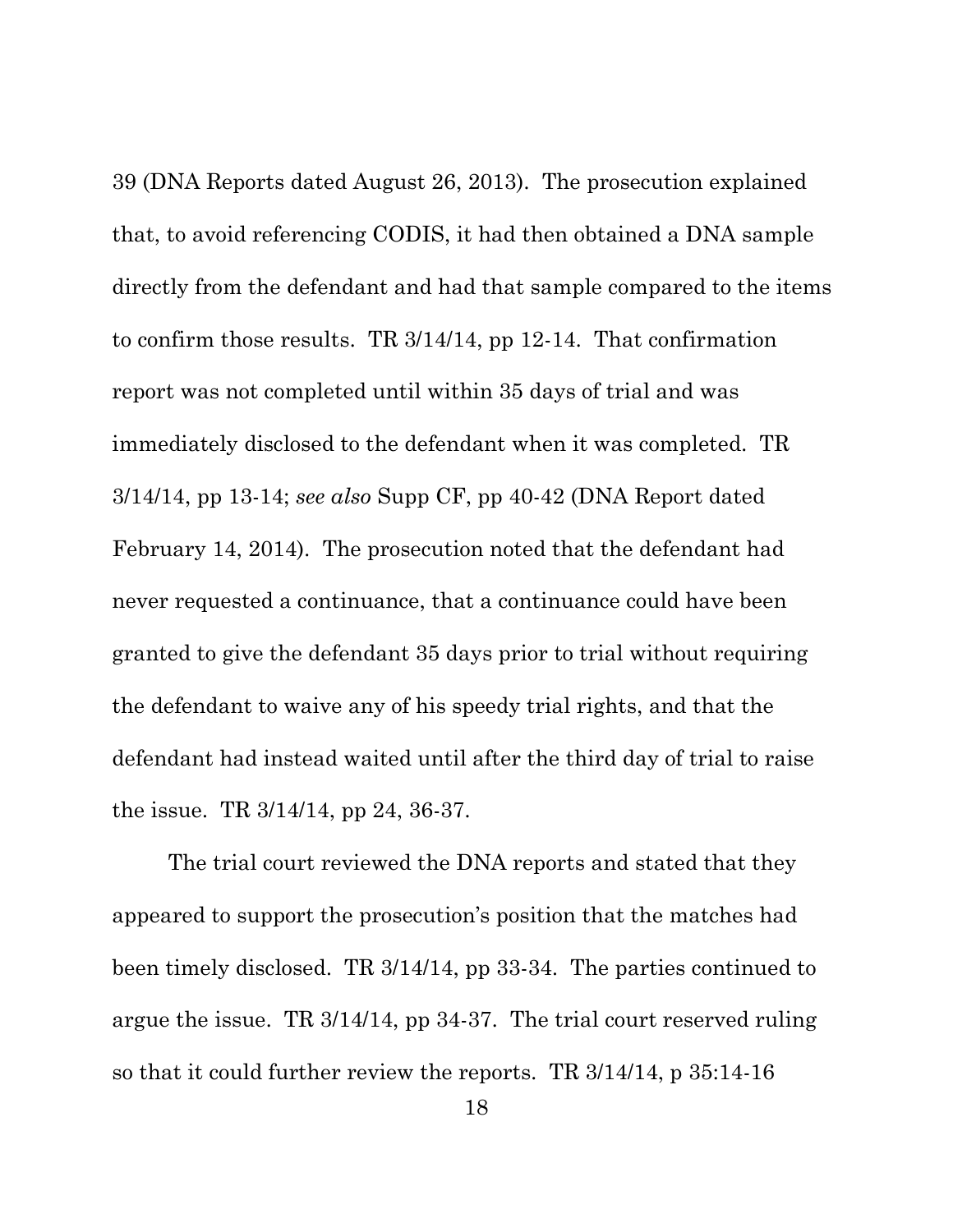("[A]nything further on the DNA I'm not able to make a ruling on that now, but I think I have a better understanding of what the argument is."), p 37:18-25 ("I think I'm understanding the arguments a little bit better now on the DNA . . . . I'll be able to address that over the recess here.").

Later, evidence of all the DNA matches was presented without objection. TR 3/17/14, pp 87-144.

### **C. Analysis**

<span id="page-27-0"></span>The defendant waived his claim that the DNA matches were not timely disclosed. In any event, there was no discovery violation, and the defendant was not prejudiced.

### **1. The defendant waived this claim.**

<span id="page-27-1"></span>If the court reserves ruling on an issue, the defendant must object contemporaneously when the issue later arises in order to preserve the issue, otherwise it is abandoned and will not be addressed. *People v. Wood*, 230 P.3d 1223, 1227 (Colo. App. 2009), *aff'd*, 255 P.3d 1136 (Colo. 2011); *People v. Tallwhiteman*, 124 P.3d 827, 834 (Colo. App. 2005); *People v. Ridenour*, 878 P.2d 23, 28 (Colo. App. 1994); *People v. Hise*,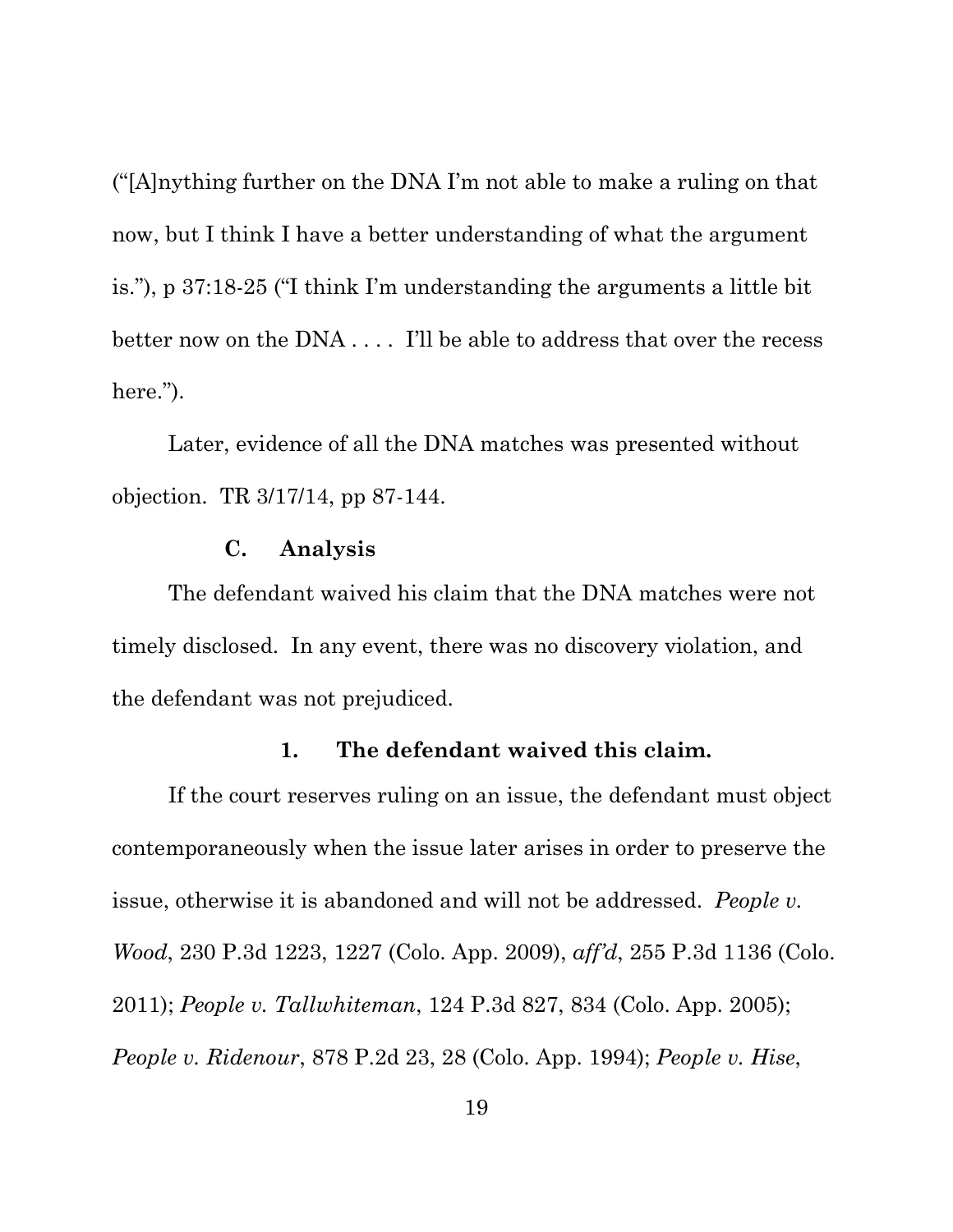738 P.2d 13, 16-17 (Colo. App. 1986); *see also Feldstein v. People*, 159 Colo. 107, 111, 410 P.2d 188, 191 (1966) ("[I]t is incumbent on the moving party to see to it that the court rules on the matter he urges. The trial court should be afforded the opportunity to so rule; otherwise, the matter will ordinarily not be considered on writ of error."); *Vanderpool v. Loftness*, 300 P.3d 953, 961 (Colo. App. 2012) (and cases cited therein). Here, the trial court reserved ruling, and the defendant did not secure a final ruling from the trial court or object when the DNA evidence was presented. Under these circumstances, the claim was abandoned.

Moreover, the defendant waived any claim by failing to request a continuance. *See, e.g.*, *United States v. Sepulveda*, 15 F.3d 1161, 1178 (1st Cir. 1993); *Miller v. State*, 648 P.2d 1015, 1018 n.1 (Alaska 1982); *Thompson v. State*, 585 S.E.2d 125, 130 (Ga. App. 2003); *People v. Robinson*, 623 N.E.2d 352, 358 (Ill. 1993); *Jenkins v. State*, 627 N.E.2d 789, 799 (Ind. 1993).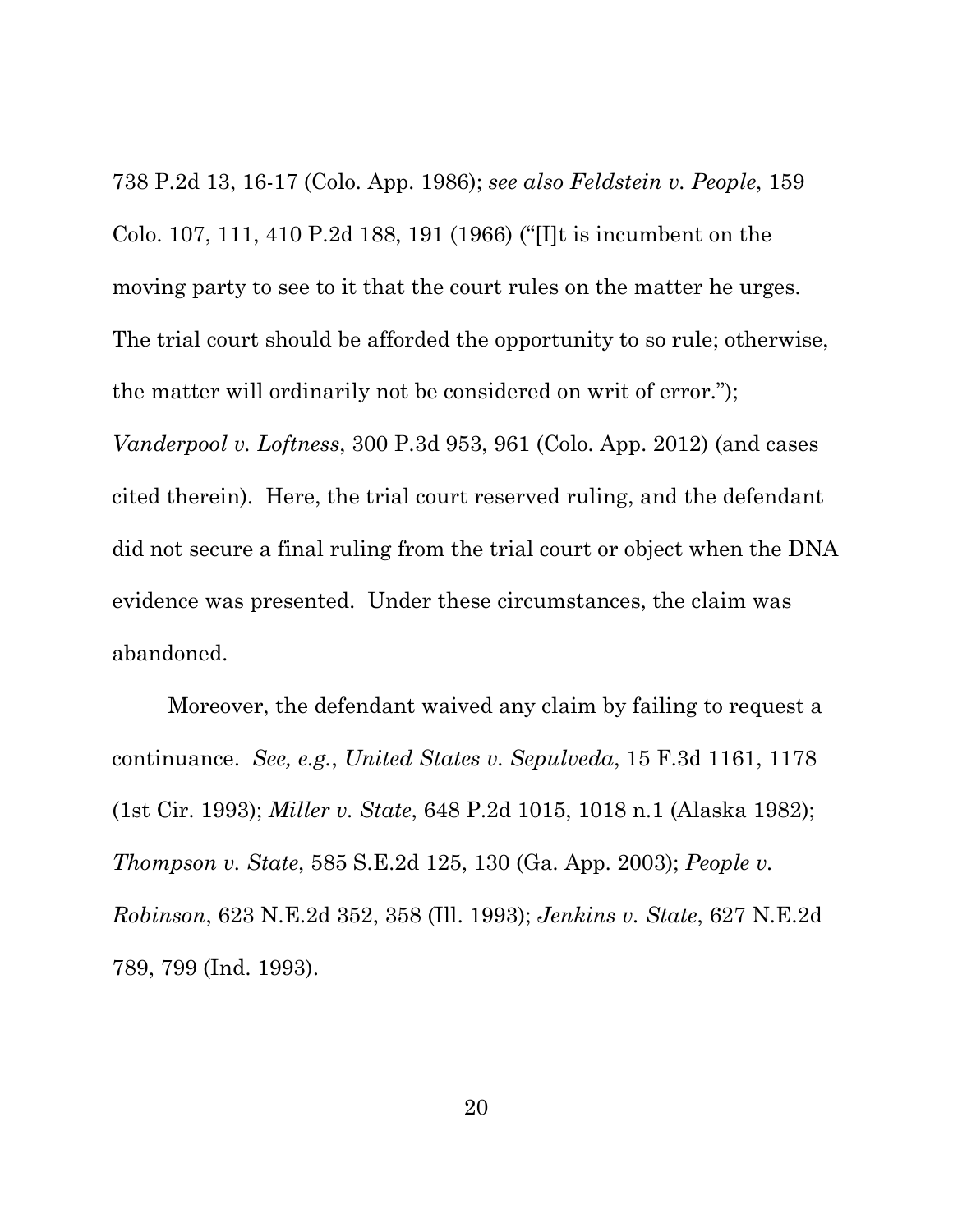### **2. There was no discovery violation.**

<span id="page-29-0"></span>The prosecution must timely provide the defendant with various materials in its possession, including the results of scientific tests. Crim. P. 16(I)(a)(1)(III); *see also People v. Lee*, 18 P.3d 192, 196 (Colo. 2001). The prosecution should disclose such evidence "as soon as practicable but not later than 35 days before trial." Crim. P.  $16(I)(b)(3)$ ; *see also Lee*, 18 P.3d at 196. If the prosecutor obtains additional material or information subject to disclosure after complying with this obligation, "he or she shall promptly notify the other party or his or her counsel of the existence of such additional material." Crim. P. 16(III)(b); *Lee*, 18 P.3d at 196. Here, there was no discovery violation for two reasons.

First, the information the defendant claimed had not been timely disclosed, that his DNA had been found on the shoes, red bandana, and dark knit hat, was disclosed in the reports which the defendant conceded were timely. Supp CF, pp 33-39. Informing the defendant that the same profile was found on the pantyhose, shoes, red bandana, and dark knit hat, Supp CF, p 38, and that the profile from the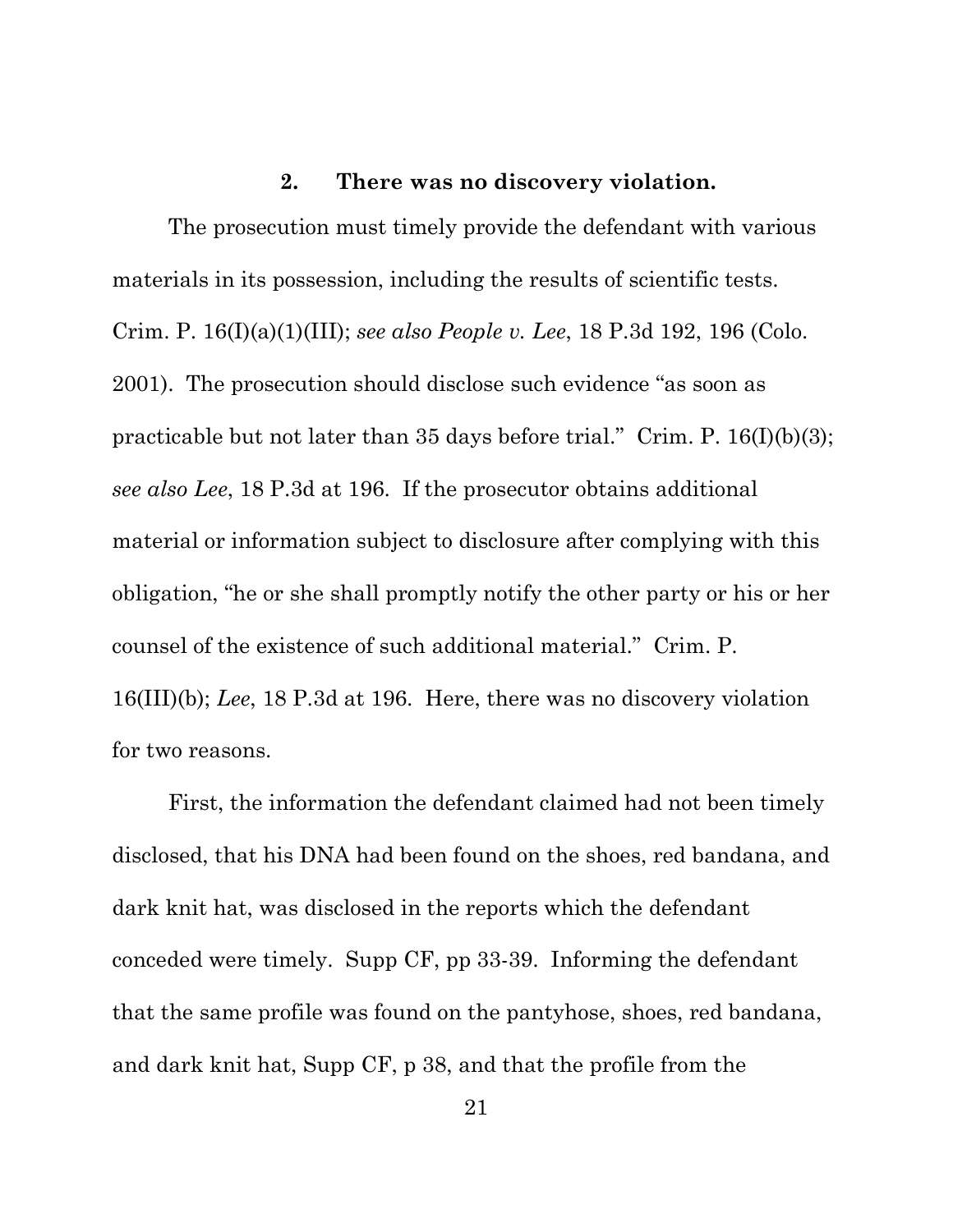pantyhose had been matched to the defendant, Supp CF, pp 34, 36, told the defendant that the profile developed from all of those items had been matched to the defendant.

Second, the subsequent report was properly disclosed as soon as it came into the possession of the prosecution. The report was not subject to disclosure 35 days prior to trial under Crim. P. 16(I)(b)(3) because, not having yet been completed, it was not within the possession or control of the investigators or prosecuting attorney at that time. *See* Crim. P.  $16(I)(a)(1)$ , (3). The prosecution properly disclosed the report to the defendant as soon as it was obtained. *See* Crim. P. 16(III)(b).

## **3. The defendant was not prejudiced.**

<span id="page-30-0"></span>Even if evidence is not timely disclosed, "a trial court should avoid excluding evidence as a means of remedying a discovery violation because the attendant windfall to the party against whom such evidence would have been offered defeats, rather than furthers, the objectives of discovery." *Lee*, 18 P.3d at 197. In the absence of willful misconduct or a pattern of neglect necessitating a deterrent sanction,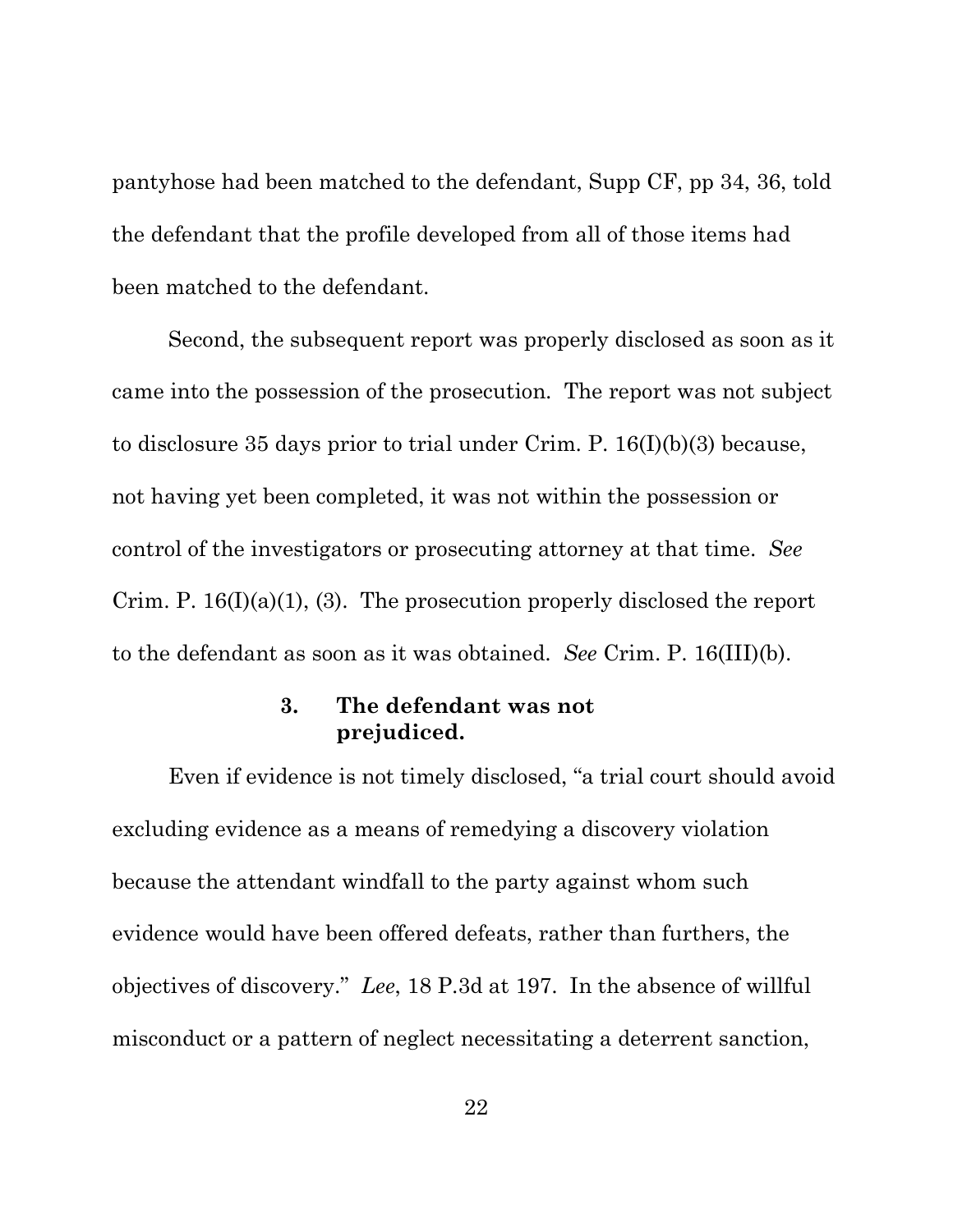"any prejudice resulting from a violation should be cured by a less severe sanction, such as a continuance, whenever possible." *Id.* at 196- 97. Thus, exclusion would not have been an appropriate sanction in this case even if there were a violation. And even if the confirmation testing were excluded, it would not have precluded introducing the information based on the CODIS match that was admittedly timely disclosed.

The defendant's failure to request a continuance discredits any claim that he was unprepared to present a defense due to the late disclosure. *See, e.g.*, *Salazar v. People*, 870 P.2d 1215, 1224 (Colo. 1994); *People v. Greer*, 262 P.3d 920, 931 (Colo. App. 2011); *People v. Lemons*, 824 P.2d 56, 57 (Colo. App. 1991). Nor is there any evidence in the record or any explanation by the defendant showing how an earlier disclosure would have led to a more effective defense. *See Salazar v. People*, 870 P.2d 1215, 1220 (Colo. 1994) (affirming where the defendant presented no evidence of how the delay in disclosing evidence harmed him; mere argument and speculation was insufficient to show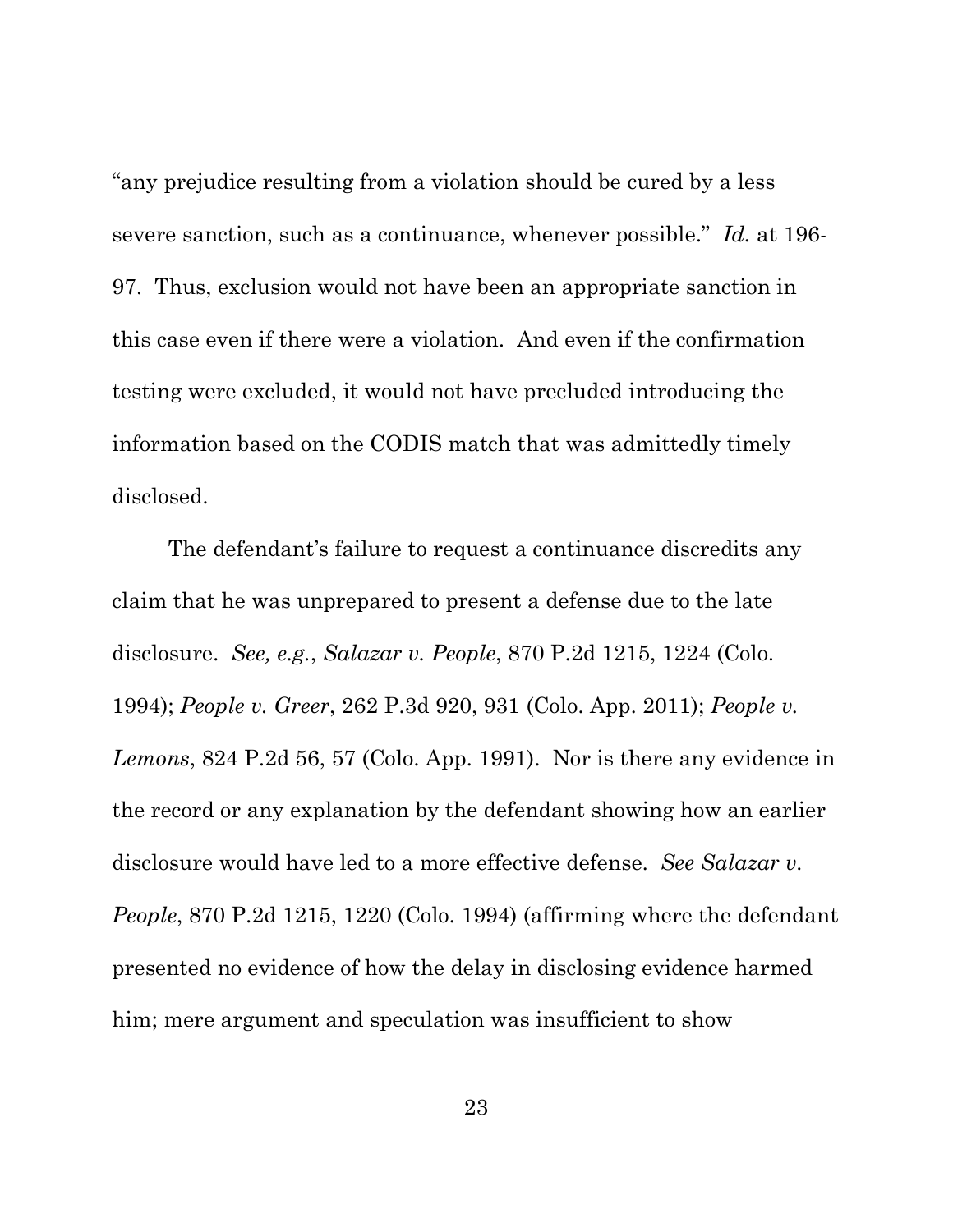prejudice). Rather, as noted above, the defendant did not contest that his DNA was on the items.

### <span id="page-32-0"></span>**III. The trial court properly denied the defendant's motion for a mistrial.**

The defendant contends that the trial court erred in denying his motion for a mistrial. The People disagree.

### **A. Standard of Review**

<span id="page-32-1"></span>The People agree that the defendant's claim is preserved. The defendant moved for a mistrial, and the trial court denied that motion, finding that any prejudice could be appropriately remedied by a curative instruction. TR 3/17/14, pp 193-97. But, as discussed below, the defendant did not preserve, and indeed invited, the basis for that mistrial motion. TR 3/17/14, pp 173, 191-92.

The People agree that a trial court's denial of a motion for mistrial is reviewed only for an abuse of discretion. *People v. Salas*, 2017 COA 63, ¶ 9. The appellate court must defer to any factual findings if they are supported by the record. *Id.* at ¶ 47. Any error does not permit reversal if it is harmless. *Id.* at ¶ 10. The defendant has the burden of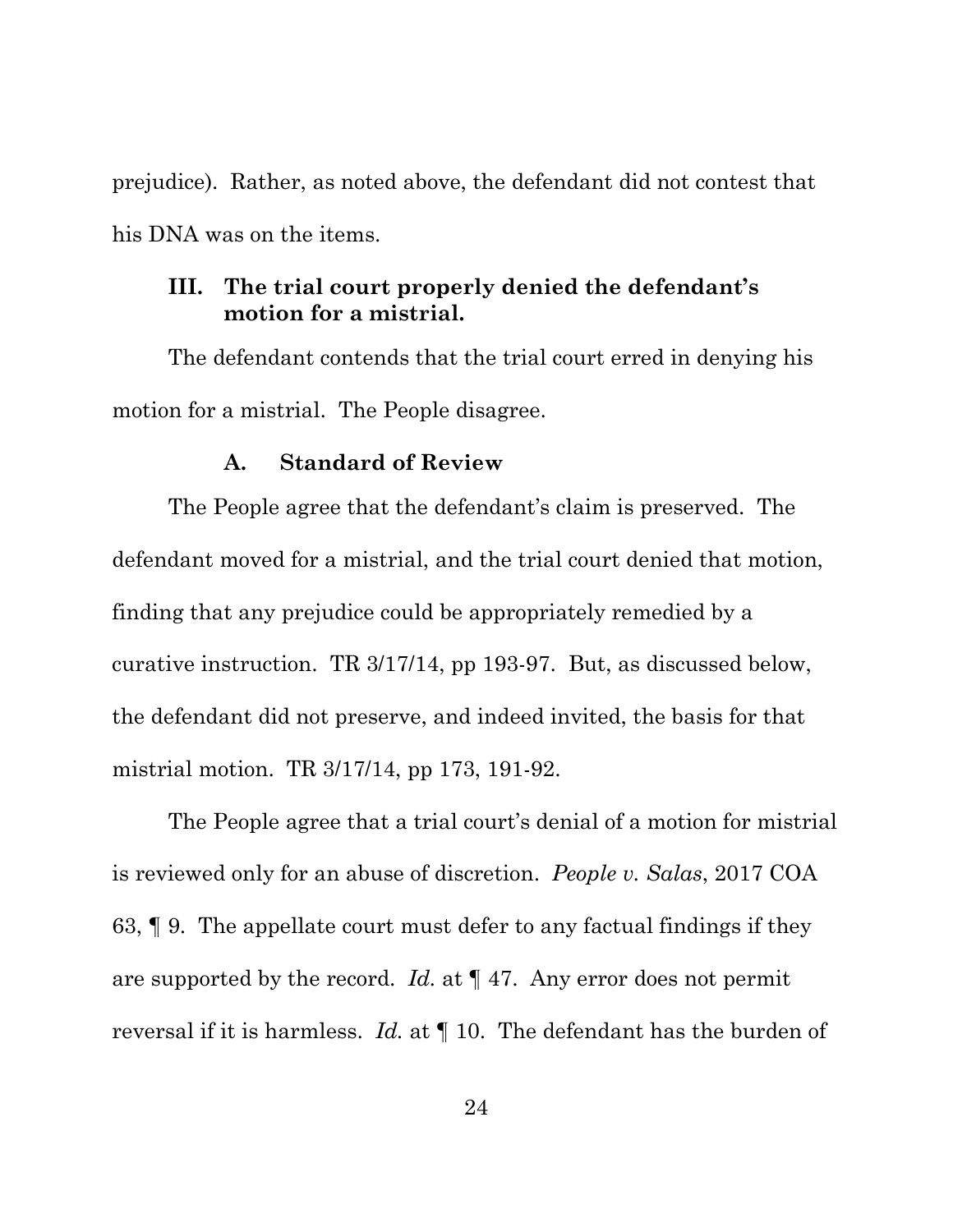showing prejudice. *See, e.g.*, *People v. Vigil*, 718 P.2d 496, 500 (Colo. 1986); *People v. Faussett*, 2016 COA 94M, ¶ 52.

### **B. Additional Facts**

<span id="page-33-0"></span>The defendant called his wife's mother as a witness. The defendant elicited from that witness that he and his wife got married "inside the jail." TR 3/17/14, p 173:20. The defendant did not assert that the testimony was unresponsive or ask that it be struck. Other evidence had already established that the defendant and his wife were married at the time of the offense. *See, e.g.*, TR 3/17/14, p 18:16-17 (defendant's phone number listed in wife's phone under the name "Hubby").

During cross-examination, after the witness denied telling a detective that the defendant and her daughter lived together, the prosecution further questioned the witness about the defendant's marital status at the time of the offense, and during those responses the witness again mentioned, without objection, that they were married in jail: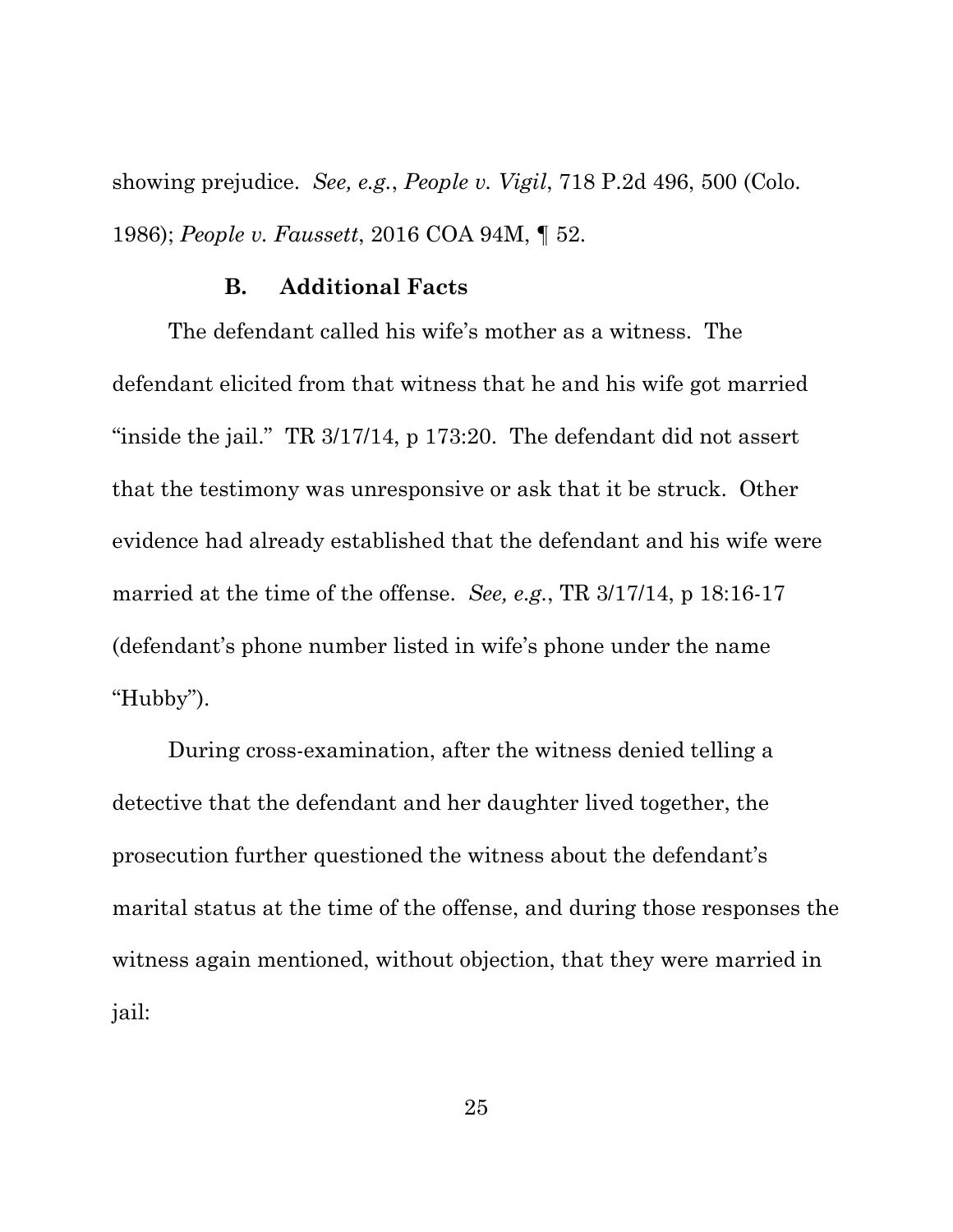Q But you denied telling Detective Hansen that Jamale and Ebony lived together in an apartment in Aurora?

A He asked me about Ebony. No, I asked him. He wouldn't tell me anything. And they - because they took the baby carriage out of the car, and I told him I already had one. I was worried about how I was going to get the clothes. And he said that they were over there. But, no, I didn't tell him -- well, I told him he was married. So I guess he figured because of the first thing I asked is, "Where is her husband?"

Q And when did Ebony and Jamale Townsell get married?

A God only knows. It was in 2000, and I'm trying to think -- 2008 -- -9. She might have told me. She took me out for Easter dinner, and as we were leaving the theater, she said, "Guess what mom? I'm married." That's all. That's how I learned about it.

Q There wasn't a ceremony that you attended?

A No.

Q Were they -- do you know whether there was a ceremony or married under common law?

A I guess they got married in jail while he was still in jail. Like I said, it was Easter Sunday. The three girls took me out to lunch, and I was told when they were leaving the theater.

TR 3/17/14, pp 191-92.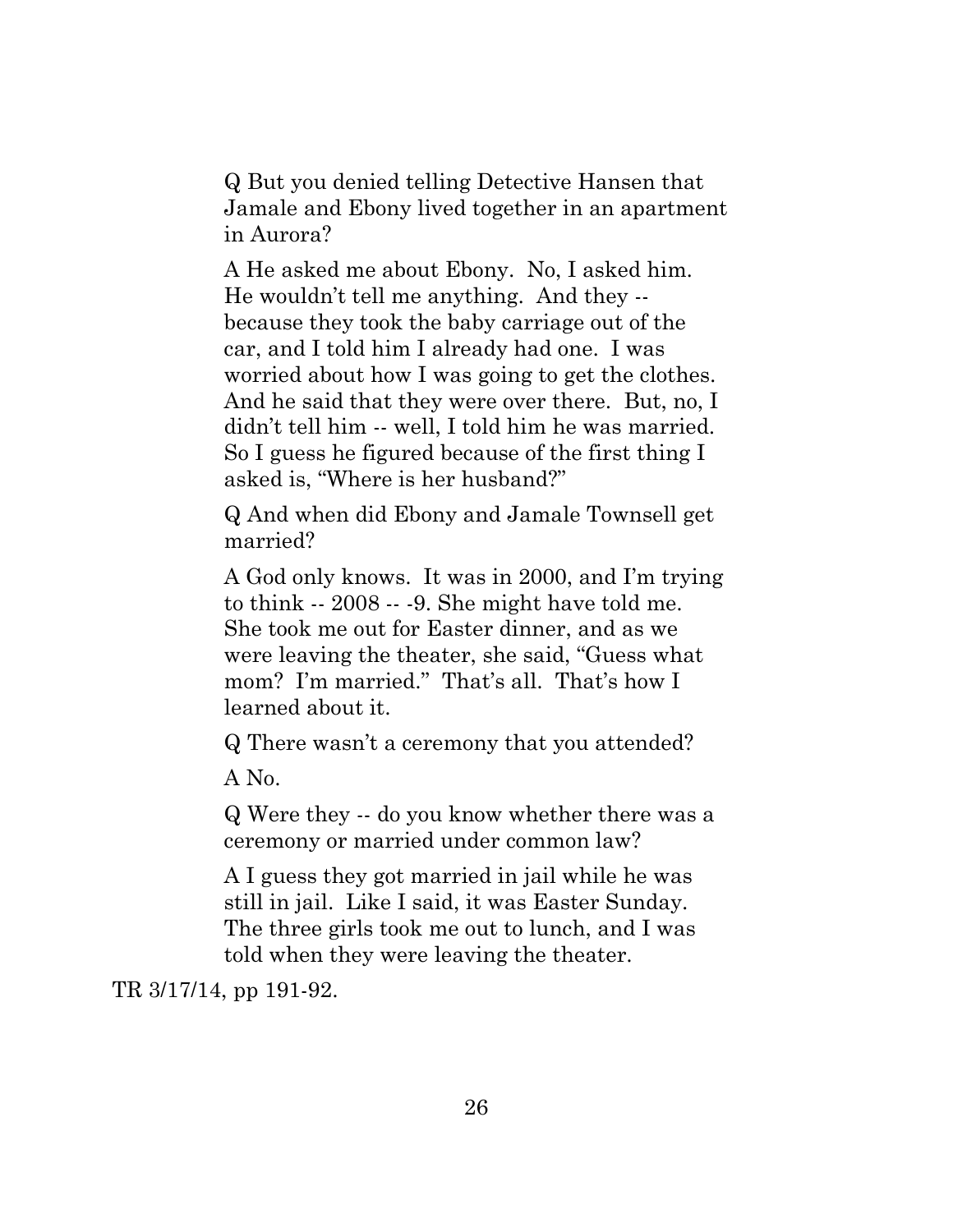After cross-examination was completed, the defendant moved for a mistrial, asserting that the prosecution had intentionally elicited that the defendant had previously been in jail. TR 3/17/14, pp 193-95. The prosecution asserted that it was properly inquiring into the issue of the defendant's marital status and that it had not intentionally elicited the testimony that the defendant was previously in jail. TR 3/17/14, pp 193-95. The trial court found that "[i]t did not appear to the Court that the People were intending to elicit that particular response as opposed to something that arguably would be relevant on marital relations, marital privilege, bias, motive." TR 3/17/14, pp 195-96. It concluded that the drastic remedy of a mistrial was not warranted, but a curative instruction would be appropriate if the defendant wanted one. TR 3/17/14, p 196:2-4.

At the defendant's request, the trial court instructed the jury after the witness finished testifying that it could not consider the evidence that the defendant was married in jail, and then confirmed with each juror that they could follow that instruction: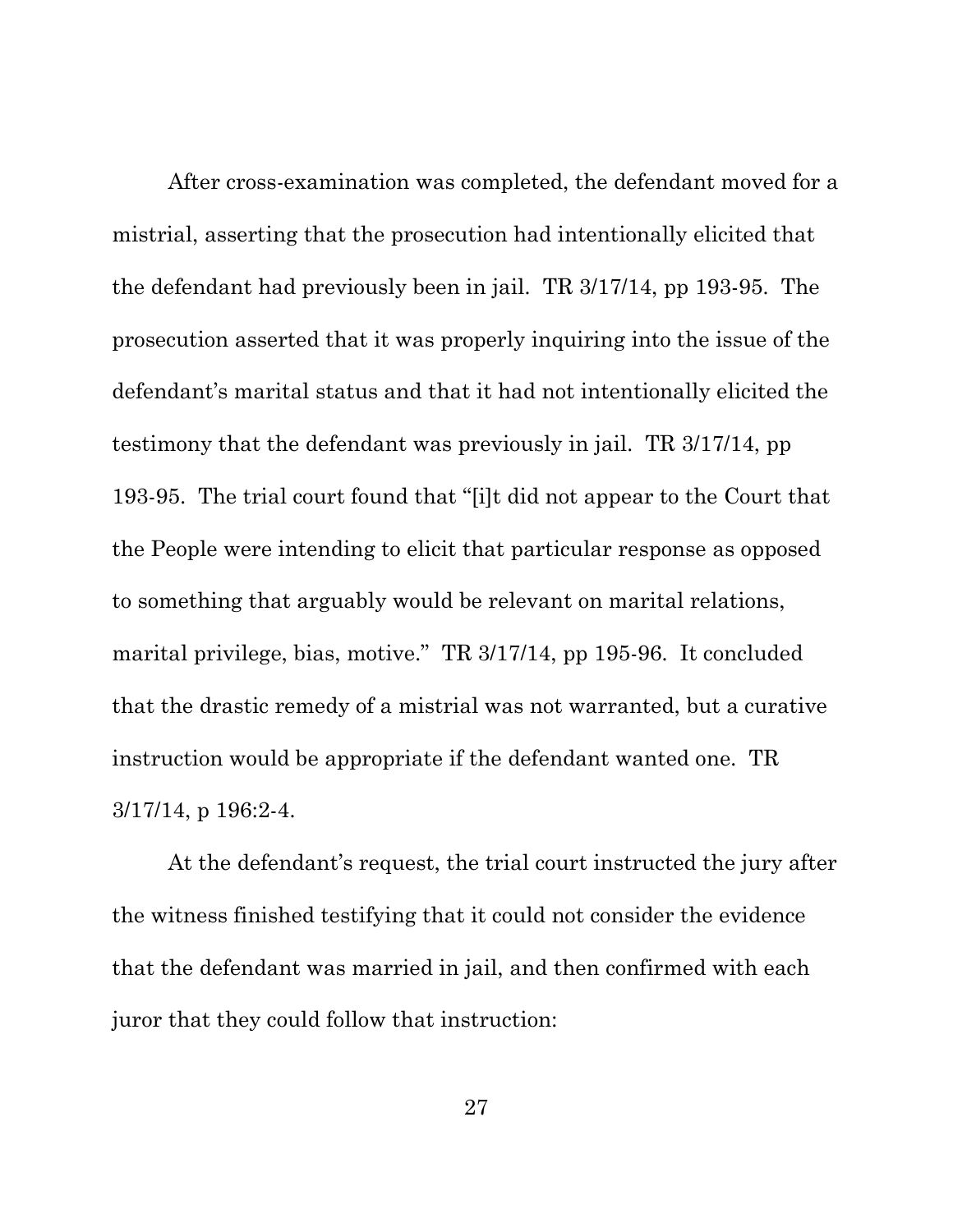[L]adies and gentlemen, I had advised you earlier as part of the Court's voir dire that there would - at times be instances where the Court would instruct you to disregard something that might be stated by a witness. I do want to address that now. The witness has -- this witness here testified -- had identified the place of marriage between Mr. Townsell and Ms. Ruffin Townsell; namely, that was the jail. I want you to put that entirely out of your mind as if the testimony and the question had never been asked and the response never given.

And are you able to do that? I'm looking now for your nods on this. So it's as if you had never heard that. And I see nods from members of the jury.

<span id="page-36-0"></span>TR 3/17/14, p 202:6-18.

### **C. Analysis**

"A mistrial is the most drastic of remedies, and is only warranted where the prejudice to the accused is too substantial to be remedied by other means." *Salas*, ¶ 9 (quotations omitted). "Generally, the erroneous admission of evidence is remedied by instructing the jurors to disregard it." *Id.* at ¶ 14. "Absent evidence to the contrary, [appellate courts] presume jurors follow such an instruction." *Id.*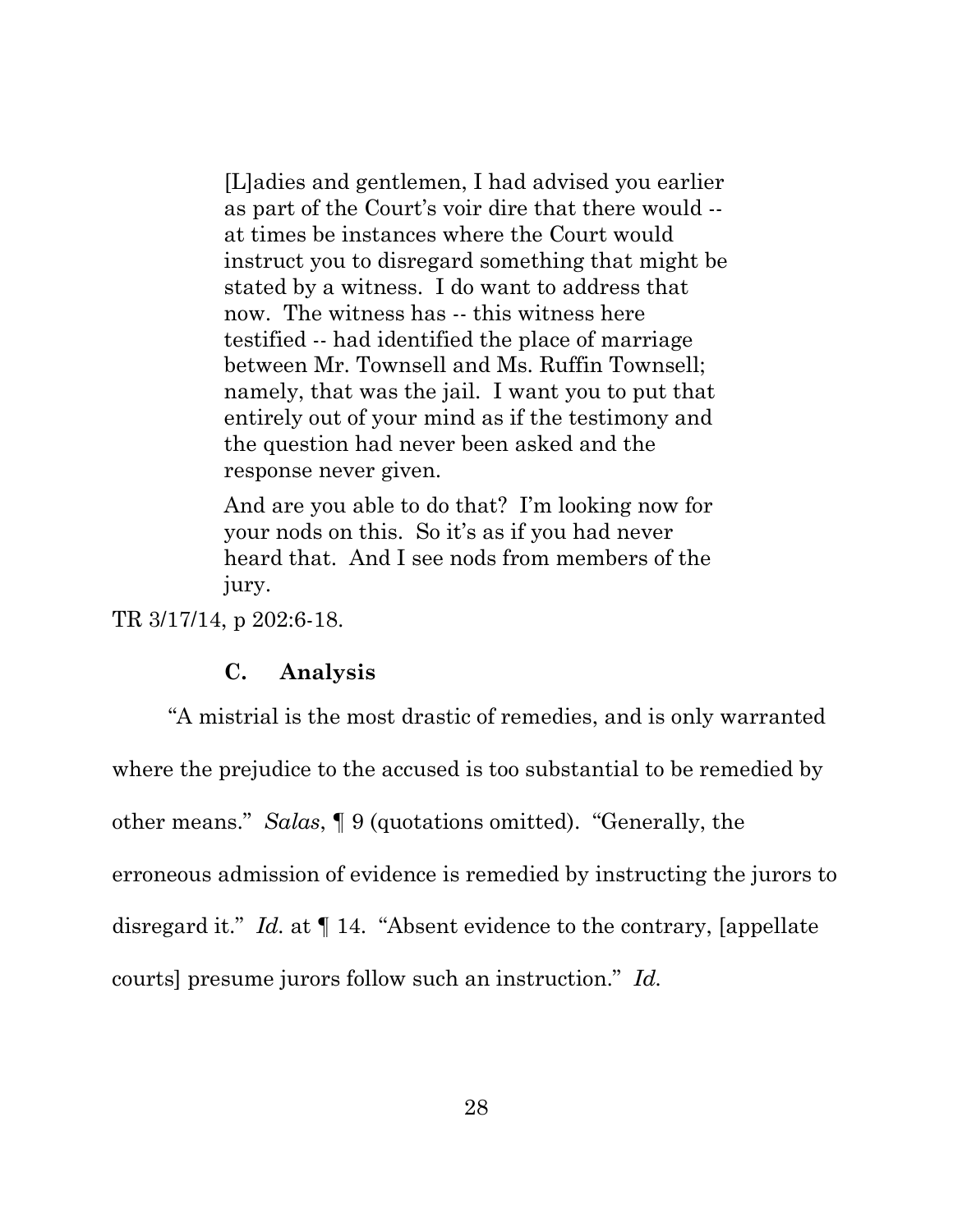Here, it was the defendant who injected the fact that he was married in jail into the trial when he elicited that testimony and did not contemporaneously ask that it be struck. Thus, he invited any error. *See, e.g.*, *People v. Wittrein*, 221 P.3d 1076, 1082 (Colo. 2009); *see also Foster*, 364 P.3d at 1158-59.

In any event, the trial court found, with record support, that the prosecution did not act intentionally, the jury was instructed to disregard the testimony and confirmed that it could do so, the references were brief, the underlying details were not mentioned, and the prosecution did not mention the testimony in its arguments. Under these circumstances, the trial court did not abuse its discretion in concluding that reversal was not required. *See e.g.*, *Salas*, ¶¶ 11-18; (distinguishing *People v. Goldsberry*, 181 Colo. 406, 509 P.2d 801 (1973) and other cases where the improper evidence had been intentionally elicited); *People v. Everett*, 250 P.3d 649, 662-63 (Colo. App. 2010) (concluding that any prejudice from a prosecutor's fleeting and ambiguous reference to the defendant's prior incarceration was speculative); *People v. Salazar*, 920 P.2d 893, 897 (Colo. App. 1996)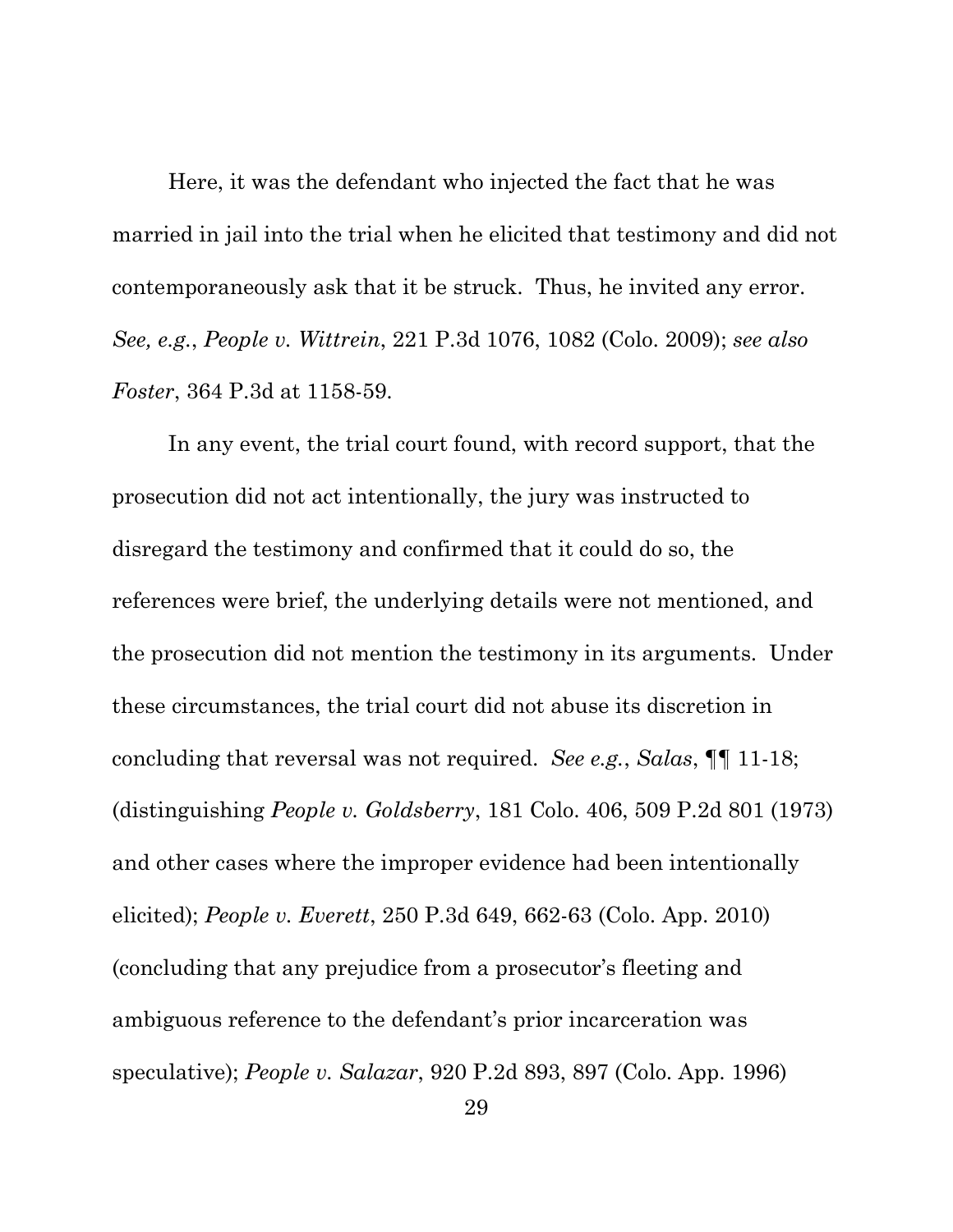(upholding trial court's denial of mistrial after witness mentioned that defendant had recently been released from prison); *see also Callis v. People*, 692 P.2d 1045, 1053 (Colo. 1984) (concluding that trial court's failure to excise defendant's reference to being on federal probation from his confession was harmless because the evidence did not delineate the nature of his past criminal conduct and there was substantial evidence of the defendant's guilt); *People v. Lowe*, 184 Colo. 182, 189, 519 P.2d 344, 348 (1974) (holding that a witness's reference to the defendant's prior incarceration did not require a mistrial where the nature and details of the prior charges were not given and there was no further reference to the issue; "We do not agree with appellant's arguments that any reference to a defendant's incarceration on other charges is per se prejudicial and requires a new trial. Rather, each must be evaluated on its own facts.").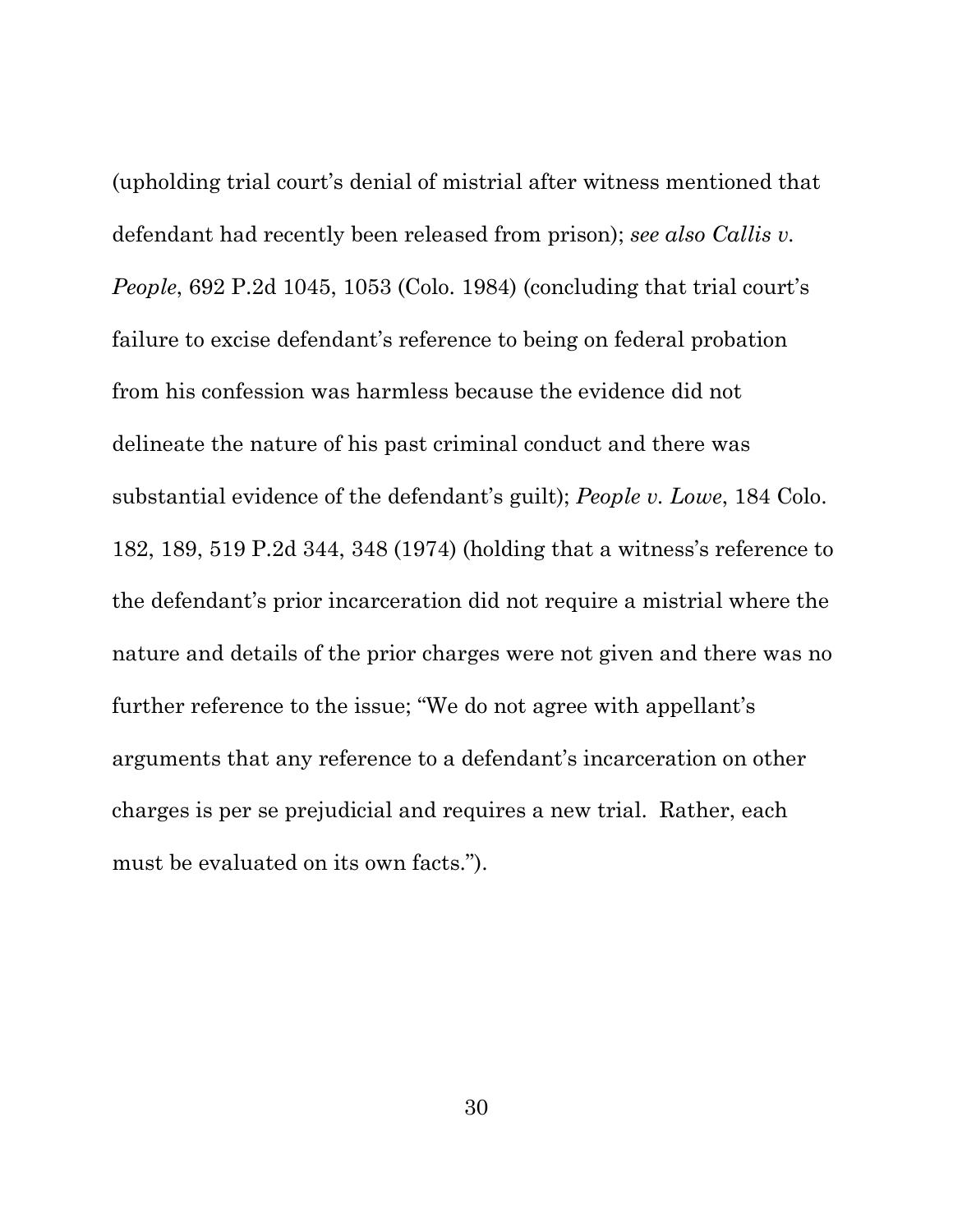# <span id="page-39-0"></span>**IV. The trial court properly admitted K.K.'s statements.**

The defendant contends that the trial court erred in admitting K.K.'s statements because they were hearsay and testimonial. The People disagree.

### **A. Standard of Review**

<span id="page-39-1"></span>The People agree in part and disagree in part with the defendant's statements concerning preservation and the standard of review. The defendant objected on hearsay grounds to an officer testifying about what K.K. said when she was initially contacted by the police. TR 3/12/14, pp 158-62. Thus, that claim is preserved. But the defendant did not object on any grounds to questioning about a written statement K.K. later prepared. TR 3/12/14, pp 165-66. Thus, that claim is not preserved. The People agree that the defendant's confrontation claim is unpreserved.

"A trial court's evidentiary rulings are reviewed for abuse of discretion and will not be disturbed unless the ruling is manifestly arbitrary, unreasonable, or unfair." *Warrick*, 284 P.3d at 141.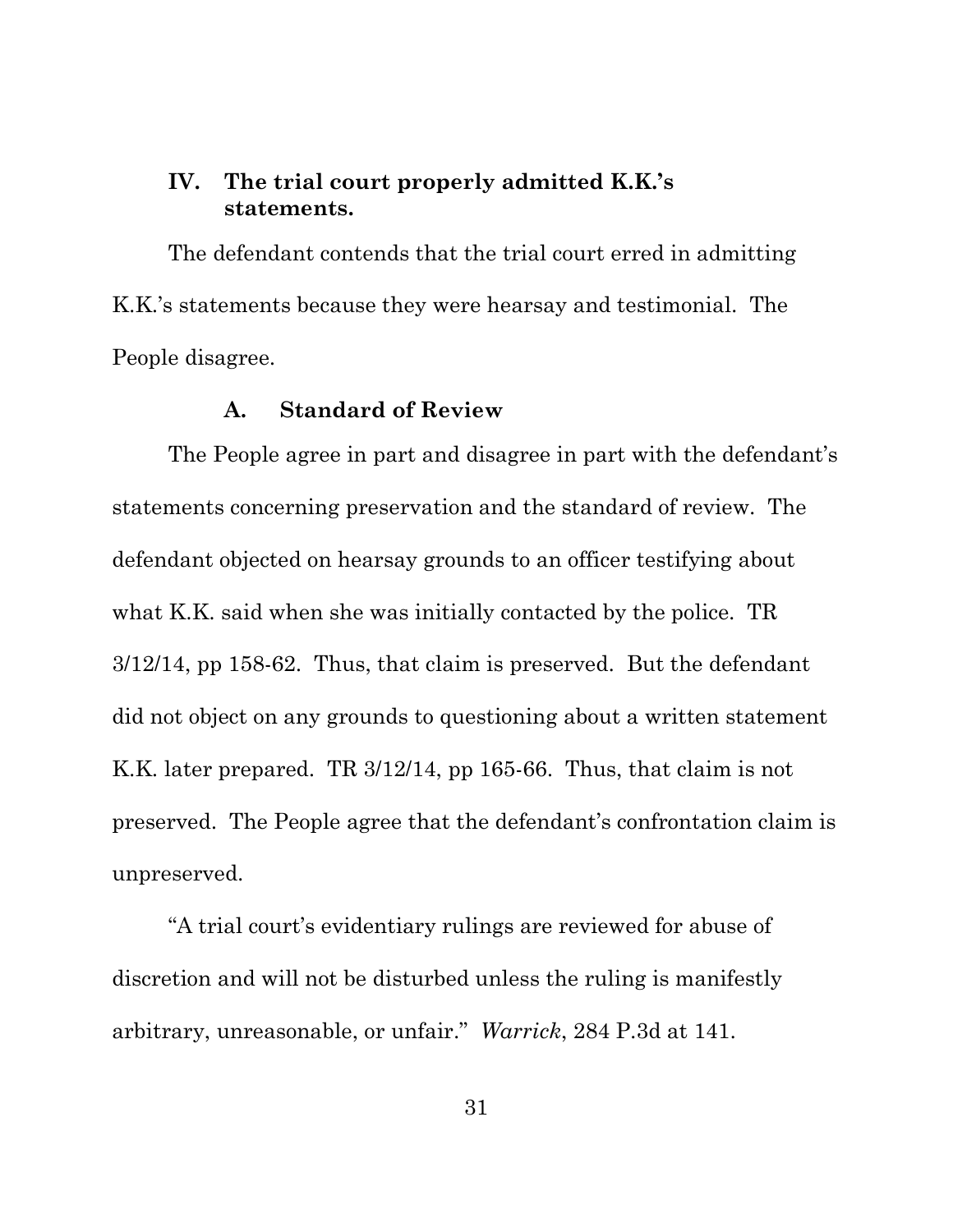"Whether a statement is testimonial is a question of law subject to de novo review." *Id.* at 144.

Preserved evidentiary claims permit reversal only if the defendant can show that they are not harmless. *See e.g.*, *Faussett*, ¶ 52. Unpreserved evidentiary contentions are reviewed only for plain error. *See, e.g.*, *People v. Munoz-Casteneda*, 300 P.3d 944, 953 (Colo. App. 2012). Unpreserved constitutional claims should either not be reviewed, *Greer*, 262 P.3d at 929; *Id.* at 936 (J. Jones, J., specially concurring) ("[A] claim which requires development of a factual record and factual findings should not be reviewable on appeal."), or should be reviewed only for plain error, *see People v. Barry*, 349 P.3d 1139, 1154 (Colo. App. 2015).

#### **B. Analysis**

<span id="page-40-0"></span>K.K. was unavailable to testify at trial because of a medical issue. TR 3/12/14, p 158:20-25. The defendant asserts that the trial court therefore erred in admitting some of her statements. But the trial court properly found that her initial statements to the police were excited utterances, and none of her statements were obviously testimonial.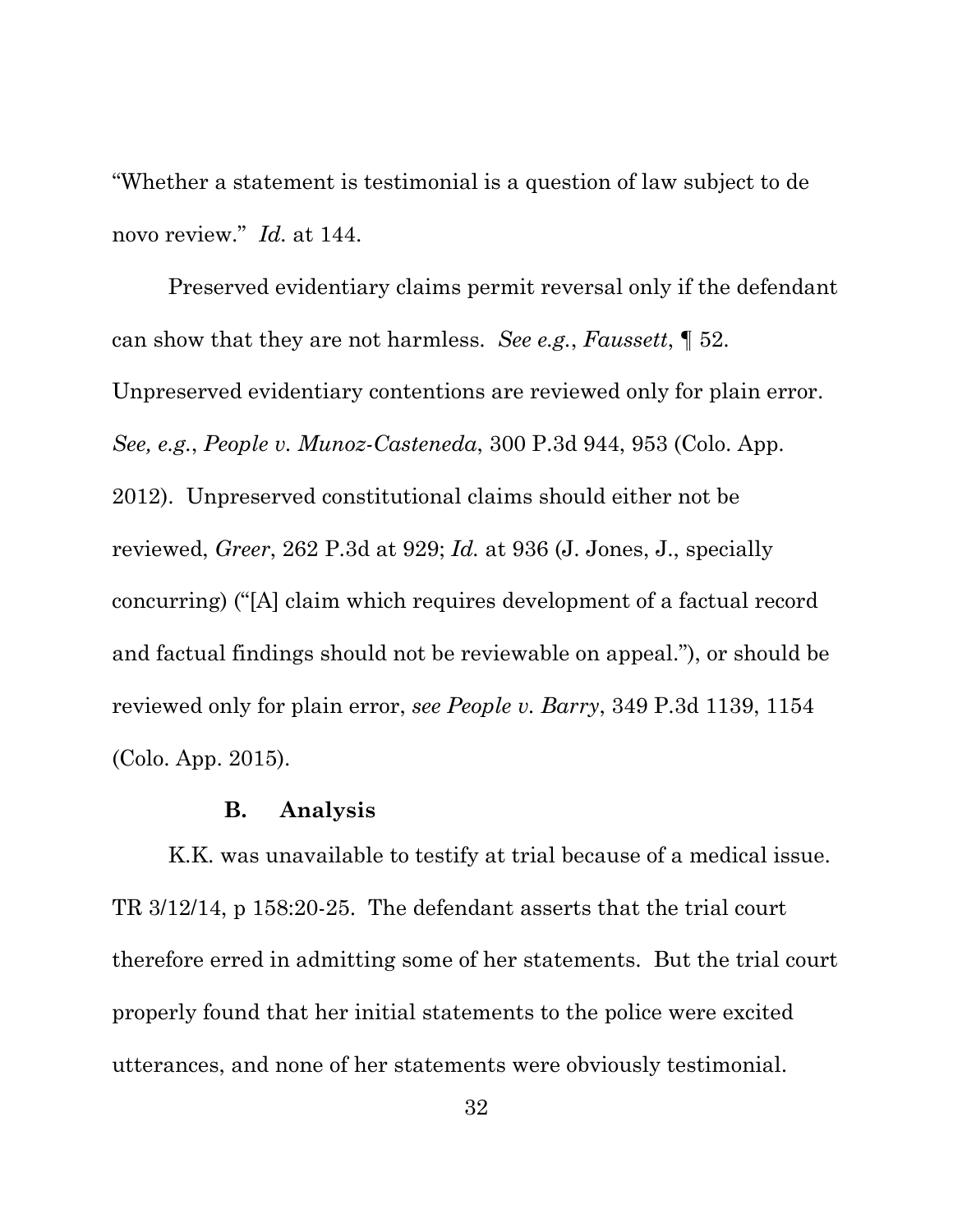# **1. The trial court properly found that K.K.'s initial statements to the police were excited utterances.**

<span id="page-41-0"></span>Police responded to the bank about five minutes after the robbery. TR 3/12/14, p 156:8-11. An officer asked K.K. to describe the robber. TR 3/12/14, p 157:15-18. The defendant objected to the officer testifying about K.K.'s responses, arguing that they were hearsay, and the prosecution argued that they should be admitted as excited utterances. TR 3/12/14, pp 158-62. As foundation, the prosecution elicited that, when K.K. made the statements, she was still upset, petrified, crying, and having trouble breathing or articulating herself. TR 3/12/14, pp 157, 161-62. The trial court found that it was "not too distant in time and sufficient foundation" had been laid for the excited utterance exception. TR 3/12/14, p 162:16-19.

The officer testified that K.K. gave a very general description of the robber, including that he was wearing a homemade mask that had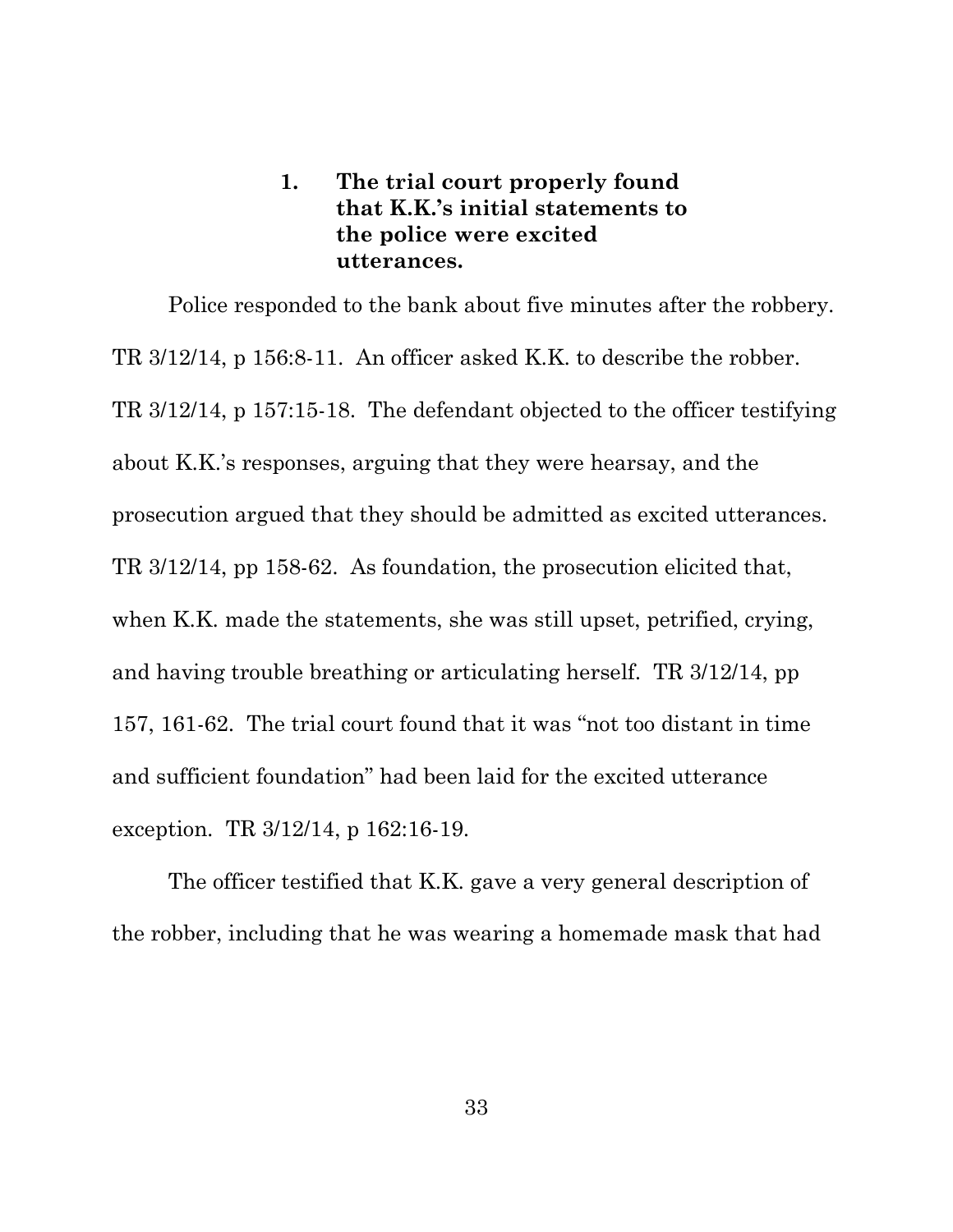holes cut into it. TR 3/1[2](#page-42-0)/14, pp 162-65.<sup>2</sup> K.K. was so distraught that the officer had a hard time getting her to answer questions. TR 3/12/14, p 163:9-11. K.K. briefly described what had happened and said that the robber had pointed a gun at her and at M.O. TR 3/12/14, pp 163-64.

An excited utterance is "[a] statement relating to a startling event or condition made while the declarant was under the stress of excitement caused by the event or condition." CRE 803(2). It does not appear that the defendant challenges the trial court's finding that these statements were properly admitted under the excited utterance exception. Indeed, the defendant concedes "[t]he record establishes that K.K. witnessed a startling event and that she was distressed when she made the statements." Opening Br. p 27. Because the defendant does not challenge their admission as excited utterances on appeal, this Court should hold that the trial court did not err in admitting them.

 $\overline{a}$ 

<span id="page-42-0"></span><sup>2</sup> The record indicates that the officer's memory of K.K.'s verbal statements was not refreshed with the later written statement. *Compare* TR 3/12/14, p 165:8 (refreshing officer's memory about K.K.'s verbal statements with page 96 of discovery), *with* TR 3/12/14, p 165:23 (refreshing officer's memory about K.K.'s written statement with page 50 of discovery).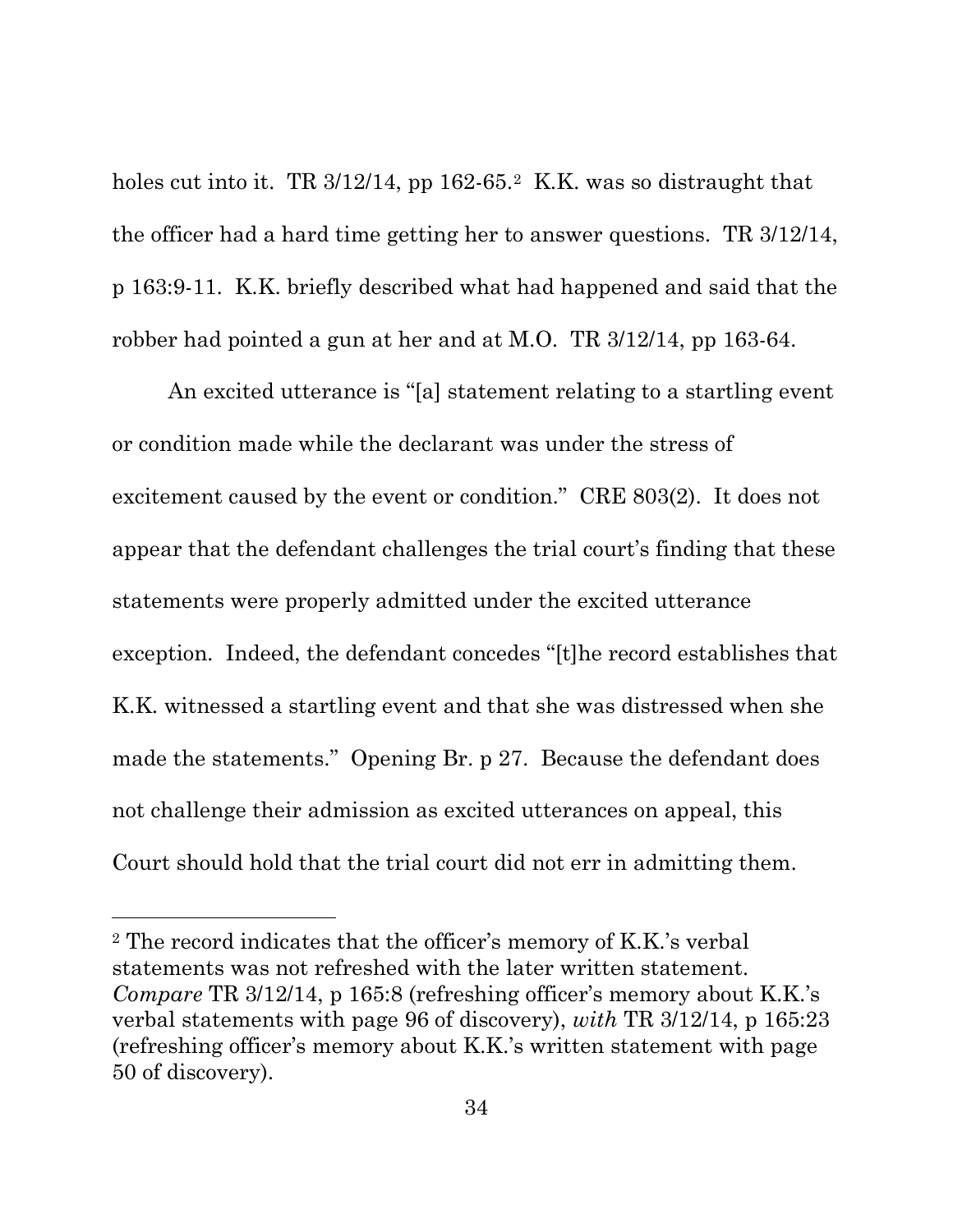*See People v. Thompson*, 2017 COA 56, ¶ 161. In any event, the record supports the trial court's ruling. *See, e.g.*, *People v. Green*, 884 P.2d 339, 341-42 (Colo. App. 1994) (upholding admission of robbery victim's initial statements to the police under the excited utterance exception where the officers arrived shortly after the robbery and the victim was ""panicked,' 'out-of-breath,' 'excited,' 'nervous,' and 'angry"').

While the officers were still at the bank, K.K. prepared a written statement. TR 3/12/13, p 165:14-17. The prosecution asked one question about that statement: "was she more specific in that statement in terms of the holes that were cut in the mask?" TR 3/12/14, p 165:18- 19. The defendant did not object, and the officer testified that K.K. had written "[j]ust eye holes were cut out." TR 3/12/14, p 166:5.

As discussed above, where defense counsel "may have had strategic reasons for not objecting" to the challenged evidence, the trial court does not plainly err in failing to intervene sua sponte. *E.g.*, *Rawnsley*, 104 A.3d at 202. Here, defense counsel could have strategically decided not to object because doing so would have led to further evidence showing that K.K. continued to suffer from the effects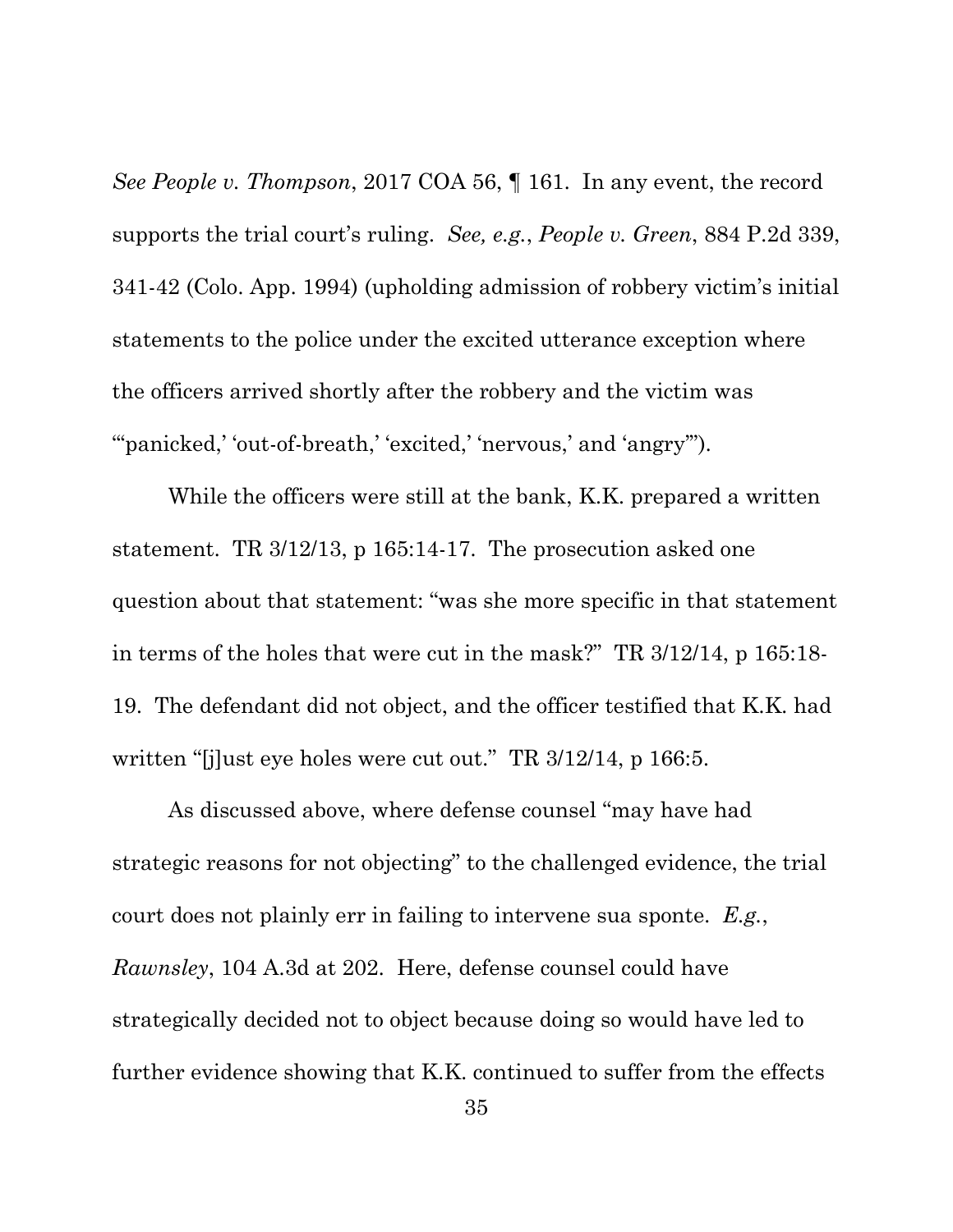of the robbery when she wrote the statement. Indeed, defense counsel had already expressed concern that the amount of such evidence already admitted was prejudicing the defendant. TR 3/12/14, pp 157- 60. Defense counsel further could have concluded that the information elicited did not warrant an objection because it was essentially cumulative to the evidence already admitted.

Even if the trial court did err in admitting that statement, it did not so undermine the fundamental fairness of the trial as to require reversal. The officer had already testified that K.K. described the mask as homemade, with holes cut in it. Indeed, nearly all of K.K.'s statements were cumulative and related to undisputed issues. In particular, M.O. also testified that the defendant pointed the gun in his direction. TR 3/12/14, p 95:3-8. And, as noted above, it was essentially undisputed that the mask had been used in the robbery; the defendant's theory was that it had been used by someone else.

As the defendant notes in his brief, some of K.K.'s statements supported the defendant's theory of defense. *Se*e Opening Br. pp. 31-32 (noting that K.K.'s testimony contradicted a significant prosecution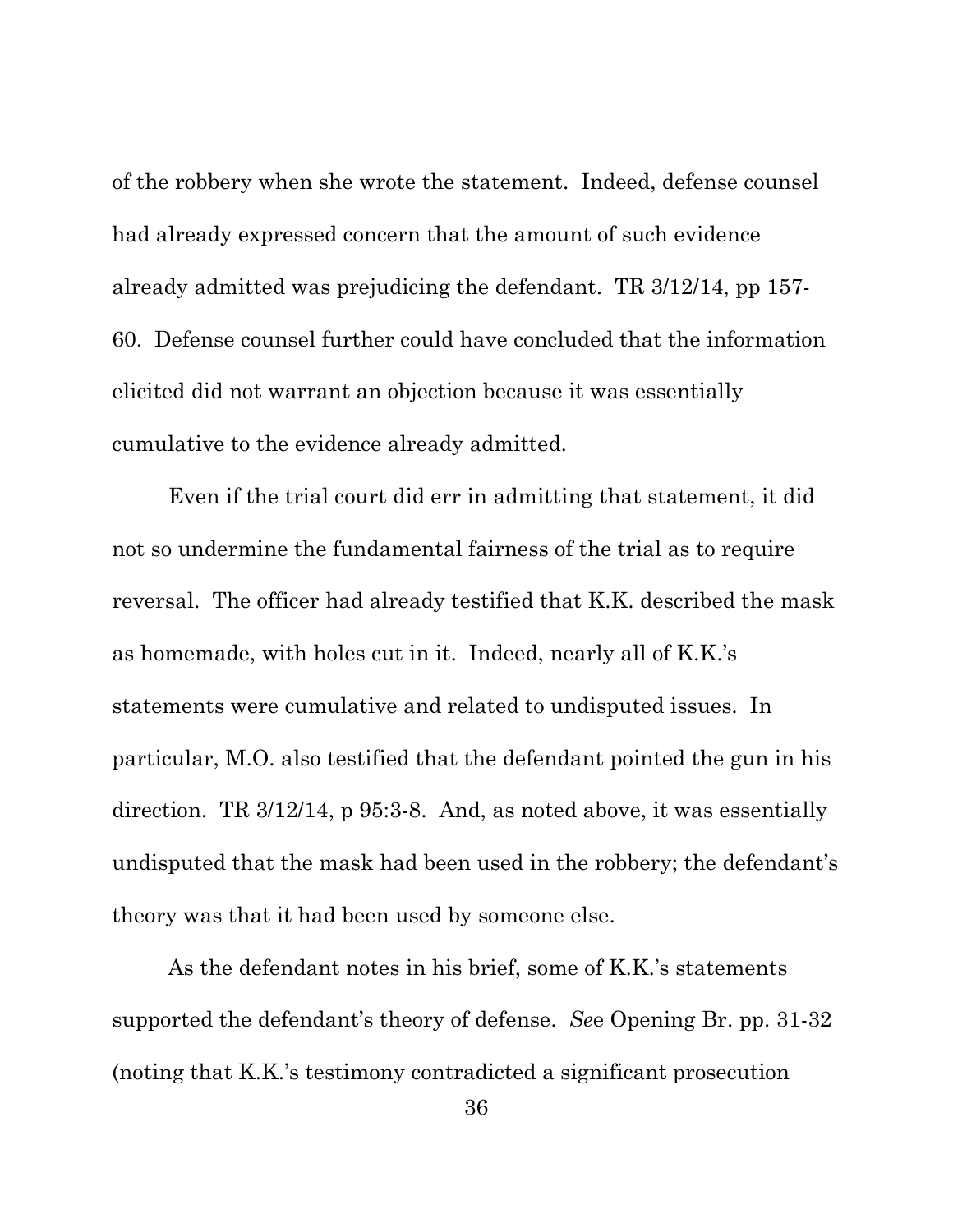argument). The defendant appears to assert that he was prejudiced because that evidence could have been more convincing if it was offered in person. But because K.K. was unavailable to testify, the alternative was not live testimony, but rather exclusion of that exculpatory evidence.

Under these circumstances, any error in admitting K.K.'s statements was not prejudicial. *See, e.g.*, *People v. Joyce*, 68 P.3d 521, 524 (Colo. App. 2002) (holding that admission of hearsay was not plain error where it was cumulative).

## **2. The statements were not plainly testimonial.**

<span id="page-45-0"></span>A statement is testimonial only if, "in light of all the circumstances, viewed objectively, the primary purpose of the conversation was to create an out-of-court substitute for trial testimony." *Ohio v. Clark*, 135 S. Ct. 2173, 2180 (2015) (quotations omitted).

Statements made to a police officer may or may not be testimonial. *See, e.g.*, *Michigan v. Bryant*, 562 U.S. 344, 378 (2011) (concluding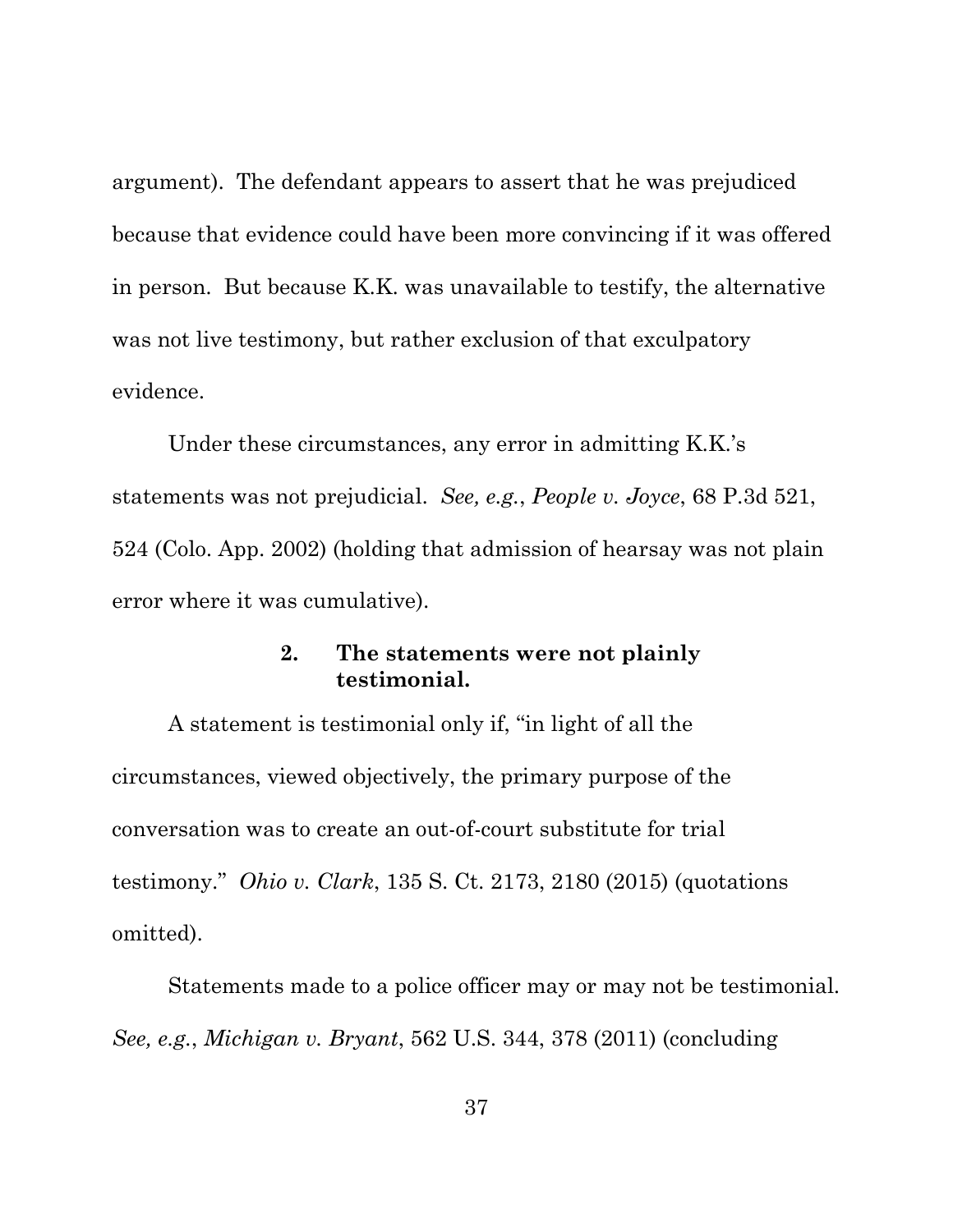statements made to police officers were not testimonial). "Statements are nontestimonial when made in the course of police interrogation under circumstances objectively indicating that the primary purpose of the interrogation is to enable police assistance to meet an ongoing emergency." *Clark*, 135 S. Ct. at 2179 (quotation omitted). "[W]hether an emergency exists and is ongoing is a highly context-dependent inquiry." *Bryant*, 562 U.S. at 363. Even in the absence of an ongoing emergency, other factors may also indicate that the statements were not testimonial, including the informality of the situation and whether the standard rules of hearsay recognize the statements as reliable. *Clark*, 135 S. Ct. at 2180.

As an initial matter, this Court should not review the defendant's argument on appeal because he failed to develop a record showing that the statements were obviously testimonial. *See e.g.*, *People v. Duran*, 382 P.3d 1237, 1239 (Colo. App. 2015) ("[T]he party asserting error must affirmatively show that it occurred."); *People v. O'Connell*, 134 P.3d 460, 465 (Colo. App. 2005) (defining the obvious prong of plain error).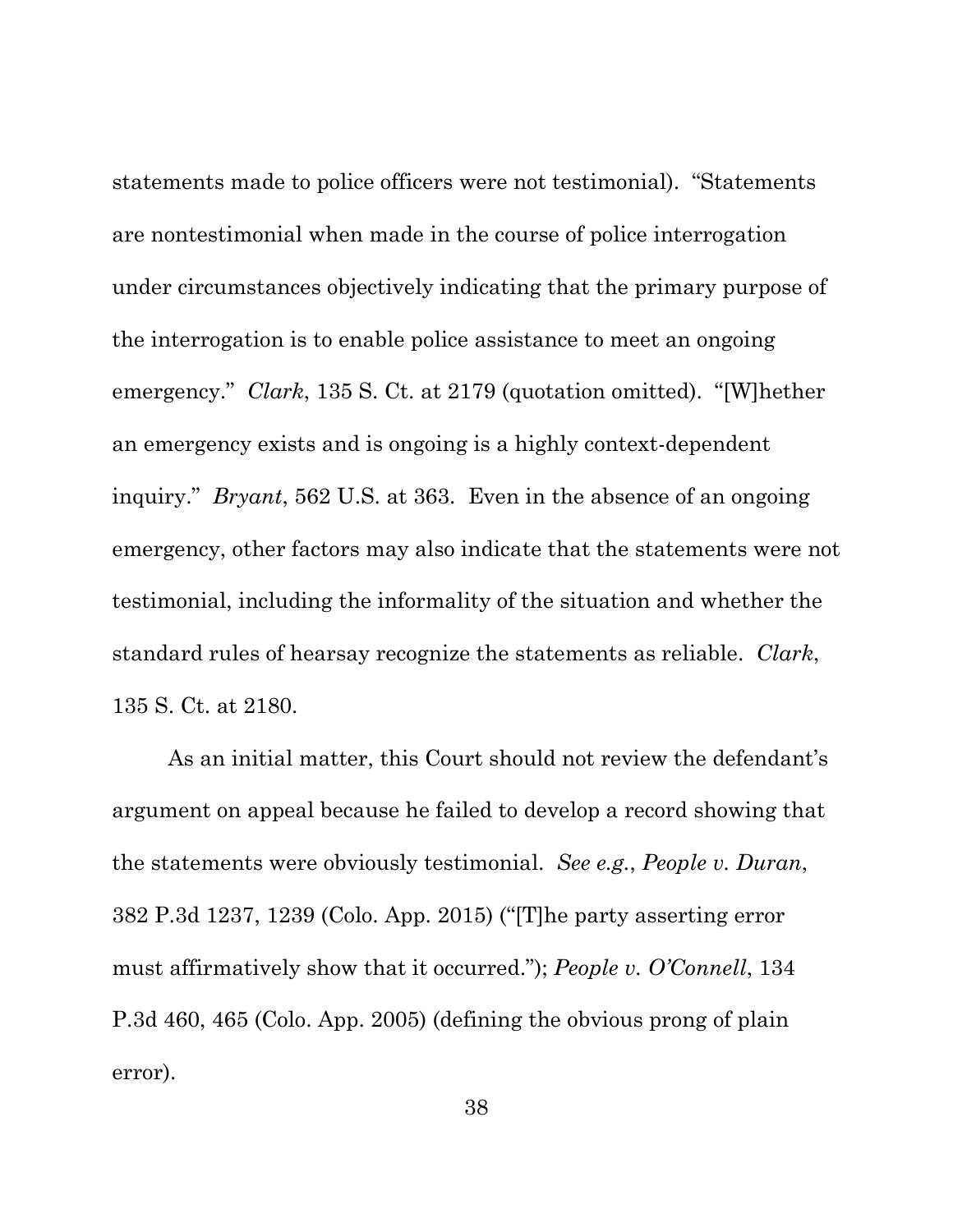The existing record indicates that most, if not all of the challenged statements were non-testimonial because they were elicited for the primary purpose of addressing the ongoing emergency related to apprehending a fleeing, armed bank robber. The statements were made in an informal setting, at the bank, and, as discussed above, were generally admissible as an excited utterance under the hearsay rules because they arose in a situation where the declarant was unlikely to have fabricated the content of the statements. *See Bryant*, 562 U.S. at 361-62 (explaining that the logic of the primary purpose rule during ongoing emergencies mirrors the justification for the excited utterance exception).

In any event, as discussed above, any error in admitting K.K.'s statements does not require reversal. *See, e.g.*, *Arteaga-Lansaw v. People*, 159 P.3d 107, 110 (Colo. 2007) (holding that confrontation violation was harmless beyond a reasonable doubt where statements were either cumulative or related to undisputed issues).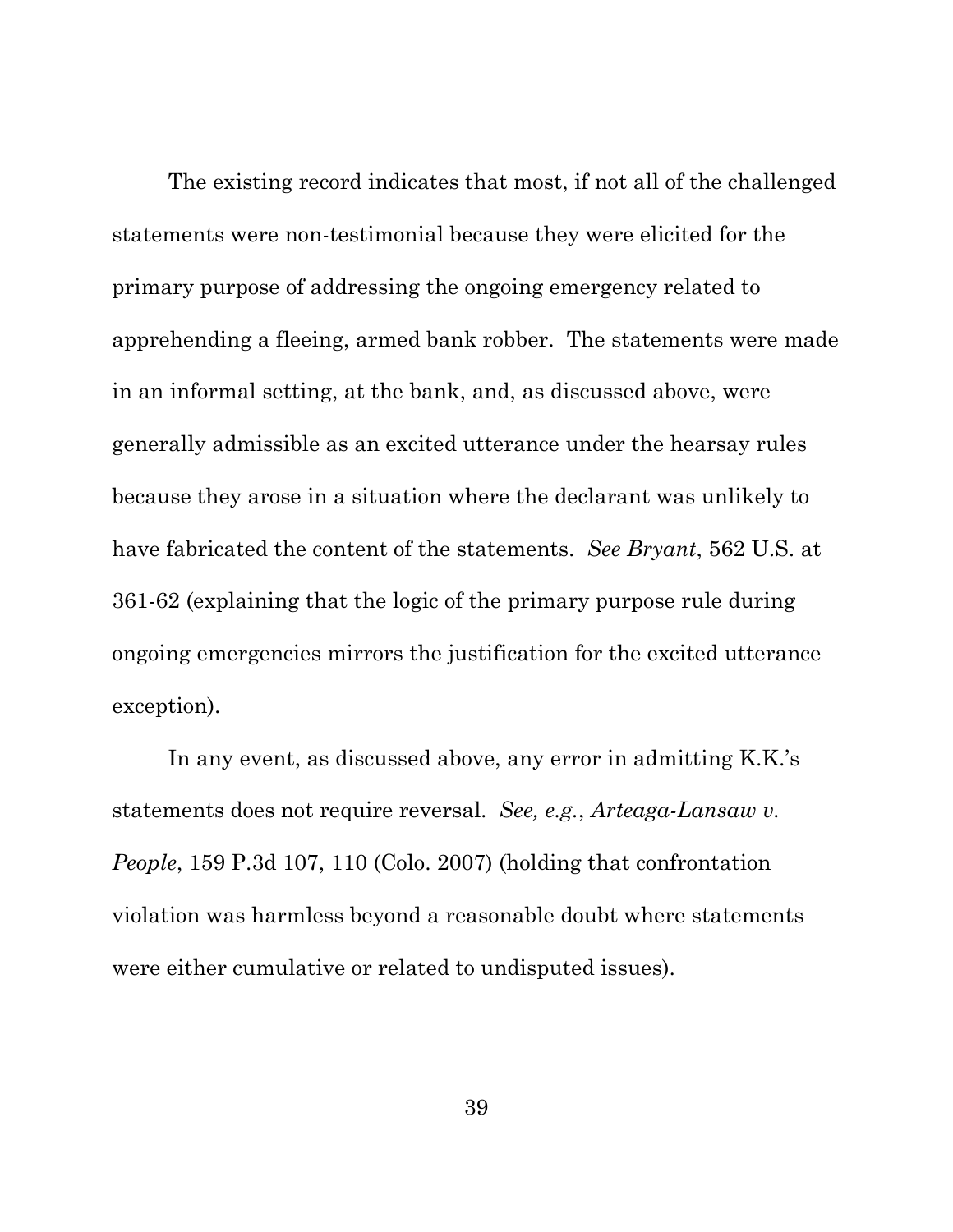## <span id="page-48-0"></span>**V. There was sufficient evidence that the defendant menaced and robbed M.O.**

The defendant contends that there was insufficient evidence that he menaced or robbed M.O. The People disagree.

### **A. Standard of Review**

<span id="page-48-1"></span>The People agree that this issue is substantially preserved. TR 3/17/14, pp 155, 158-62; TR 3/18/14, pp 3-7. The People also agree that this issue presents a question of law, which is reviewed de novo. *See Clark v. People*, 232 P.3d 1287, 1291 (Colo. 2010).

### **B. Analysis**

<span id="page-48-2"></span>When reviewing the sufficiency of evidence, an appellate court must determine whether any rational trier of fact might accept the evidence, taken as a whole and in the light most favorable to the prosecution, as sufficient to support a finding of guilt beyond a reasonable doubt. *Id.* at 1291-92; *People v. Sprouse*, 983 P.2d 771, 777 (Colo. 1999). "[I]t will be assumed that the jury adopted that evidence, or any reasonable inferences therefrom, which supports its verdict." *People v. Widhalm*, 991 P.2d 291, 294 (Colo. App. 1999).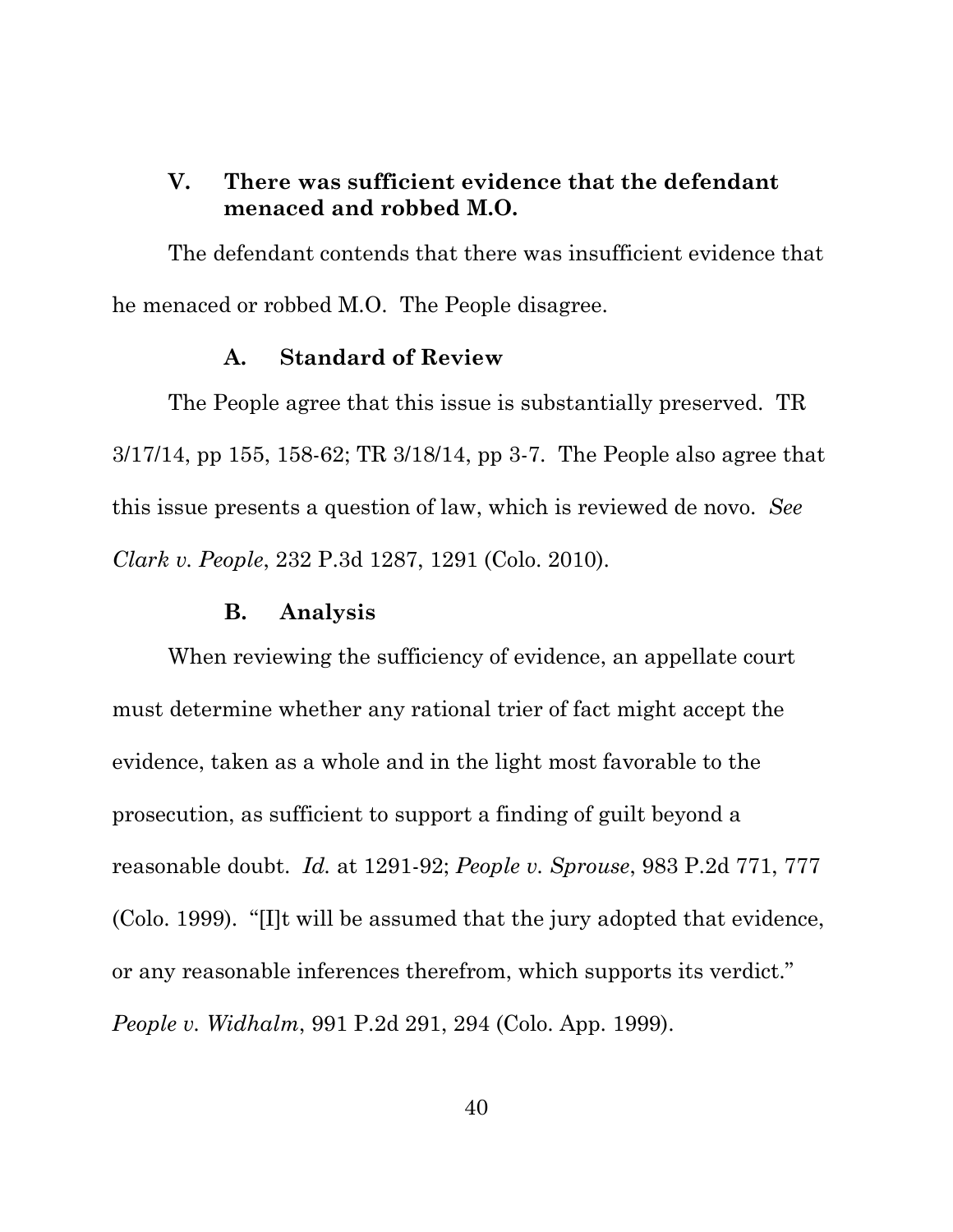## **1. There was sufficient evidence that the defendant menaced M.O.**

<span id="page-49-0"></span>The defendant contends that there was insufficient evidence he knowingly menaced M.O. because there was no evidence that he knew M.O. was in the bank. *See* § 18-3-206(1)(a), C.R.S. (2016) (requiring proof that defendant acted "knowingly").

"The prosecution need only prove the defendant was aware that his or her conduct was practically certain to cause fear." *People v. Shawn*, 107 P.3d 1033, 1035 (Colo. App. 2004). The prosecution does not need to show "that the defendant had a conscious objective to cause such fear in the victim," *Id.*, or that "the victim actually [heard or was] cognizant of any threat from defendant," *People v. Saltray*, 969 P.2d 729, 732 (Colo. App. 1998).

Here, the defendant's claim fails for two reasons. First, the prosecution was not required to prove that the defendant knew M.O. was present. As outlined above in the statement of the case and the facts, there was ample evidence from which the jury could have concluded that the defendant knew his actions were practically certain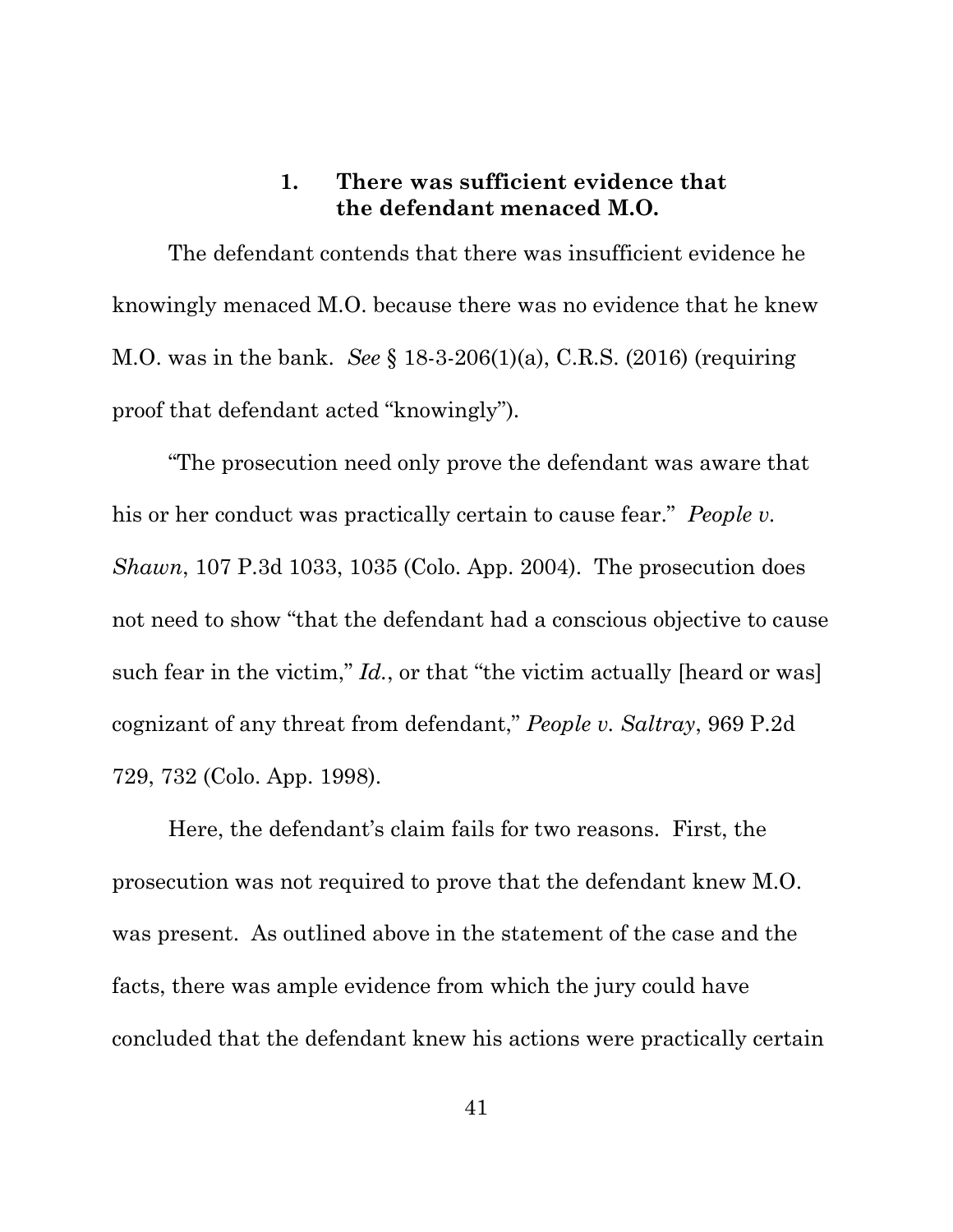to cause fear for anyone who saw him engaging in the robbery. Felony menacing does not require proof that the defendant consciously identified each of the victims who could be affected by those actions. Rather, "if there is evidence from which the jury could reasonably find that defendant knew his actions, if discovered, would place the victim in fear of imminent serious bodily injury by use of a deadly weapon, then the intent element of the offense may be established." *Id.*

Second, even if it were necessary to prove that the defendant knew M.O. was present, there was sufficient evidence for the jury to draw that inference. The bank lobby was not large, M.O. was not concealed, and both M.O. and K.K. testified that the defendant pointed his gun at M.O. *See, e.g.*, Env 1, Ex 1; TR 3/12/14, pp 95, 163.

### **2. There was sufficient evidence that the defendant robbed M.O.**

<span id="page-50-0"></span>The defendant contends that there was insufficient evidence he knowingly took anything from the presence of M.O. *See* § 18-4-301(1), C.R.S. (2016) (requiring proof that the defendant took anything of value "from the person or presence of another").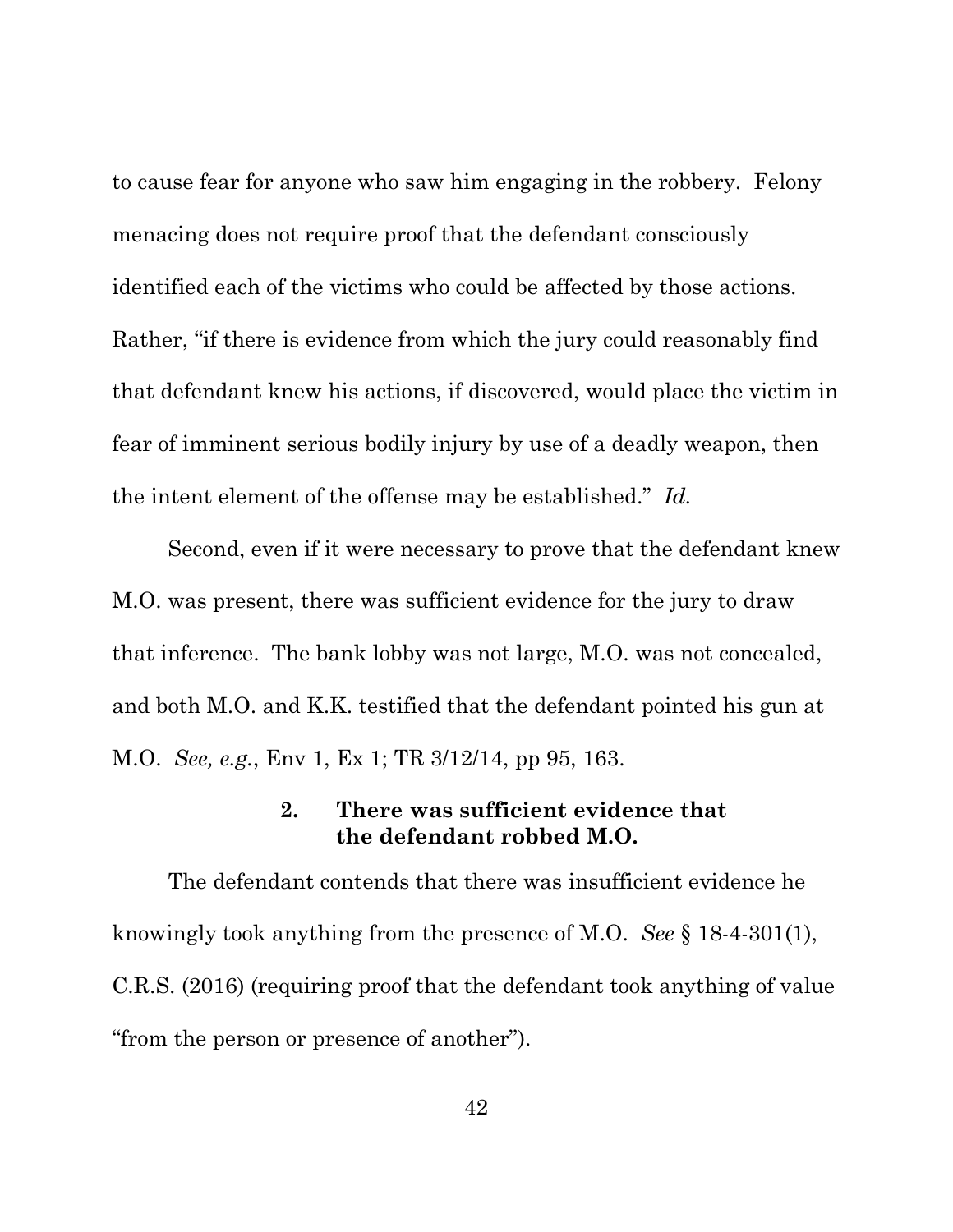"'[P]resence' in the context of robbery is not so much a matter of eyesight as it is one of proximity and control: the property taken in the robbery must be close enough to the victim and sufficiently under her control that, had the latter not been subjected to violence or intimidation by the robber, she could have prevented the taking." *People v. Bartowsheski*, 661 P.2d 235, 244 (Colo. 1983) (quotation omitted). "[P]roperty is taken from the 'presence of another' when it is so within the victim's reach, inspection or observation that he or she would be able to retain control over the property but for the force, threats, or intimidation directed by the perpetrator against the victim." *Id.* "[T]he 'presence' element is broad enough to encompass the situation where the victim of the robbery, against whom the force, threats, or intimidation is directed, is present in one room of a family home and the taking occurs within another room." *Id.*

Here, as discussed above, M.O. was sufficiently close to the cash register and the robber that he, as a bank employee, could have retained control of the money on behalf of the bank if not for the threat posed by the defendant and his gun. Thus, there was sufficient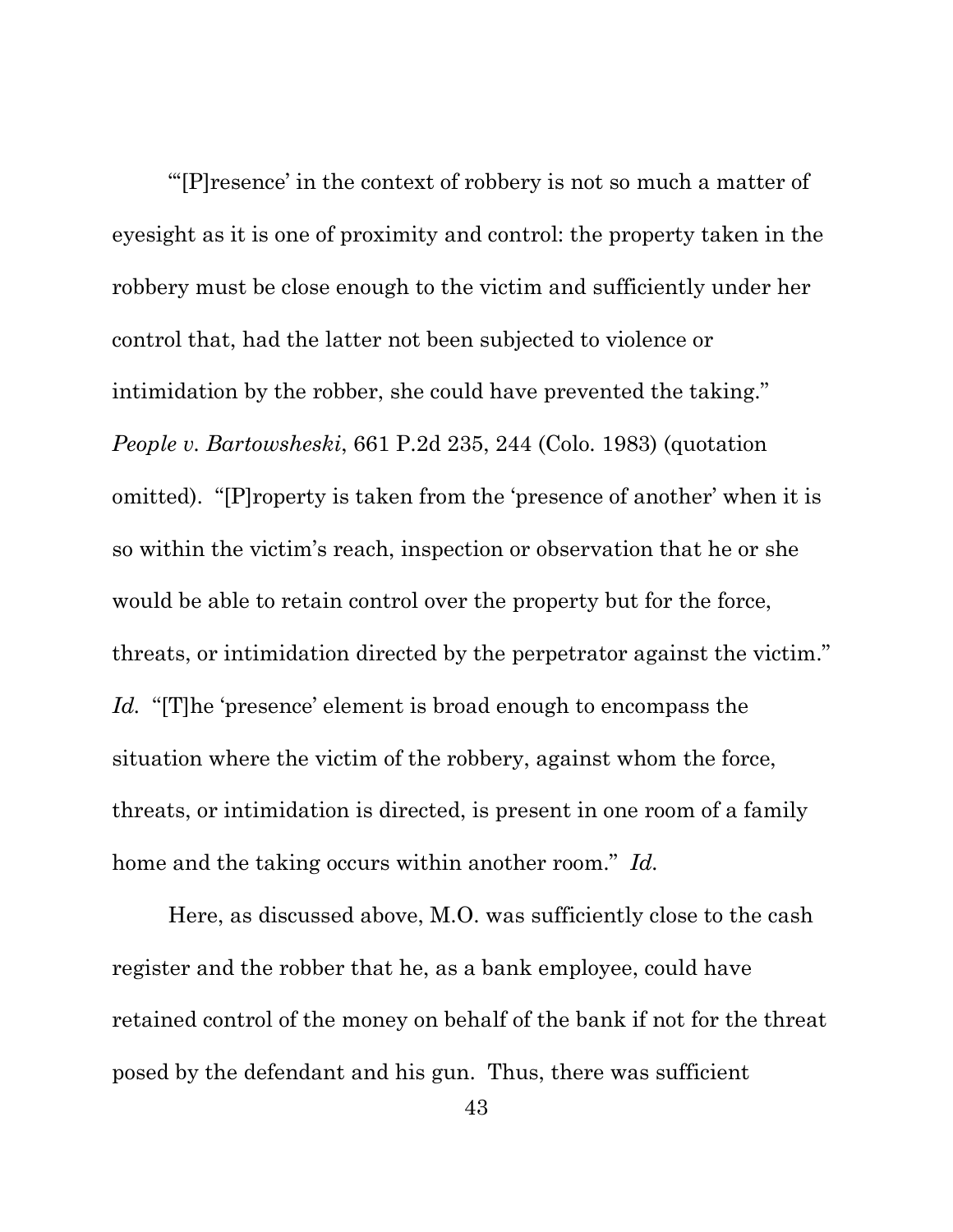evidence that the defendant took the money from M.O.'s presence. *See id.* (upholding robbery conviction where there was evidence that defendant used force against the victim in one room then took items from another room).

To the extent divisions of this Court have suggested that, where the thing of value is not in the victim's physical possession, the prosecution must establish that the victim was exercising or had a right to exercise control over the thing, *see People v. Williams*, 297 P.3d 1011, 1018 (Colo. App. 2012), this Court should decline to follow that precedent because it is not well reasoned. The first division to require that showing adopted it from the common law, not the statutory language or history. *See People v. Benton*, 829 P.2d 451, 453 (Colo. App. 1991). Thus that requirement not only conflicts with *Bartowsheski*'s interpretation of the relevant statutory language, but also with subsequent pronouncements by the Colorado Supreme Court recognizing that the criminal code has entirely abrogated the common law for crimes committed in Colorado. *See Oram v. People*, 255 P.3d 1032, 1036 (Colo. 2011). In any event, the evidence that M.O. was an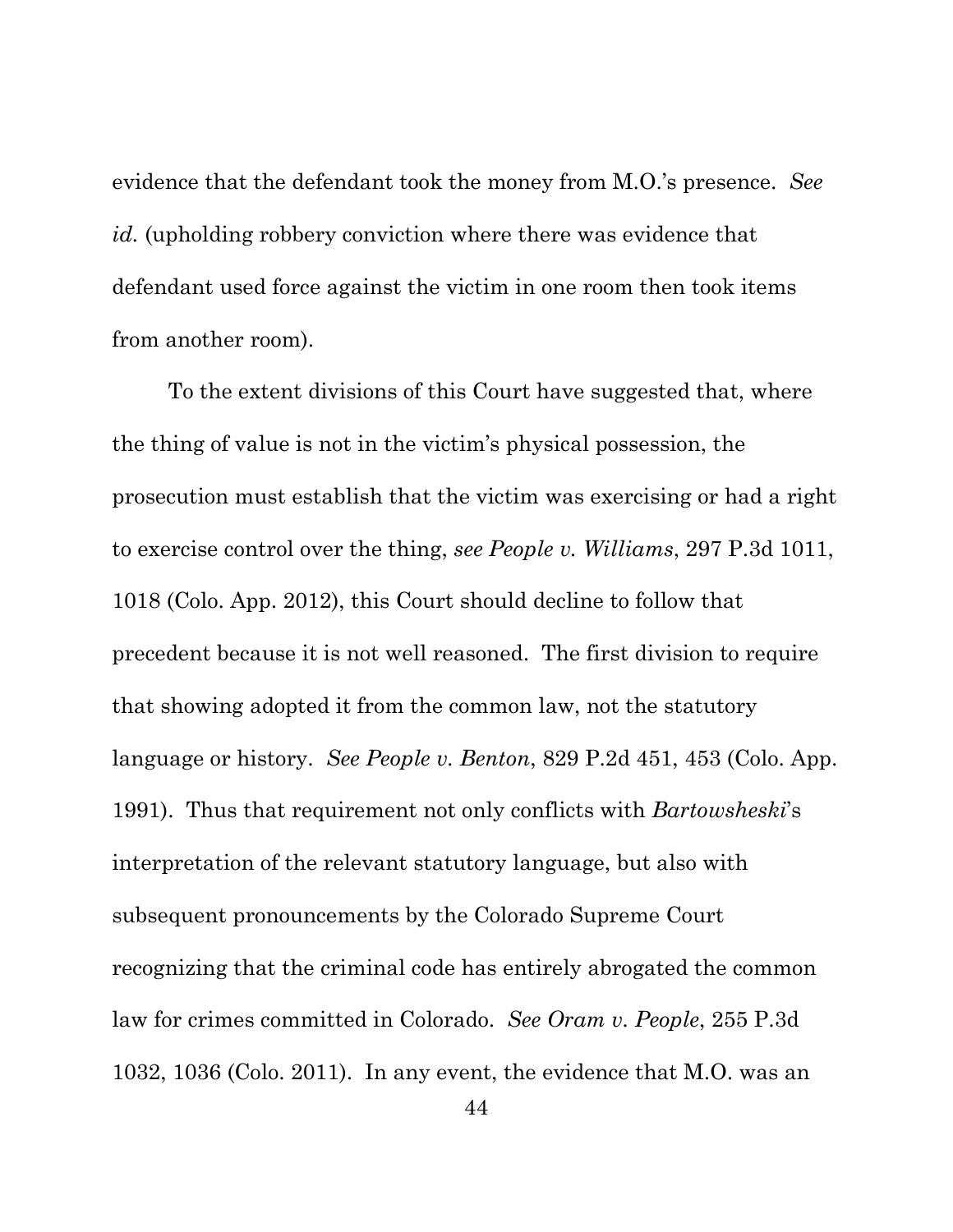employee at the bank was sufficient to permit an inference that he was authorized to prevent others from taking the bank's money. *See Benton*, 829 P.2d at 453 (vacating robbery conviction for customer of store where cash register was robbed but affirming convictions for two employees).

## <span id="page-53-0"></span>**VI. The cumulative effect of the alleged errors did not deprive the defendant of his due process right to a fair trial.**

The defendant contends that the cumulative effect of the alleged errors he presents in his opening brief requires reversal. The People disagree.

### **A. Standard of Review**

<span id="page-53-1"></span>The defendant does not address preservation or the standard of review.

For cumulative error to warrant a new trial, the defendant must show that the combined errors deprived him of his due process right to a fundamentally fair trial. *People v. Roy*, 723 P.2d 1345, 1349 (Colo. 1986); *see also, e.g.*, *People v. Stewart*, 2017 COA 99, ¶ 39 ("We will reverse for cumulative error where, although numerous individual allegations of error may be deemed harmless and not require reversal,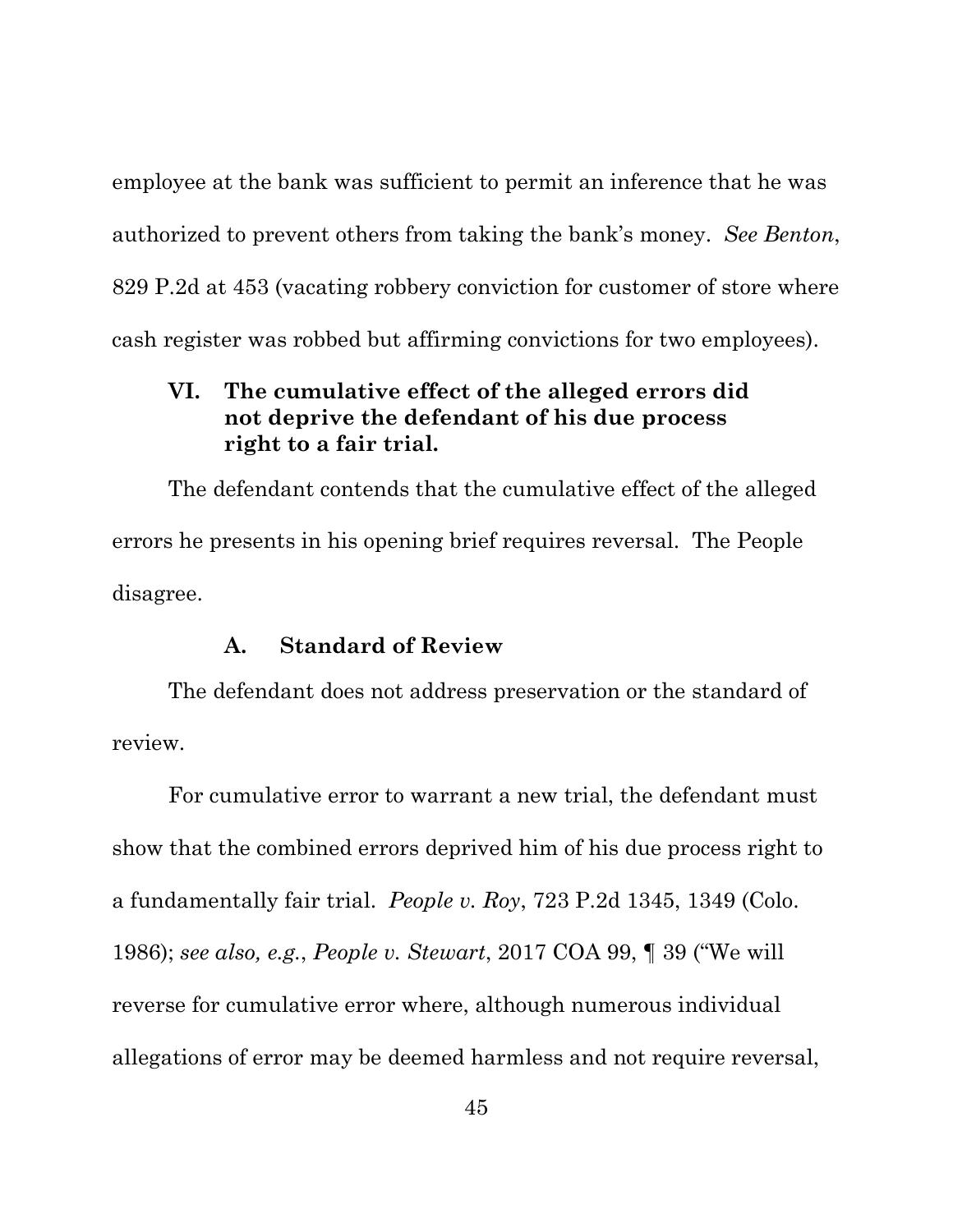in the aggregate those errors show prejudice to the defendant's substantial rights and, thus, the absence of a fair trial." (quotation omitted)); *People v. Whitman*, 205 P.3d 371, 387 (Colo. App. 2007) ("A conviction will not be reversed if the cumulative effect of any errors did not substantially prejudice the defendant's right to a fair trial."). The defendant did not argue in the trial court that the cumulative effect of the alleged errors identified in his opening brief violated due process. Thus, that argument is not preserved.

Because the defendant's argument is unpreserved, it should not be reviewed, *see, e.g.*, *Greer*, 262 P.3d at 929 (refusing to review unpreserved due process claim); *Id.* at 936 (J. Jones, J., specially concurring) ("[A] claim which requires development of a factual record and factual findings should not be reviewable on appeal."), or should be reviewed only for plain error, *see, e.g.*, *Reyna-Abarca v. People*, 2017 CO 15, ¶ 37. If reviewed, whether a defendant has been deprived due process of law is a question of law reviewed de novo. *See Quintano v. People*, 105 P.3d 585, 592 (Colo. 2005); *People v. Nave*, 689 P.2d 645,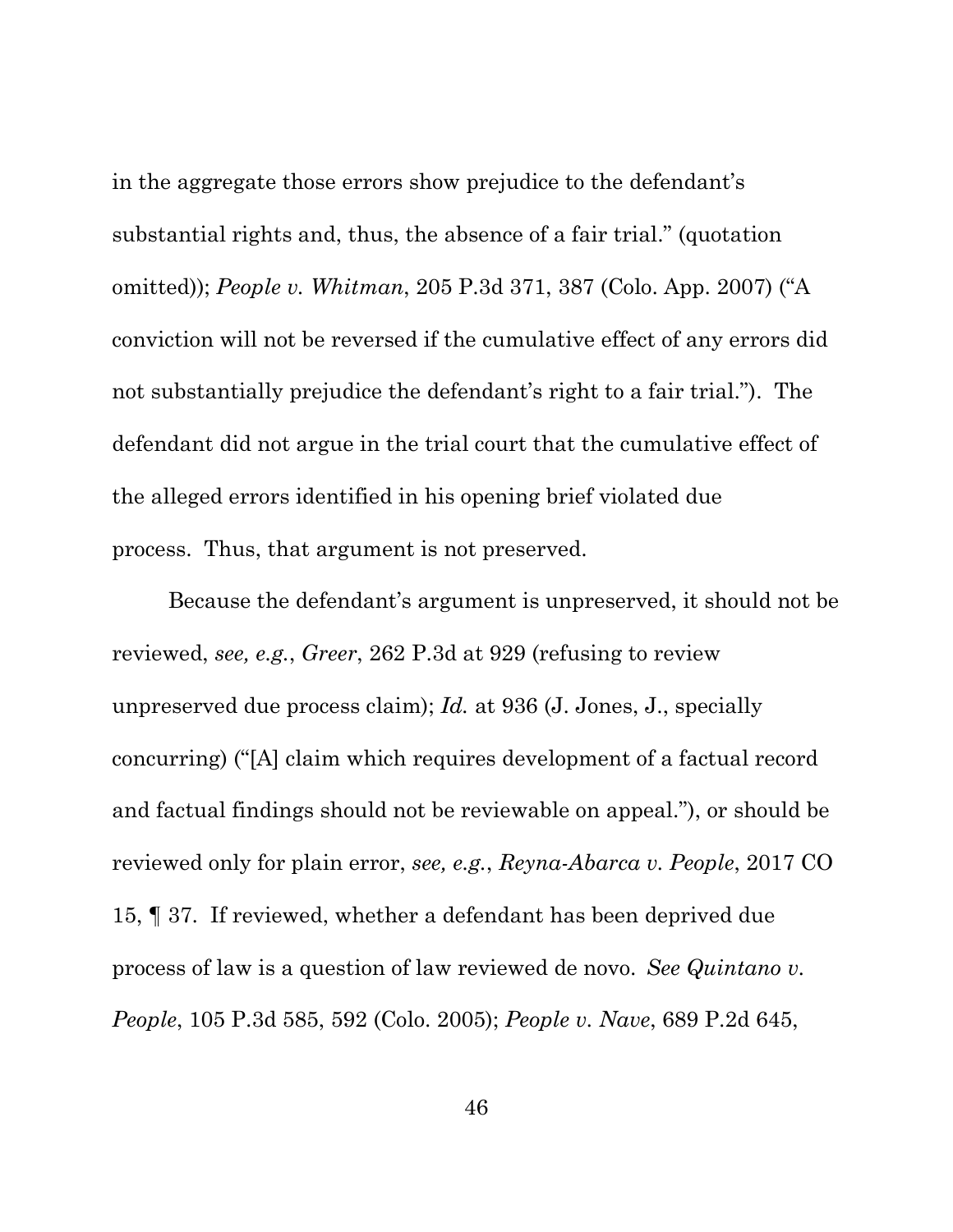647 (Colo. App. 1984) ("[T]he existence of due process is a question of  $law.'$ ).

To the extent the defendant argues that the effect of any errors found by this Court should be analyzed for cumulative harmlessness under Crim. P. 52(a), as some divisions of this Court have suggested in dicta, *see, e.g.*, *People v. Howard-Walker*, 2017 COA 81M, ¶ 118, this Court should reject that request. Such an analysis critically ignores that even if some or all of the underlying errors were brought to the attention of the trial court, the trial court was never given any opportunity to consider whether the cumulative effect of those alleged errors warranted a new trial. It also conflicts with the authorities, including those cited above, permitting reversal only if the defendant can establish the trial was unfair. It appears that the Colorado Supreme Court has only found reversible error when the cumulative effect of multiple errors denied a defendant his or her constitutional right to a fair trial. *See, e.g.*, *People v. Reynolds*, 194 Colo. 543, 552, 575 P.2d 1286, 1294 (1978); *Oaks v. People*, 150 Colo. 64, 68-69, 371 P.2d 443, 446-47 (1962).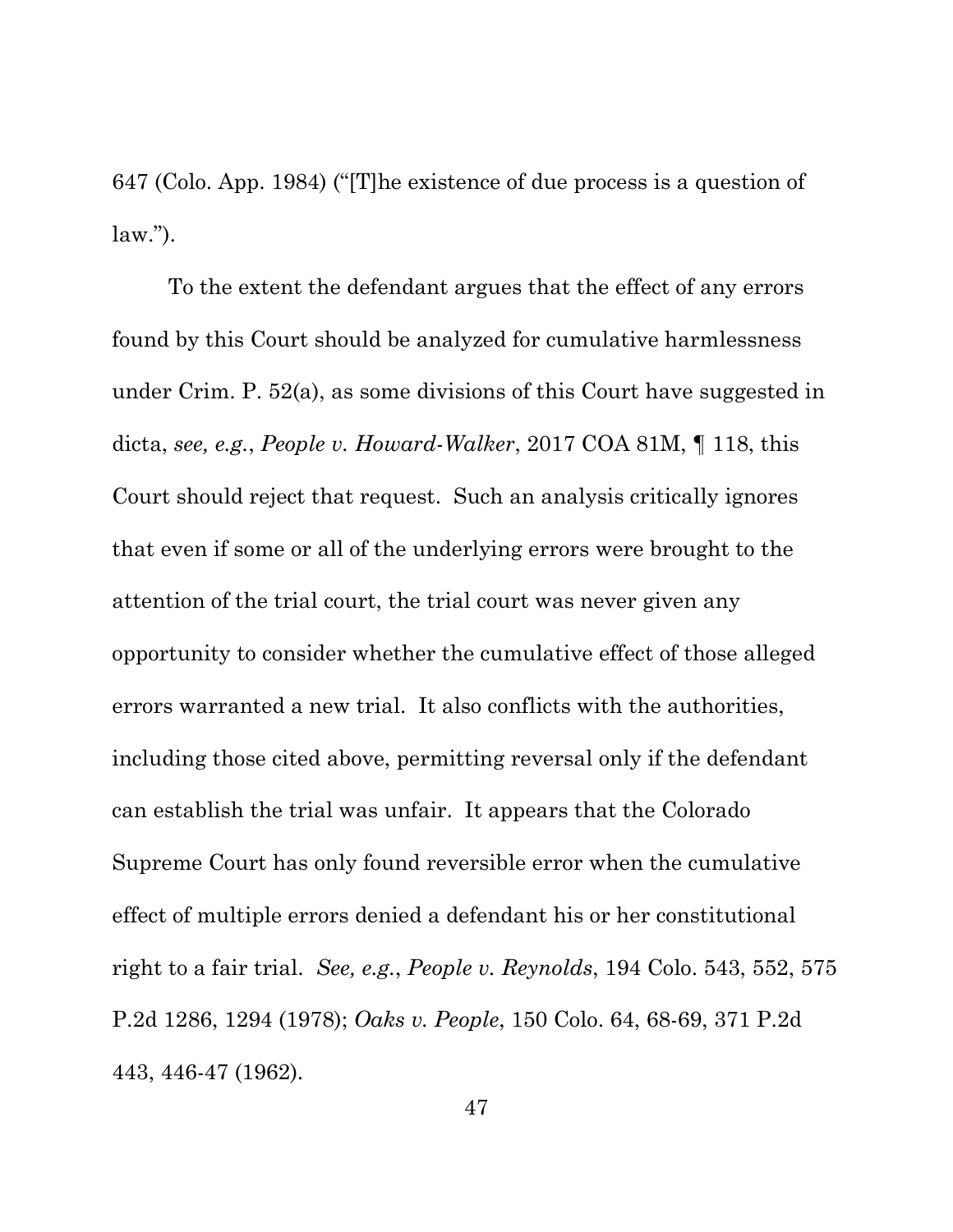### **B. Analysis**

<span id="page-56-0"></span>The defendant has not explained how the alleged errors cumulatively deprived her of a fair trial. *See People v. Lientz*, 317 P.3d 1215, 1222 (Colo. App. 2012) ("[P]arties must do more than make conclusory assertions; they must present reasoned analysis."). For the reasons explained above, the trial court did not err, and any errors were not so prejudicial as to require reversal. *See Roy*, 723 P.2d at 1349.

# <span id="page-56-1"></span>**VII. The trial court properly imposed consecutive sentences on the aggravated robbery convictions.**

The defendant contends that the trial court erred in concluding that consecutive sentences were required for his aggravated robbery convictions. The People disagree.

### **A. Standard of Review**

<span id="page-56-2"></span>The People agree that this issue is preserved. The defendant argued that consecutive sentences were not required for his convictions for aggravated robbery because they were based on identical evidence, and the trial court rejected that argument, finding that the convictions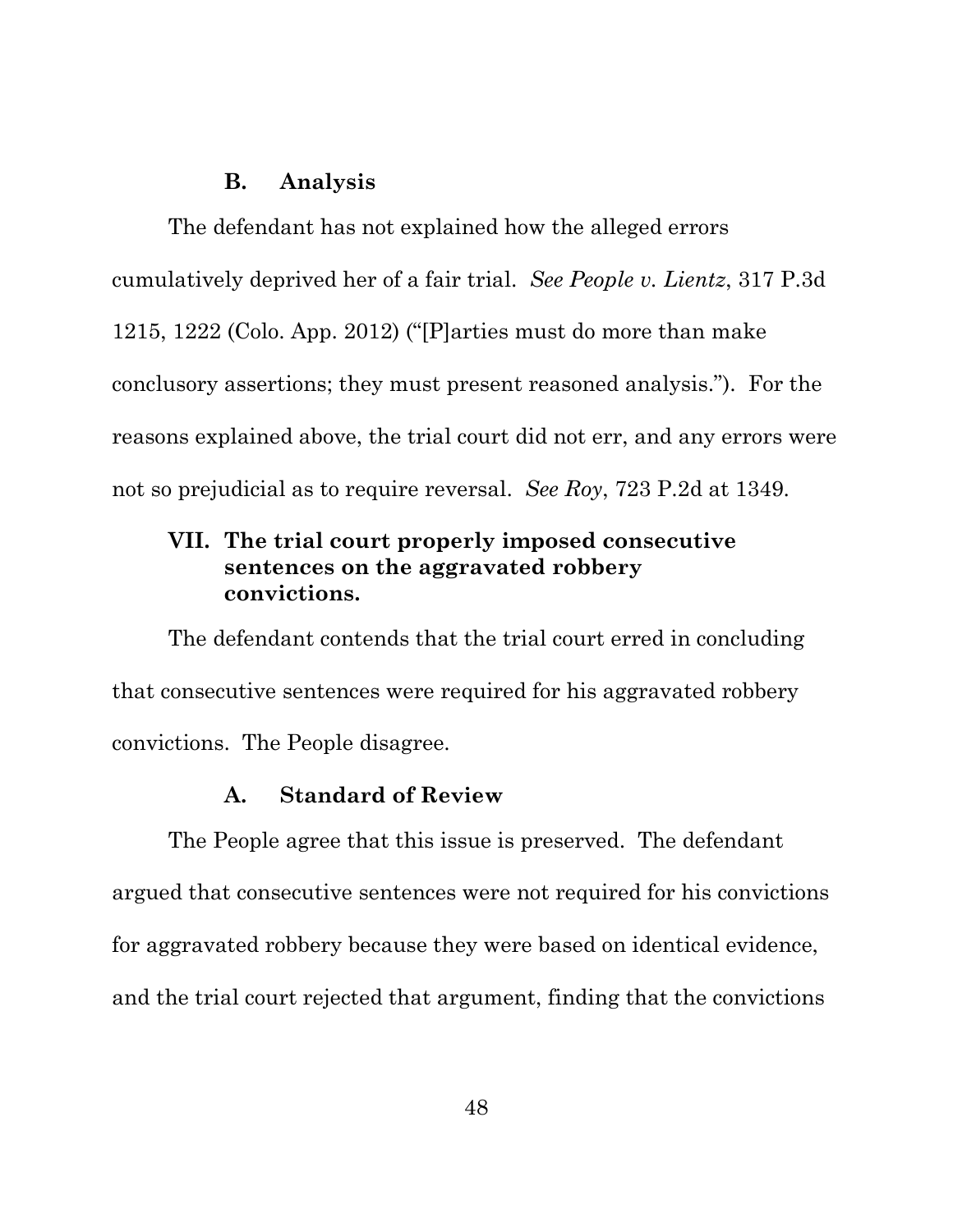were not based on identical evidence. Supp CF, p 45; TR 5/12/14, pp 18- 22, 29-36, 45-50.

The People also agree that the trial court's ruling is reviewed only for abuse of discretion. *People v. Muckle*, 107 P.3d 380, 382 (Colo. 2005); *People v. Glasser*, 293 P.3d 68, 78 (Colo. App. 2011). The interpretation of mandatory sentencing laws is a question of law reviewed de novo. *See People v. Torrez*, 316 P.3d 25, 31 (Colo. App. 2013).

### **B. Analysis**

<span id="page-57-0"></span>The defendant asserts that his convictions for aggravated robbery could be sentenced concurrently because they are based on identical evidence. But consecutive sentences were required both because there were multiple victims and because the convictions were not necessarily based on identical evidence.

## **1. The sentences must run consecutively because there were multiple victims.**

<span id="page-57-1"></span>Two statutory provision address whether the defendant's sentences for aggravated robbery, which are crimes of violence, must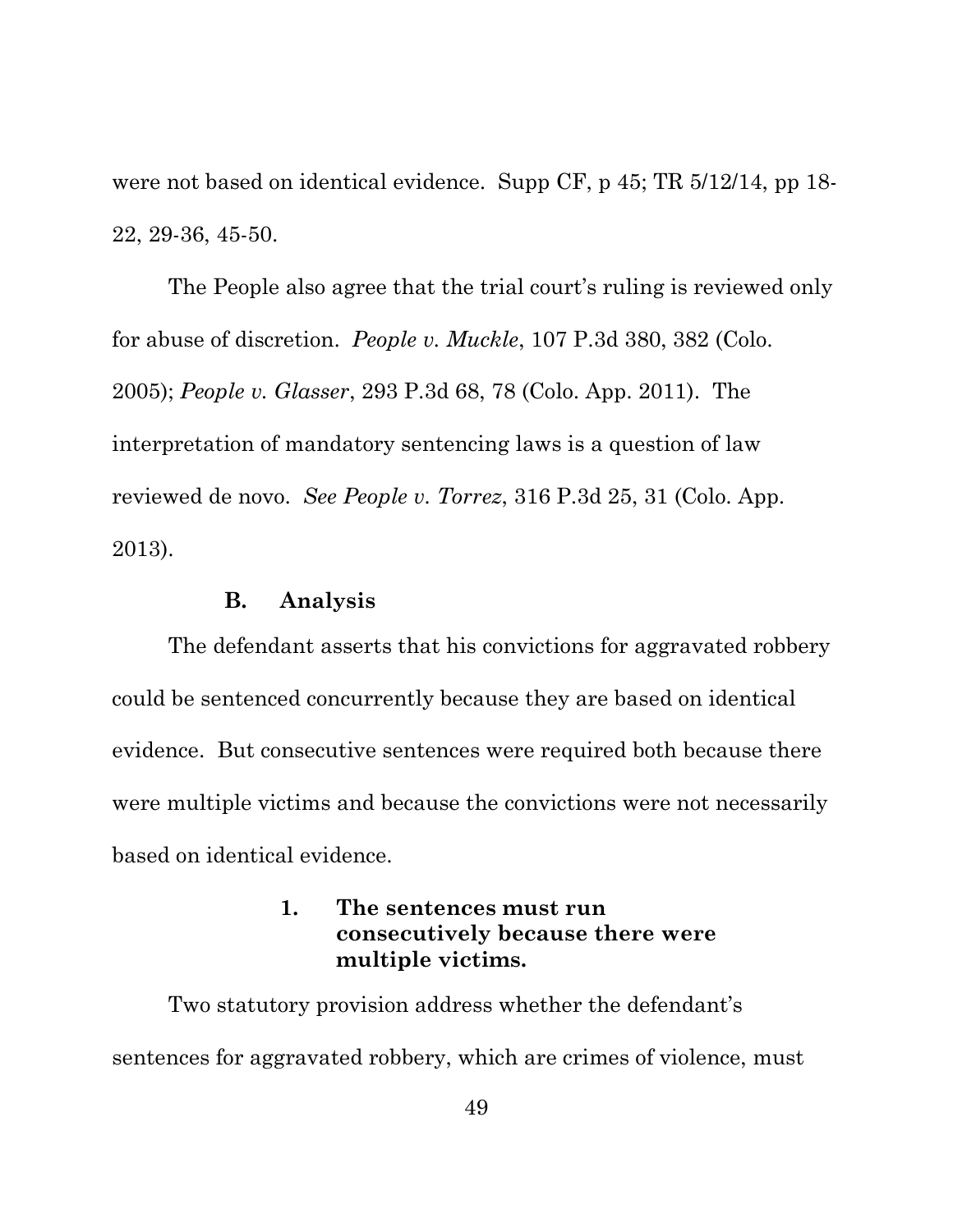run consecutively or concurrently. Under section 18-1.3-406(1)(a), C.R.S. (2016), "[a] person convicted of two or more separate crimes of violence arising out of the same incident shall be sentenced for such crimes so that sentences are served consecutively rather than concurrently." And under section 18-1-408(3), C.R.S. (2016), "[w]hen two or more offenses are charged . . . and they are supported by identical evidence, . . . the sentences imposed shall run concurrently; except that, where multiple victims are involved, the court may, within its discretion, impose consecutive sentences."

Other divisions of the court of appeals have interpreted these provisions to be consistent, holding "that the crime of violence statute is subject to the requirements of subsection 408(3)." *People v. Torrez*, 316 P.3d 25, 34 (Colo. App. 2013). Because there were multiple victims, concurrent sentences were not required under section 18-1-408(3); therefore, consecutive sentences were required under section 18-1.3- 406(1)(a). *See Marquez v. People*, 311 P.3d 265, 269 (Colo. 2013) (noting this overlapping application of the crime-of-violence and multiple victims sentencing provisions); *People v. Trujillo*, 114 P.3d 27, 33 (Colo.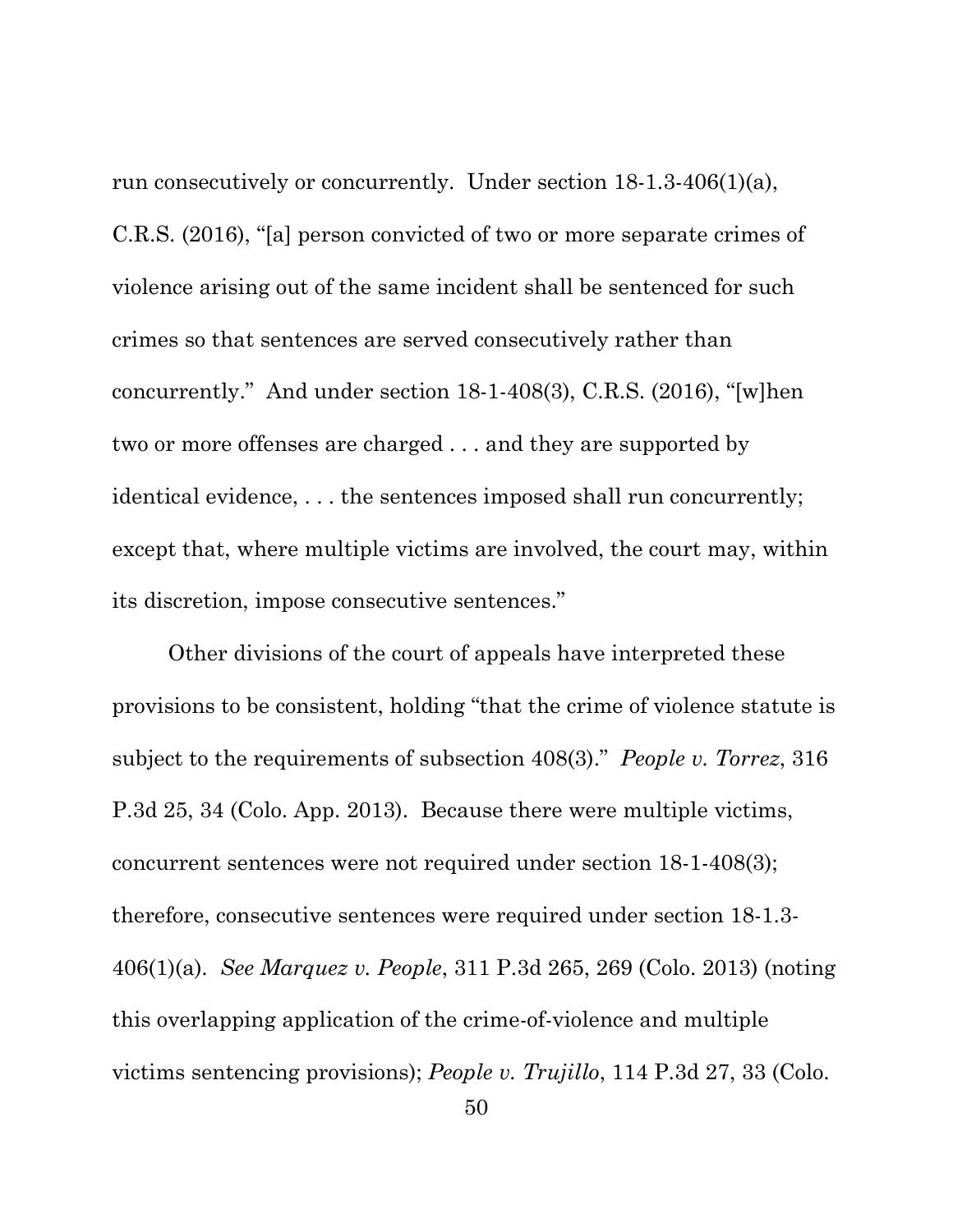App. 2004) (holding that consecutive sentences were required where there were multiple victims); *see also People v. Laurson*, 15 P.3d 791, 798 (Colo. App. 2000) ("Even if we assume, without deciding, that the convictions for attempted aggravated robbery and first degree assault were based upon identical evidence, the statute specifically authorizes the imposition of consecutive sentences because two separate victims were involved.").

## **2. The convictions were not necessarily based on identical evidence.**

<span id="page-59-0"></span>Whether convictions are based on identical evidence is a question of fact to be decided by the trial court. *Muckle*, 107 P.3d at 383. The trial court's finding must be upheld if there is any evidence in the record to support it. *Id.* "A sentencing court is mandated to impose concurrent sentences only when the evidence will support no other reasonable inference than that the convictions were based on identical evidence." *Juhl v. People*, 172 P.3d 896, 900 (Colo. 2007); *Muckle*, 107 P.3d at 384. "[T]he mere possibility that identical evidence may support two convictions" is insufficient to require concurrent sentences. *Juhl*,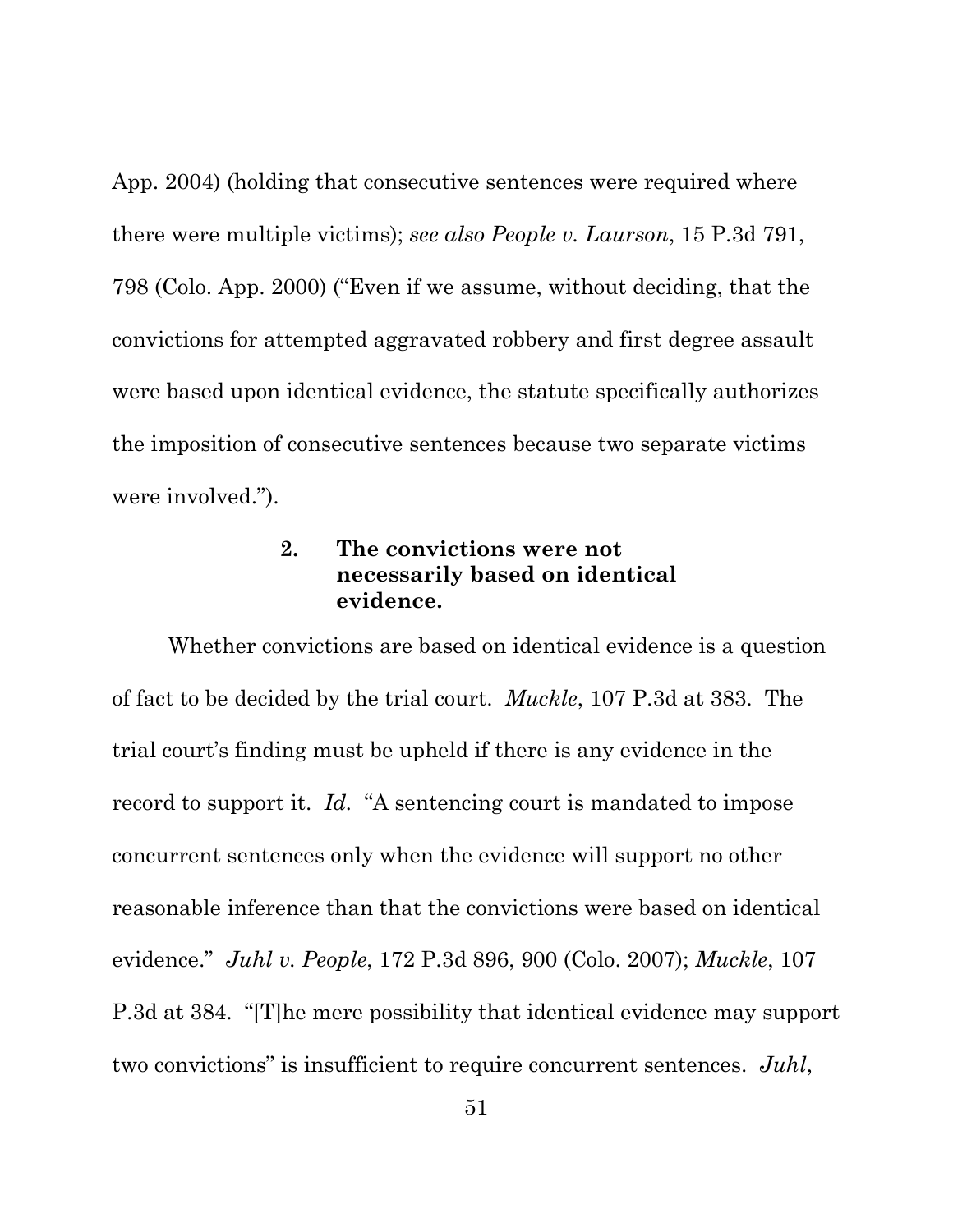172 P.3d at 900; *Muckle*, 107 P.3d at 384. "[W]hether the evidence supporting the offenses is identical turns on whether the charges result from the same act, so that the evidence of the act is identical, or from two or more acts fairly considered to be separate acts, so that the evidence is different." *Juhl*, 172 P.3d at 902.

Here, the convictions were not necessarily based on identical evidence. For example, the jury could have found that M.O. was threatened when the gun was pointed at him while K.K. was threatened when the gun was pointed at her. *See e.g.*, *People v. Bass*, 155 P.3d 547, 554 (Colo. App. 2006) (concluding that convictions for attempted robbery and use of a stun gun were not based on identical evidence because the attempted robbery conviction could have been based on evidence of force and threats besides the use of the stun gun). Accordingly, the trial court properly imposed consecutive sentences.

## **3. If the sentence cannot be affirmed, then the case should be remanded for resentencing.**

<span id="page-60-0"></span>"If a trial court's erroneous assumption of what the law required influenced its decision to impose a certain sentence, we must vacate the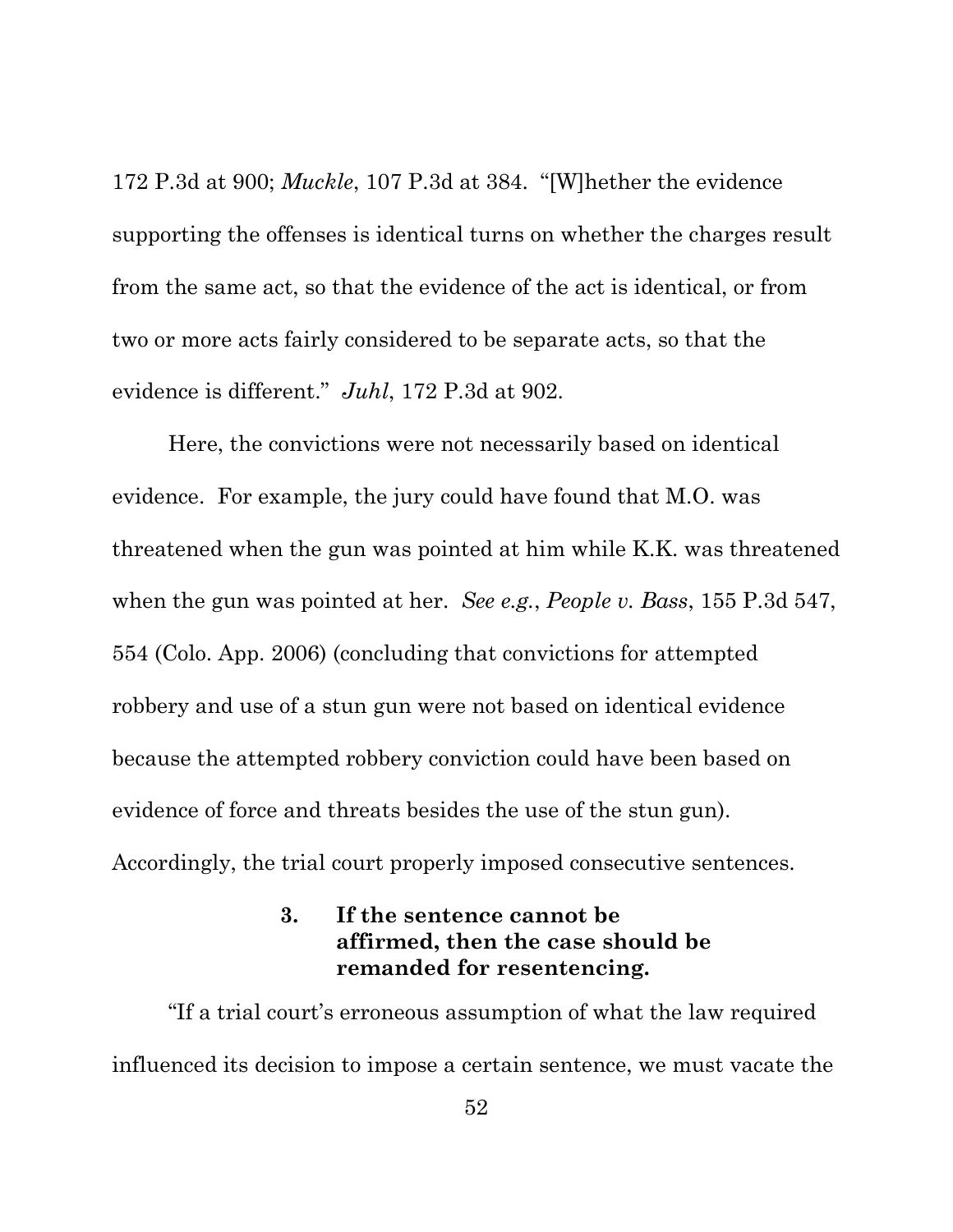sentence in its entirety and remand for resentencing." *People v. Lacallo*, 338 P.3d 442, 451 (Colo. App. 2014) (quotation omitted). At resentencing the trial court can restructure the entire sentence to impose an appropriate total sentence. *See People v. Johnson*, 363 P.3d 169, 178 (Colo. 2015).

### **CONCLUSION**

<span id="page-61-0"></span>For the above reasons, the People respectfully request that this Court affirm the defendant's judgment of conviction and sentence.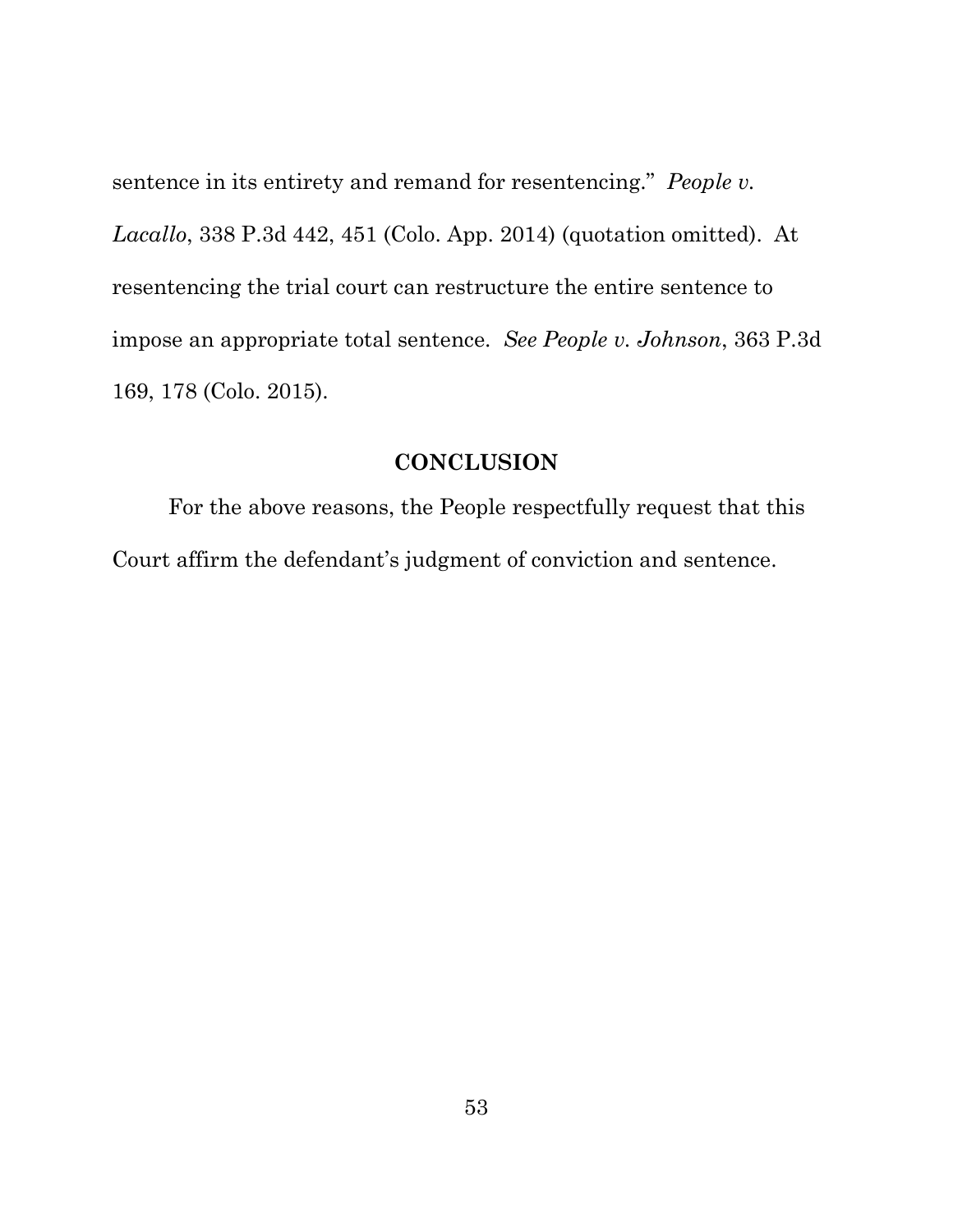# CYNTHIA H. COFFMAN Attorney General

# **S/ Brock J. Swanson**

BROCK J. SWANSON, 39116\* Assistant Attorney General Criminal Appeals Section Office of the Attorney General Attorneys for Plaintiff-Appellee \*Counsel of Record

AG ALPHA: 14CA1225<br>AG File:  $\|\text{FS\_CA}\|$ D. AG File: \\FS\_CA\DATA\FILES\SWANSON\_BROCK\CASES\14CA1225 TOWNSELL\TOWNSELL - ANSWER BRIEF.DOCX